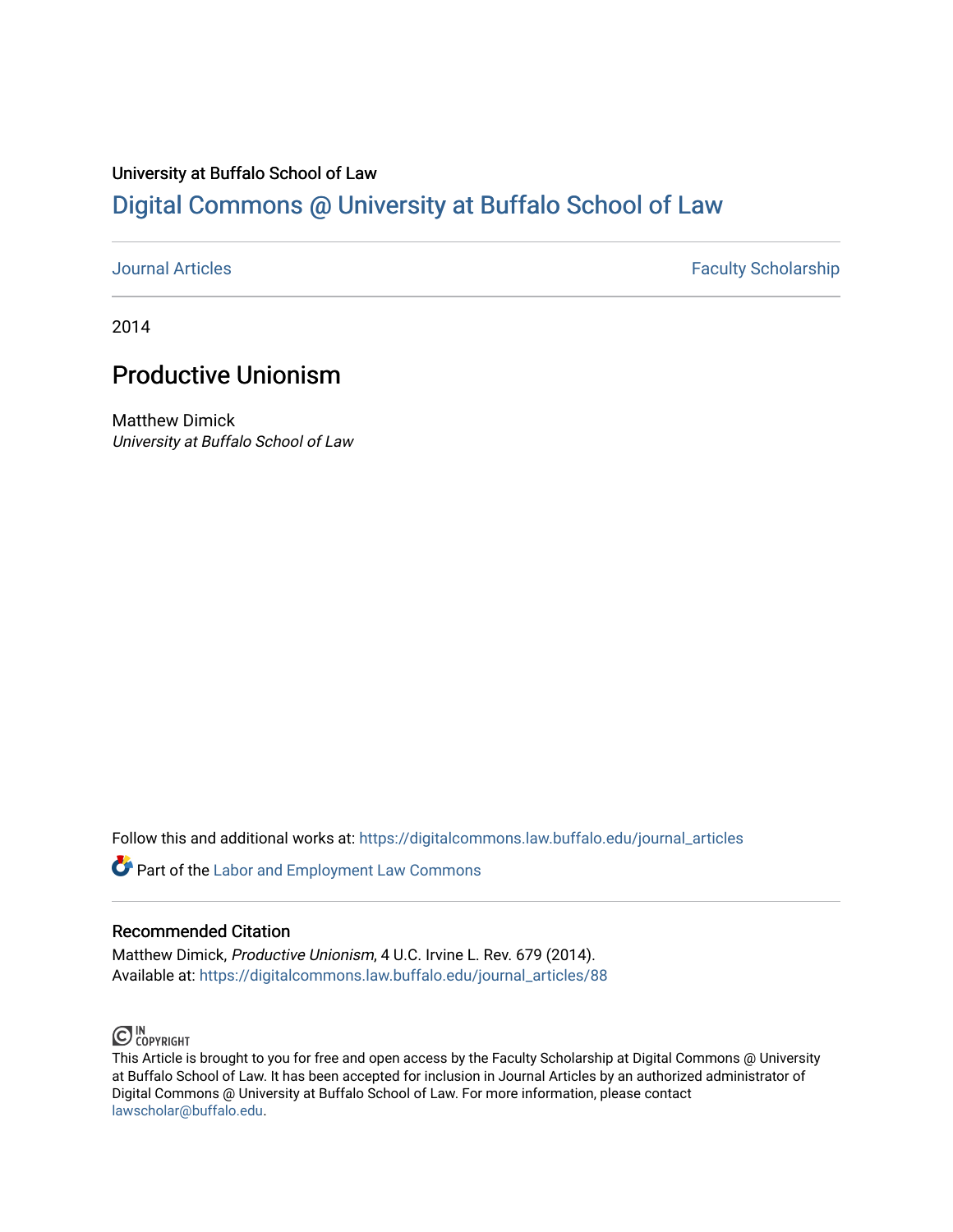# Productive Unionism

## Matthew Dimick\*

*Do labor unions have a future? This Article considers the role and importance of labor union structures to the future of labor unions, in particular the degree of centralization in collective bargaining. Centralization refers primarily to the level at which collective bargaining takes place: whether at the workplace, firm, industry, or national level. The Article examines the historical origins of different structures of bargaining in the United States and Europe, the important implications that centralization has for economic productivity, and the ways that various labor law rules reinforce or reflect different bargaining structures. Most critically, the Article contends that greater centralization of collective bargaining entails a broader, more "universal" representation of worker interests, has a stronger impact on unions' ability to lower income inequality, and, through its positive effects on economic productivity, reduces employer opposition to unionization in the long run. Although centralized bargaining is a mediumto long-term goal for the American labor movement, the Article proposes ways that unions can change their own organizational structures, bargaining objectives, and organizing tactics to position themselves for future changes in bargaining structure and to avoid the pitfalls of the decentralized bargaining structures of the past.* 

| I. Collective Bargaining in Comparative and Historical Perspective 682 |  |
|------------------------------------------------------------------------|--|
| A. History and "Initial Conditions" Behind Different Collective        |  |
|                                                                        |  |
| B. Brief Comparative Analysis of Collective Bargaining Structures 689  |  |
|                                                                        |  |
|                                                                        |  |
|                                                                        |  |
|                                                                        |  |
|                                                                        |  |

<sup>\*</sup> Associate Professor, SUNY Buffalo Law School. Many thanks to Catherine Fisk for her comments and the invitation to present at the "Reimagining Labor Law" symposium. Also, many thanks to Katherine Stone for serving as discussant at the symposium and for several insightful comments. I would also like to thank participants at the symposium, as well as Christine Bartholomew, Cynthia Estlund, Marty Malin, Tony O'Rourke, Michael Oswalt, Jessica Owley, César Rosado Marzán, Benjamin Sachs, and Judith Scott for thoughtful questions and suggestions.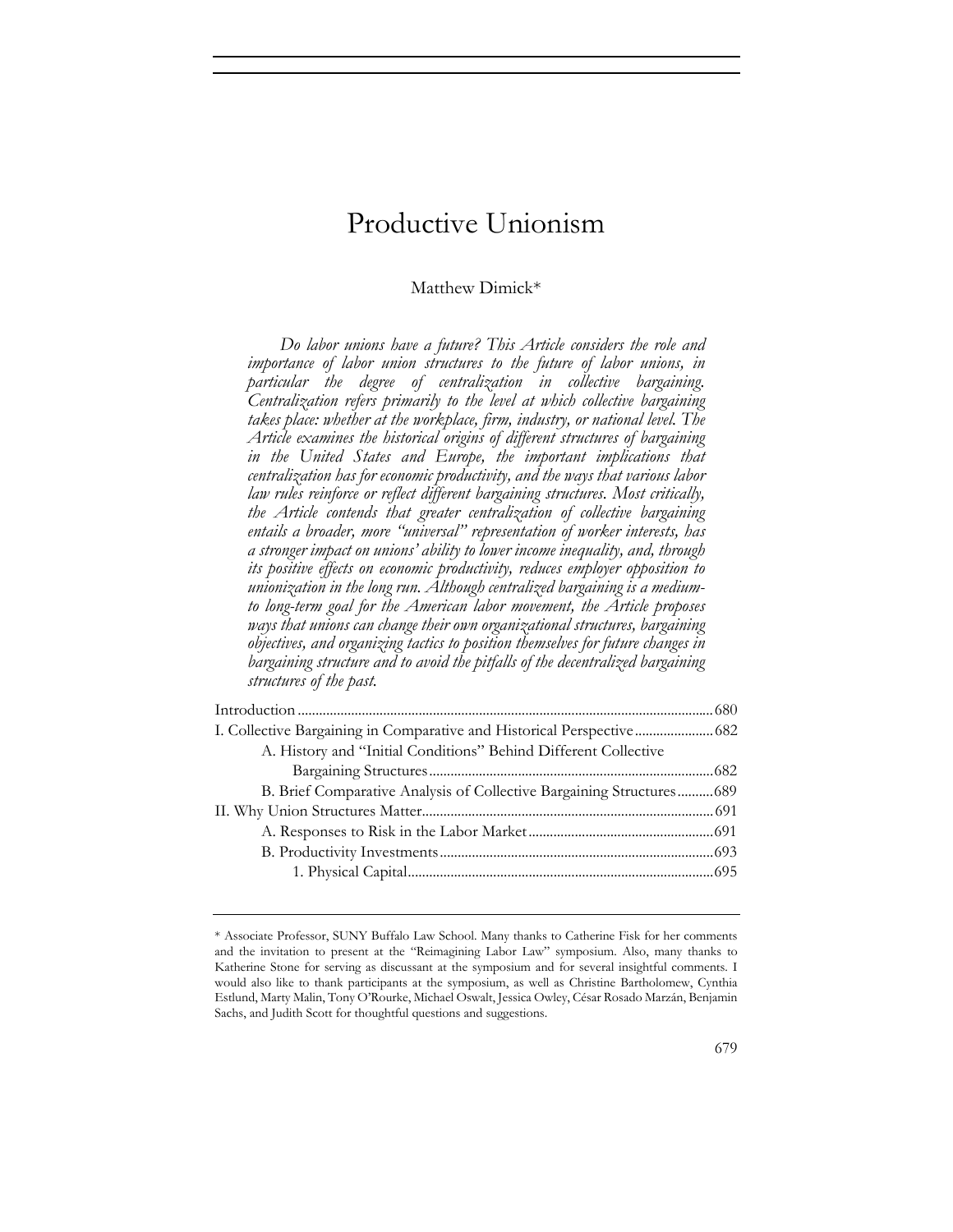| A. Exclusive Representation, Union Security, and Employer   |  |
|-------------------------------------------------------------|--|
|                                                             |  |
|                                                             |  |
|                                                             |  |
|                                                             |  |
|                                                             |  |
| A. Reorganizing Unions: The Link Between Union Organization |  |
|                                                             |  |
|                                                             |  |
|                                                             |  |
|                                                             |  |
|                                                             |  |

#### **INTRODUCTION**

Do labor unions have a future? This Article contends that if they are to have one, then unions must adjust to some fundamental economic imperatives. Critics of labor unions have long argued that labor unions advance the interests of particular workers at the expense of employers and the larger economy—even at the expense of other nonunion workers. The critique states that both in how they bargain and in what they bargain over, unions erect multiple obstacles to economic change and growth. In this Article, I concede that the critics are correct—to a point. The critics err because the issue is not whether labor unionism by itself is good or bad. Rather, it is the specific form of organization and bargaining that unions adopt that is decisive for their impact on economic performance.

The problem is fundamentally one of union *structure*, and in particular the degree of union and collective bargaining *centralization*. By centralization, I refer primarily to the level at which collective bargaining takes place. In the United States, most collective bargaining takes place at the workplace level and, in some cases, at the firm level.1 In contrast, in Europe, collective bargaining tends to be more centralized, taking place at a higher level, typically at the industry or sector level.2 It is possible for bargaining to become even more centralized, with bargaining

<sup>1</sup>*. See* Michael Wallerstein & Bruce Western, *Unions in Decline? What Has Changed and Why*, 2000 ANN. REV. POL. SCI. 355, 364, 366 tbl.3 (2000).

<sup>2.</sup> Lucio Baccaro, *Centralized Collective Bargaining and the Problem of "Compliance": Lessons from the Italian Experience*, 53 INDUS. & LAB. REL. REV. 579, 580 (2000).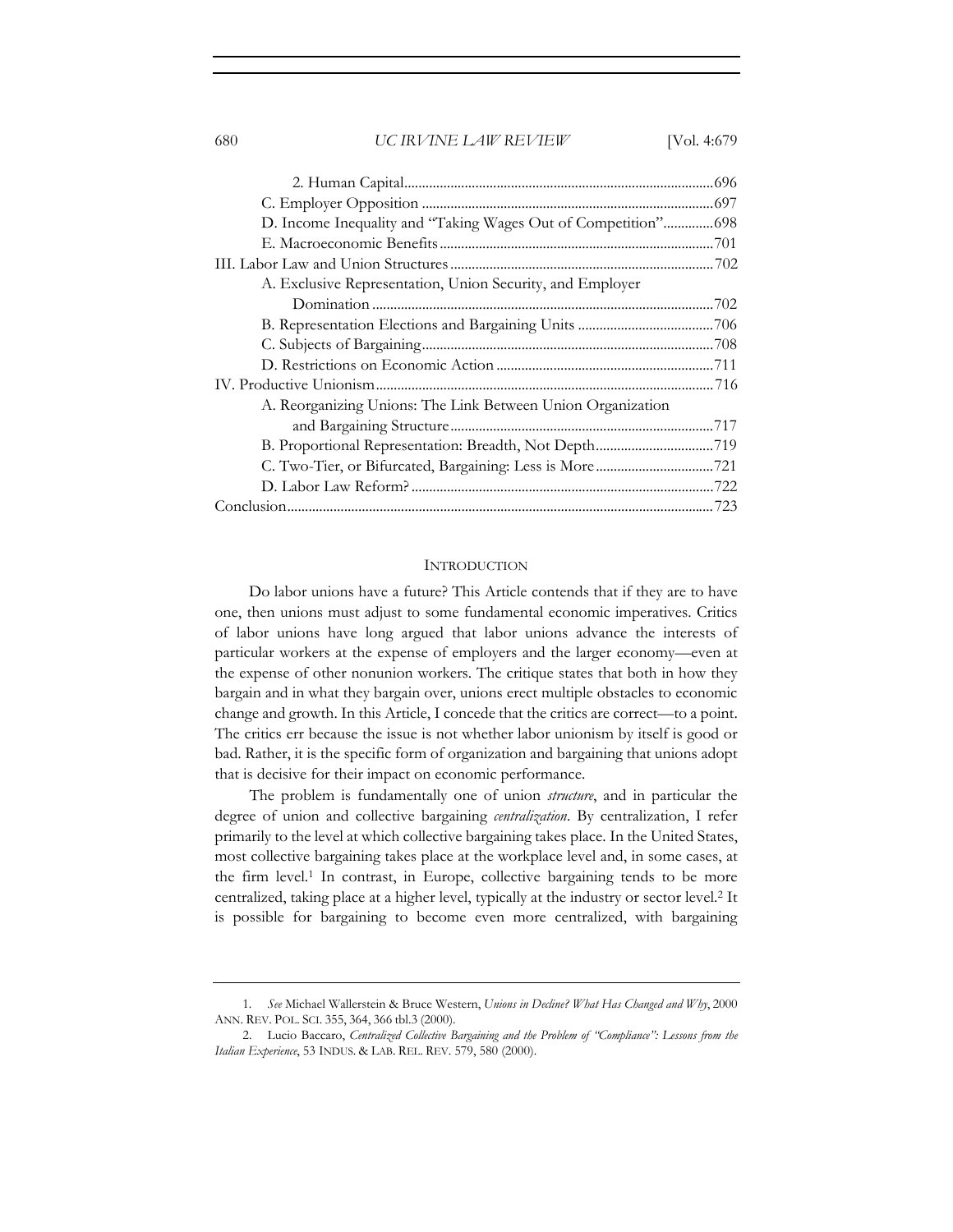embracing all industries at a national level, as has occurred in some countries over quite significant periods of time.<sup>3</sup>

The level of centralization has multiple and diverse implications for how unions affect economic output, productivity, efficiency, and growth. As will be elaborated in the Article, the level of centralization influences the nature and content of bargaining subjects in ways that have critical consequences for economic productivity. Union structures also affect firms' incentives to invest in productive capital, as well as how much training firms provide to their workers. Centralization even has potentially positive macroeconomic implications for inflation and unemployment. However, and perhaps most critically, it is through these economic consequences that centralization affects whether and how much employers oppose unionization. Thus, one could legitimately object that the goals of unionization are not economic and instrumental (for instance, to enhance productivity) but rather are normative (for instance, to ensure a fair division of the economic pie). But, in my argument, these two objectives are inseparable: unions can only robustly sustain their normative and distributive mission if they can solve the problem of employer opposition. And employer opposition can best be reduced (if never completely eliminated) by adopting structures of bargaining and organization that enhance, rather than detract, from the demands of economic productivity. Ultimately, therefore, the level of centralization also determines how effective unions are in achieving their fundamental objective of a just and fair economy. To put this more critically, not only do the prevailing structures of U.S. unions induce wasteful economic harm and vociferous employer opposition, but they also fundamentally fail to "deliver the goods" to the vast majority of workers. Fortunately, as this Article contends, unions really can have their cake and eat it too. Indeed, empirically, the more centralized wage bargaining is, the more collective bargaining reduces income inequality.

Nevertheless, although greater centralization of wage bargaining has much to offer employers, this is not to say that employers will welcome it with open arms. This is because greater centralization entails daunting coordination problems. Greater bargaining centralization will be rational for individual employers only if most, perhaps all, employers participate. Hence, to be clear, I do not propose that unions must somehow limit or minimize their demands for economic fairness in order to conform to the supposedly ineluctable forces of globalization and technological change. Nor do I suggest that if merely the culture or attitudes of U.S. unionism change—by acting, for example, more "cooperatively"—that employers will learn to embrace labor unions. Rather, to emphasize the point, the required changes are fairly and deeply organizational and structural. Thus, ultimately, the revitalization of unions is still a matter of power against potentially strong and

<sup>3</sup>*. See* Douglas A. Hibbs, Jr. & Håkan Locking, *Wage Dispersion and Productive Efficiency: Evidence for Sweden*, 18 J. LAB. ECON. 755, 756 (2000) (observing that national "peak level" bargaining prevailed without interruption in Sweden from 1956 to 1983).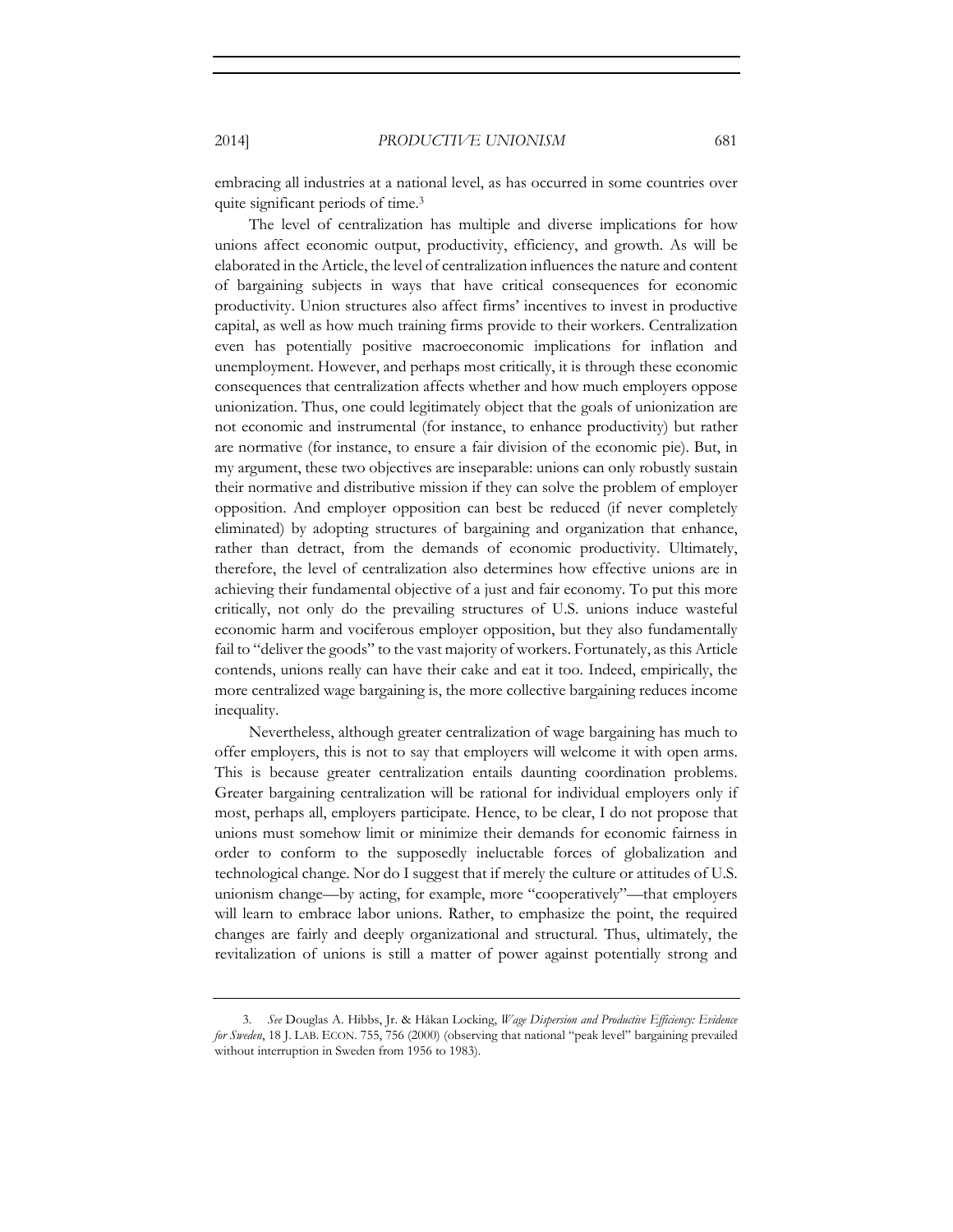oppositional interests. Yet, notwithstanding the recognition of the importance of power, I will also suggest that *how* that power is allocated matters a great deal, and it is the resolution of this issue that will determine whether unions and collective bargaining can be put on a more stable, long-run, "productive" path.

Part I of this Article defines and explicates the concept of centralization through a brief comparative and historical analysis of the origins and persistence of different collective bargaining structures across developed countries. The main insight provided in this Part is that differences in bargaining structure between the United States and parts of Europe have to do with different historical "initial conditions." In particular, the presence of democratic or authoritarian governments (including the initial legal response to unionization) as well as the timing of industrialization played important roles in shaping the structure of collective bargaining in the now developed part of the world. Part II of the Article explains the consequences of centralization and why it matters for unions, employers, and any future for collective bargaining. This Part focuses on how different bargaining structures shape unions' responses at the bargaining table to risk in the labor market, influence employers' investments in physical and human capital, and ultimately determine in large part to what extent employers oppose unions. Part II will also explain why greater centralization also has a larger impact on income inequality than more decentralized bargaining. Part III considers the legal context for centralization and the extent to which American labor law encourages decentralization or impedes centralization. In this Part, I suggest that particular legal provisions of the National Labor Relations Act contribute to more decentralized collective bargaining, but that, for the most part, U.S. labor law is more a reflection of the dominant structures of collective bargaining rather than the reverse. This is in some ways good news, since it suggests at once both a more focused and a less demanding agenda for labor law reform. Finally, Part IV examines the normative and policy implications of collective bargaining structure and suggests possible paths to change in the U.S. context. Admittedly, changing the structure of bargaining seems like a distant longrange, or at best, a medium-range goal of the labor movement. Nevertheless, this Part will argue that thinking about bargaining structure does dictate some important ways unions should organize both themselves as organizations and new workers in the present day.

### I. COLLECTIVE BARGAINING IN COMPARATIVE AND HISTORICAL PERSPECTIVE

#### *A. History and "Initial Conditions" Behind Different Collective Bargaining Structures*

It will be easier to understand and grasp the overwhelming importance of the collective bargaining structure when examined in its comparative and historical context. Basically, in a familiar path-dependence type of story, the initial conditions for union organization were different between northern and continental Europe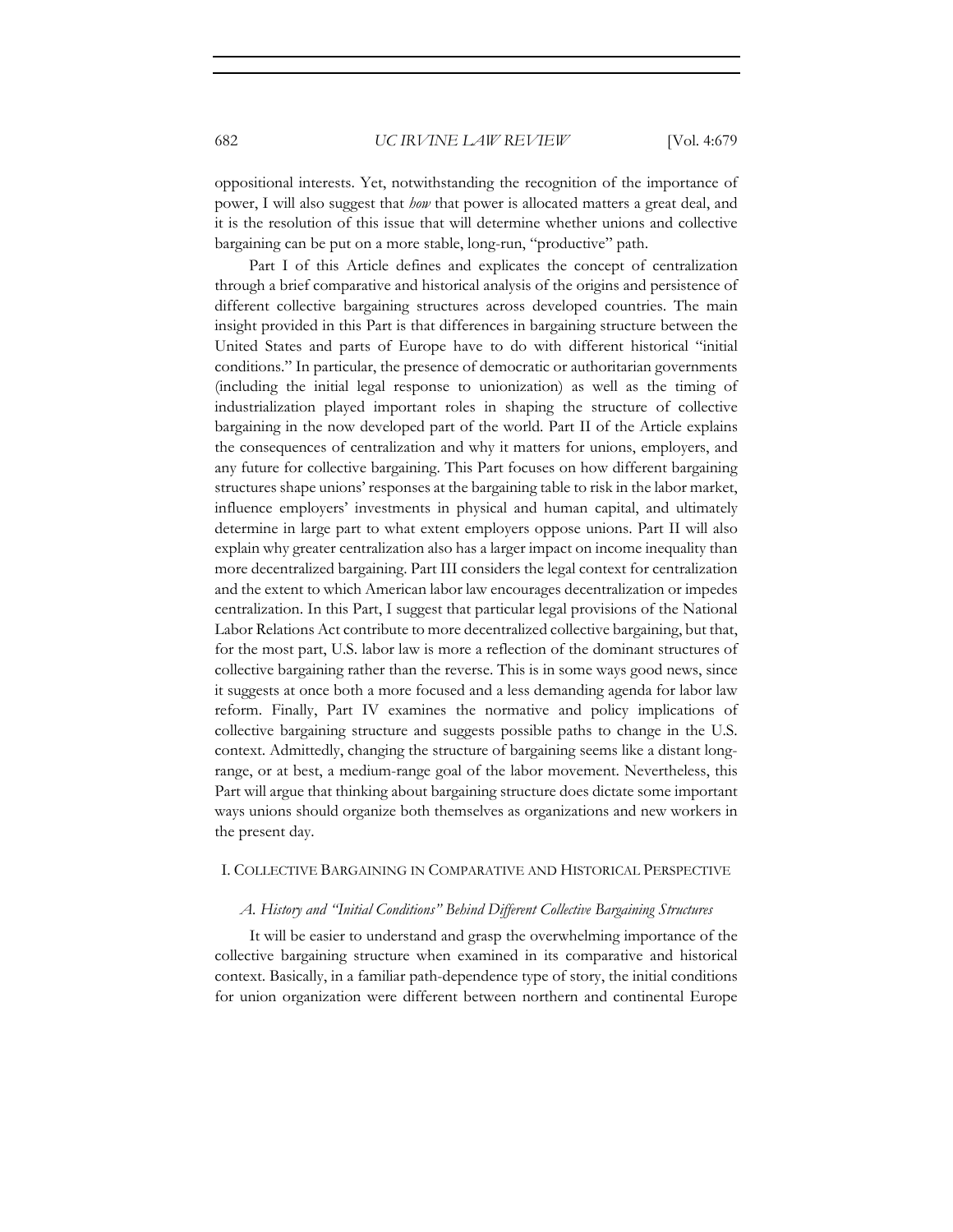and the United States (and other Anglo-American countries). These different initial conditions led to different forms of collective bargaining structures.4

In countries that industrialized early, such as the United Kingdom and the United States, the first form of labor unionism that emerged was what is generally described as craft unionism.5 Craft unions organized a specific—often quite narrow—skill or trade and advanced their members' interests by reserving access to job markets for workers the union had trained while rigorously excluding all others.<sup>6</sup> Control over a specific skill, furthermore, required extending control over the organization of work.7 Craft unions aimed, and were often successful, at imposing on employers a division of labor—ably captured by the philosophy of "job control": job demarcations, job territories, rules against job dilution, and so forth—tailored to fit the union's skill.8 Such objectives often entailed the opposition to the introduction of new technologies or new organizations of work. The "crowning achievement" of craft unionism was the closed shop, which required employers seeking to employ labor of a particular skill to hire only members of the union that controlled that skill.9 Organizing on the basis of skill or occupation, craft unions often transcended workplace boundaries.10 However, because craft unions often exerted control through their skill monopoly (rather than through strikes and collective bargaining)<sup>11</sup> and because of the more local nature of early markets, collective bargaining, to the extent it existed at all, was weak and highly decentralized. This is seen most evidently in the historical American Federation of Labor, which raised union autonomy to a fundamental principle.12 Narrowness and exclusivity, social as well as economic, was the hallmark of craft unionism.

<sup>4.</sup> Much of the following discussion relies on the research of Wolfgang Streeck. *See* Wolfgang Streeck & Anke Hassel, *Trade Unions as Political Actors*, *in* INTERNATIONAL HANDBOOK OF TRADE UNIONS 335 ( John T. Addison & Claus Schnabel eds., 2003); Wolfgang Streeck, *The Sociology of Labor Markets and Trade Unions*, *in* THE HANDBOOK OF ECONOMIC SOCIOLOGY 254, 266–68 (Neil J. Smelser & Richard Swedberg eds., 2d ed. 2005) [hereinafter Streeck, *Labor Markets*]; Wolfgang Streeck, *Skills and Politics: General and Specific*, *in* THE POLITICAL ECONOMY OF COLLECTIVE SKILL FORMATION 317, 317–52 (Marius R. Busemeyer & Christine Trampusch eds., 2012) [hereinafter Streeck, *Skills and Politics*].

<sup>5.</sup> Streeck, *Labor Markets*, *supra* note 4, at 266.

<sup>6</sup>*. Id.* 

<sup>7</sup>*. Id.* 

<sup>8</sup>*. Id.* 

<sup>9.</sup> Streeck, *Skills and Politics*, *supra* note 4, at 319.

<sup>10</sup>*. Id.* (explaining that by imposing the same organization of work across employers within their jurisdiction, craft unions could ensure "that union members could exercise their skills in a large number of workplaces, making such skills transportable across employers").

<sup>11.</sup> Streeck, *Labor Markets*, *supra* note 4, at 266 (observing that craft unions "operated much like cartels of small business firms" and "often unilaterally set prices for specified jobs, rather than negotiating wages with employers"); Streeck, *Skills and Politics*, *supra* note 4 at 318 (stating similarly that craft unions "continued to behave like business cartels, and where they became powerful they were able to dictate to employers on a wide range of subjects").

<sup>12</sup>*. See* ROBERT FITCH, SOLIDARITY FOR SALE 72–75 (2006) (arguing that "[t]he very creation of the AFL represented a revolt against union solidarity in favor of separation over unity and local autonomy over concerted national action").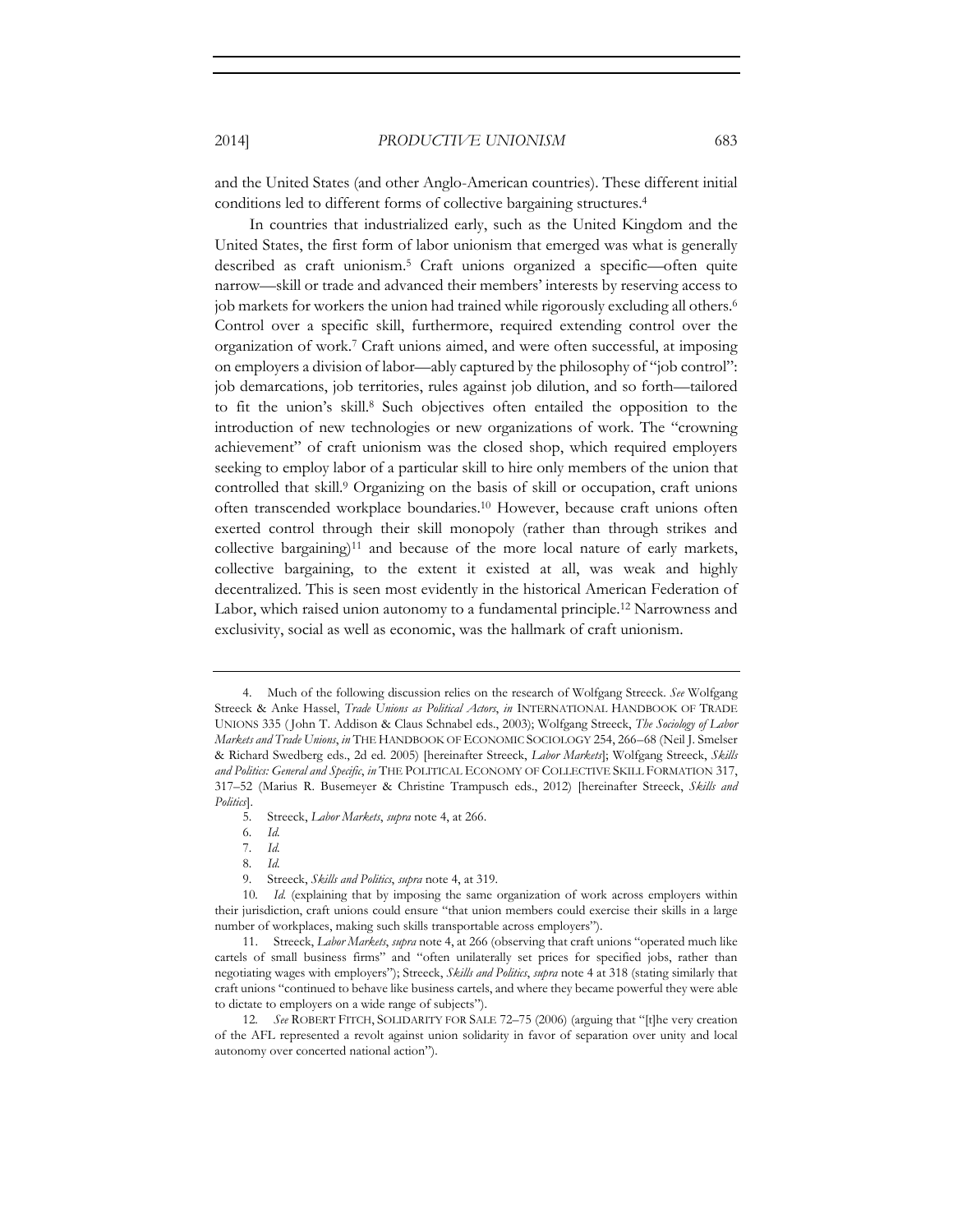The formation of the Congress of Industrial Organizations in 1935 is supposed to have marked the end of craft unionism and the emergence of industrial unionism in the United States.13 But the break that occurred was—fatally, it now seems—incomplete. As Wolfgang Streeck observes, industrial unions in "craftdominated environments adapted elements of the modus operandi of their predecessors,"14 "relying on seniority rights and promotion ladders as functional equivalents of skill and apprenticeship, on the union shop as a substitute for the closed shop, and on internal rather than external labor markets."15 As much, if not more, a feature of craft unionism, industrial unions sought to impose on employers through collective agreement an elaborate and detailed system of job control. "The common tendency everywhere," writes David Brody of the postwar industrial unions, "was toward an ever greater expansion of the contractual net, from the great body of umpire rulings compiled in the 517-page *Steelworkers Handbook on Arbitration Decisions* (1960) to the innumerable specifics incorporated into the local agreements that increasingly supplemented the master contracts in multiplant firms."16

Industrial unionism, as it developed in other European countries, took a very different course.17 As a consequence of both late industrialization and a relative absence of democracy, industrial unionism in Europe never had to contend with the overhang of a craft-union environment.18 A more restrictive and authoritarian legal environment had abolished the guilds, which prevented the development of craft unionism from these closely-analogous institutional forms.19 Skill-based trade union organization made little sense to the technology and organization of production that came with late industrialization, which was characterized by larger factories and greater complements of unskilled and semiskilled workers.20

Given these different origins and organizational forms, the objectives of laterindustrializing, industrial unions were also quite different from their craft union counterparts. Because these unions were comprised of workers of varying skills, their memberships were more heterogeneous.21 Consequently, such unionism

<sup>13.</sup> Christopher L. Tomlins, *AFL Unions in the 1930s: Their Performance in Historical Perspective*, 65 J. AM. HIST. 1021, 1021 (1979) ("[H]istorians have generally agreed that the 1930s [following the founding of the Congress of Industrial Organizations] saw the ascendancy of industrial over craft unionism.").

<sup>14.</sup> Streeck, *Labor Markets*, *supra* note 4, at 267.

<sup>15.</sup> Streeck, *Skills and Politics*, *supra* note 4, at 319.

<sup>16.</sup> DAVID BRODY, WORKERS IN INDUSTRIAL AMERICA: ESSAYS ON THE TWENTIETH CENTURY STRUGGLE 201–02 (1980).

<sup>17.</sup> Streeck, *Labor Markets*, *supra* note 4, at 267.

<sup>18</sup>*. Id.* 

<sup>19</sup>*. Id.* (explaining that authoritarian political regimes in Europe "refused unions a right to organize, in the name of rapid modernization of their societies and anxious not to fall behind in international economic and military competition" (citation omitted)).

<sup>20</sup>*. Id.* ("As the beginnings of unionization coincided with the arrival of large factories, unions organized on a class or industrial basis, encompassing workers of all skills and trades and thereby redistributing and equalizing bargaining power between stronger and weaker sections of the workforce.").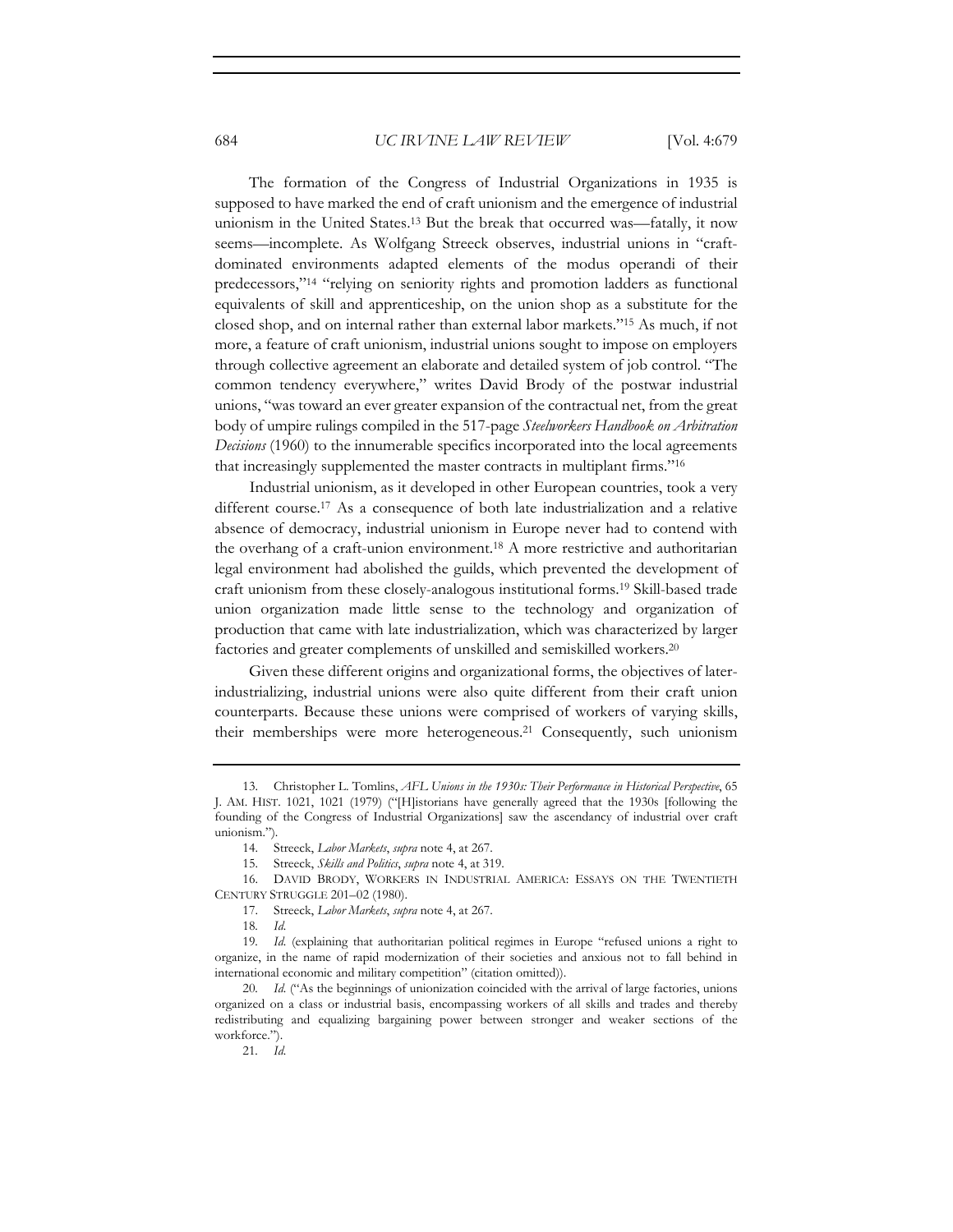embraced broader and more universal definitions of worker interests than the narrow and exclusive craft unions.22 Industrial unions sought to equalize the pay and employment status of workers within and across firms. To quote Wolfgang Streeck at length:

Organizing across trades, [industrial unions] had little use for job control; and organizing industry-wide across employers, they preferred centralized collective bargaining to make the economic situation or workers as independent from that of their employer as possible. Rather than challenging the right of employers to reorganize work and introduce new technology, industrial unions defended the occupational skills of their members through involvement in industrial training and public labor market policy . . . .23

Thus, if anything, industrial unions sought to accommodate their members' interests to the demands of their capitalist employers, rather than impose their own limiting and restrictive rules on employers' deployment of technology and labor. In one particularly interesting example, Swedish trade union economist Gösta Rehn described the policy goals of Sweden's inaugural version of its famous active labor market policy.24 The purpose (as it remains in contemporary versions of active labor market policy today) was to enhance the ability of workers to change jobs, rather than to protect their current jobs.25 Rehn described this policy as offering the "safety of wings," as opposed to the "safety of the snail's shell."26

In sum, different historical "initial conditions" gave rise to different organizations of unions and collective bargaining between Europe and Anglo-American countries. In particular, early industrialization and a fairly tolerant legal regime allowed craft unionism to flourish in the United States and her sister Anglophone countries.27 Craft unionism existed as localized and very loosely federated organizations of occupations, relying on skill monopoly, restrictive practices, and job control as its organizational repertoires.28 When larger-scale industrialization came, industrial unionism took root in craft-dominated labor markets and correspondingly adopted functionally equivalent practices to their predecessors.29 In contrast, trade unionism came later, with more rapid

<sup>22</sup>*. Id.* at 268.

<sup>23</sup>*. Id.* 

<sup>24.</sup> Lennart Erixon, *The Rehn-Meidner Model in Sweden: Its Rise, Challenges and Survival*, 44 J. ECON. ISSUES 677, 681 (2010) (arguing for "[s]ecurity by wings" consisting of mobility-enhancing policies and unemployment benefits as opposed to "security under shells" consisting of laws and collective agreements on job security).

<sup>25</sup>*. Id.*

<sup>26.</sup> PETER A. SWENSON, CAPITALISTS AGAINST MARKETS 275 (2002); *see also* Erixon, *supra* note 24, at 681 (rendering the translation as the "security of wings" to the "security under shells").

<sup>27.</sup> Michael T. Hannan & John Freeman, *The Ecology of Organizational Founding: American Labor Unions, 1836*–*1985*, 92 AM. J. SOC. 910, 927 (1987).

<sup>28.</sup> Streeck, *Labor Markets*, *supra* note 4, at 267, 269.

<sup>29</sup>*. See* OLIVER E. WILLIAMSON, THE ECONOMIC INSTITUTIONS OF CAPITALISM: FIRMS, MARKETS, RELATIONAL CONTRACTING 253–54 (1985).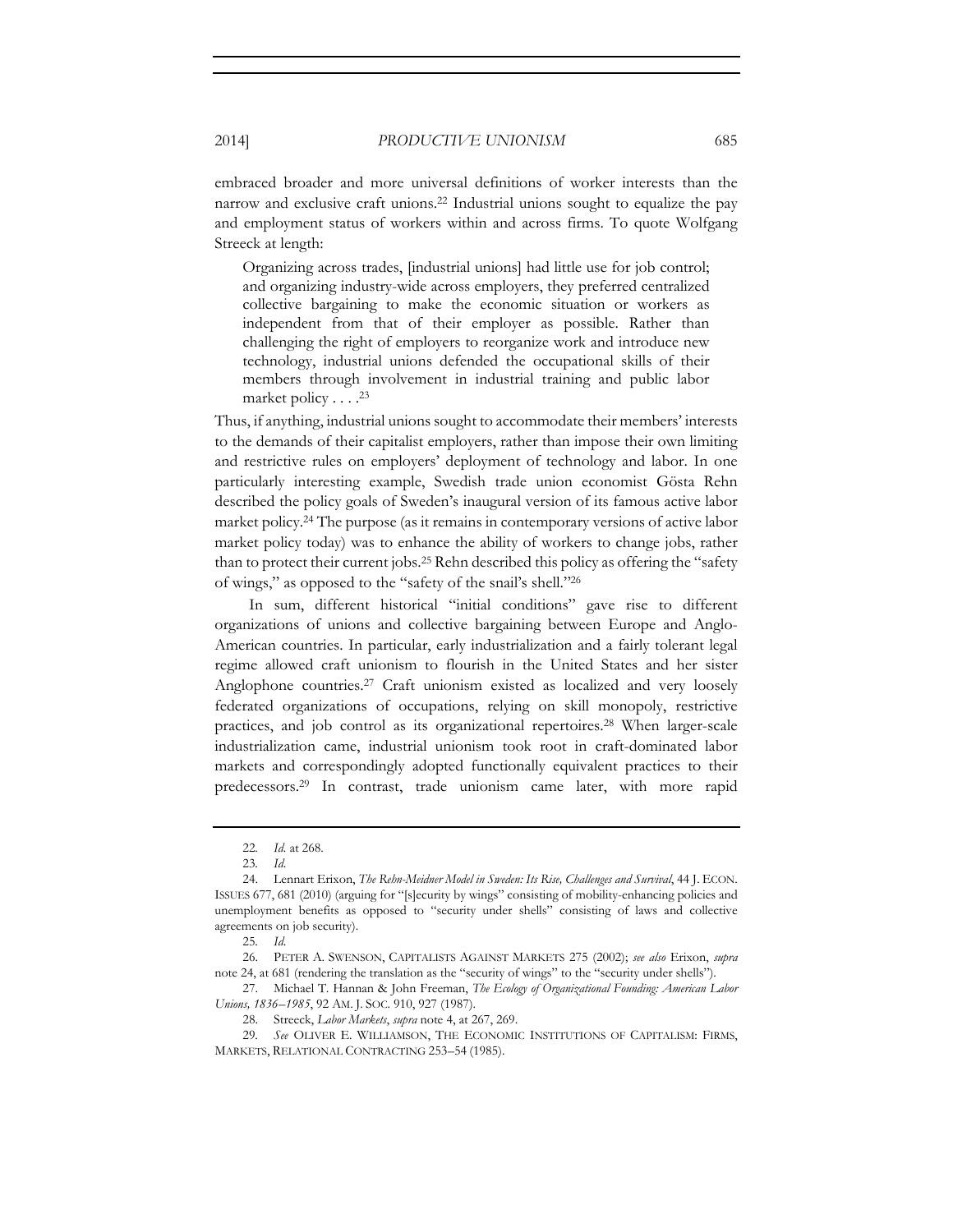industrialization, a less tolerant legal regime, and the absence of a craft-union "overhang."30 The consequence was a weakness of union organization at the local level coupled with an organization of work and technology that dictated broader and more universal trade union repertoires. Ultimately, this led to a strong and adversarial "shop floor" orientation in American unions that was resistant to employer prerogatives over technology and the organization of work.31 In Europe, unions were more accommodating to what is described nowadays as "functional labor market flexibility."32

Readers familiar with Europe's high level of employment protection legislation and firm-level forms of workplace representation (such as Germany's works councils)33 may read the assertions of Europe's greater workplace flexibility with some skepticism. However, it is quite easy to misinterpret the European reality and to project parochial aspirations onto "other" models. First and most importantly, focusing on employment protection misses the critical distinction between *functional* and *external-numerical* labor market flexibility.34 Employment protection legislation primarily concerns external-numerical flexibility, which refers to the flexibility employers have in hiring and firing workers.35 In contrast, functional flexibility refers to the ability employers have to transfer and move employees between different tasks and activities within the firm.<sup>36</sup> It is this latter kind of flexibility that is the main focus of the contrast described above and implicated by the practices of internal labor markets, seniority, job classifications, and the whole panoply of job control measures. Several observations bear out the surprisingly higher level of functional flexibility found in some European, as compared to American, establishments.37 One confirmation of the rigidity of American internal labor markets is given by looking at earnings profiles based on tenure across countries with different levels of bargaining centralization.<sup>38</sup> Pay increases based on length of

<sup>30</sup>*. See* COEN TEULINGS & JOOP HARTOG, CORPORATISM OR COMPETITION? 130–62 (1998).

<sup>31</sup>*. Id.*

<sup>32.</sup> Vassilis Monastiriotis, *Labour Market Flexibility in UK Regions, 1979*–*1998*, 39 AREA 310, 310–22 (2007).

<sup>33</sup>*. Id.*

<sup>34.</sup> The distinction was introduced in JOHN ATKINSON, FLEXIBILITY, UNCERTAINTY, AND MANPOWER MANAGEMENT 11–12 (1984). In fact, Atkinson defines two other forms of flexibility, internal-numerical flexibility and financial or wage flexibility, in addition to external-numerical and functional flexibility. *See id.* Internal-numerical flexibility is the flexibility achieved in being able to adjust working hours and schedules, for instance as through part-time or over-time work, for current employees. *See id.* Financial or wage flexibility refers to the degree of variability in workers' wages and compensation according to individual or market criteria. *See id.* at 12.

<sup>35</sup>*. Id.* 

<sup>36</sup>*. Id.* 

<sup>37.</sup> Streeck, *Skills and Politics*, *supra* note 4, at 321 (writing that "German industry was apparently much better than its Anglo-American competition at absorbing technological change and work reorganization and at industrial restructuring in general" and that the level of training of German manual workers was so high that "they were easy to retrain and redeploy in internal labor markets, while at the same time they were highly mobile in the external labor market because of their certified portable skills").

<sup>38.</sup> TEULINGS & HARTOG, *supra* note 30, at 37 tbl.1.2, 41–42.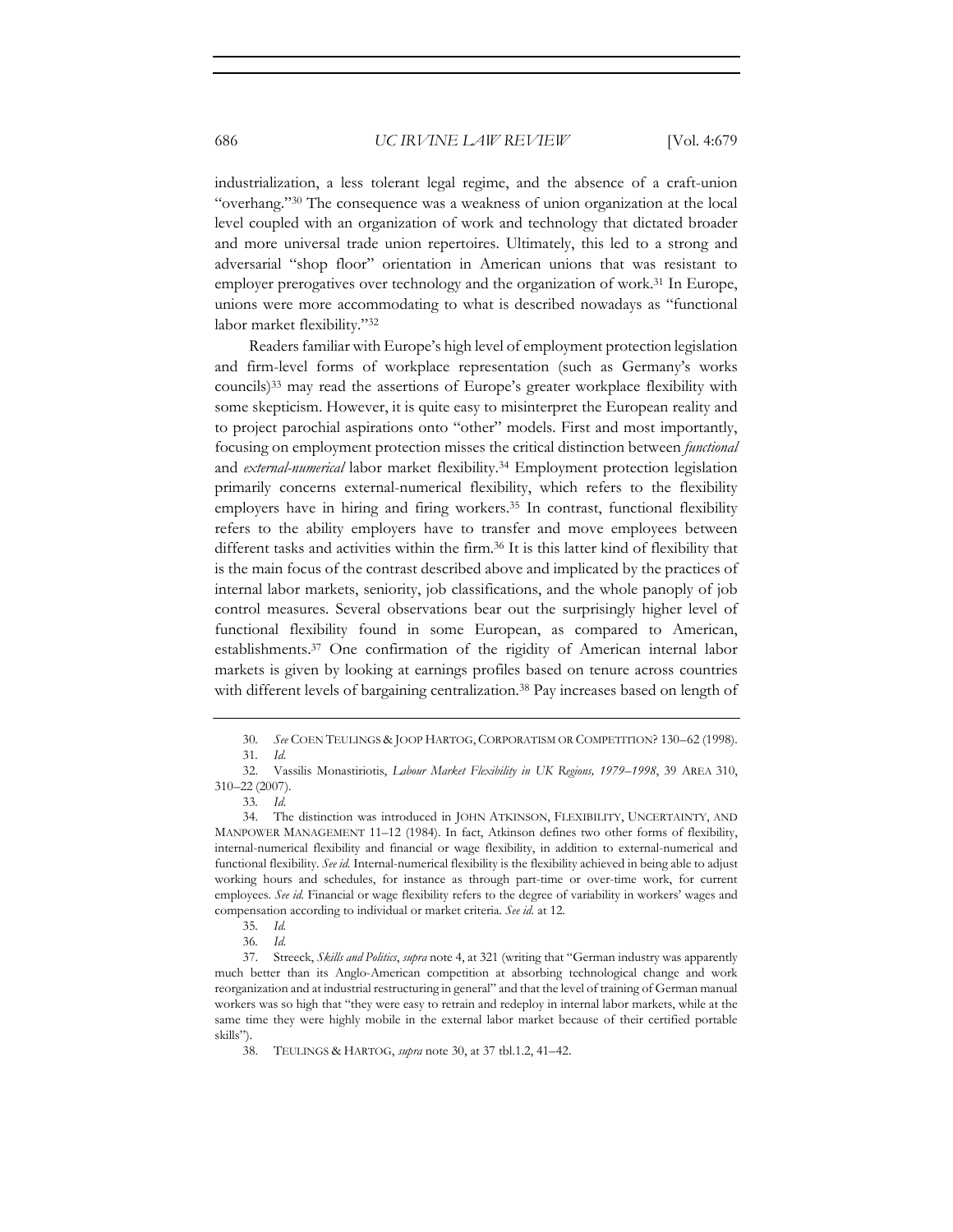service are a key feature of internal labor markets.<sup>39</sup> The Dutch economists Teulings and Hartog find that the "tenure related wage growth in noncorporatist [i.e., decentralized] countries is easily two to three times as large as in the corporatist [i.e., centralized] countries."40

Second, it should be noted that high levels of employment protection in Europe are of relatively recent vintage, and came possibly as a response to the wave of industrial restructuring that followed the monetary and economic crises of the late 1960s and 1970s.41 Prior to this period, one only need read a few cases regarding personal dismissals in Sweden to realize that, at precisely the same time American unions were consolidating control over internal labor markets and defending "just cause" dismissal rules, Swedish employers enjoyed an astonishing level of both functional and external labor market flexibility.42 Finally, one must also acknowledge that, even given the relatively recent constraints on external flexibility, the amount of employment protection varies significantly between countries.43 For instance, Denmark has had for some time highly organized and centralized bargaining coupled with low employment protection (and generous unemployment insurance and active labor market policies as substitutes).44

It is likewise misleading to see European works councils as an overriding constraint on employers' deployment of labor and technology.45 Works councils fill a "representation gap" left by the more universalizing, and therefore less

40. TEULINGS & HARTOG, *supra* note 30, at 41.

41. This latter claim appears at least to be true for Sweden. *See* JONAS PONTUSSON, INEQUALITY AND PROSPERITY: SOCIAL EUROPE VS. LIBERAL AMERICA 125–26 (2005) ("In the context of severe industrial adjustment problems, the Swedish labor movement embraced employment protection in the 1970s, but this was essentially a defensive move."). Moreover, employment protection legislation for other large European countries also dates from the same period. *See, e.g.*, ROGER BLANPAIN ET AL., THE GLOBAL WORKPLACE: INTERNATIONAL AND COMPARATIVE EMPLOYMENT LAW 571, 635 (2d ed. 2012) (identifying 1969 and 1973 as the years in which Germany and France passed unjust dismissal legislation).

42. Erixon, *supra* note 24, at 681.

43*. See* Margarita Estevez-Abe et al., *Social Protection and the Formation of Skills: A Reinterpretation of the Welfare State*, *in* VARIETIES OF CAPITALISM 145 (Peter A. Hall & David Soskice eds., 2001).

44*. See generally* Per Kongshøj Madsen, *The Danish Model of "Flexicurity": Experiences and Lessons*, 10 TRANSFER: EUR. REV. LAB. & RES. 187 (2004) (describing the Danish model of "flexicurity," built on the "golden triangle" of a flexible labor market, generous unemployment insurance, and extensive job training and retraining policies).

45*. See, e.g.*, Joel Rogers & Wolfgang Streeck, *The Study of Works Councils: Concepts and Problems*, *in* WORKS COUNCILS 3, 11–20 ( Joel Rogers & Wolfgang Streeck eds., 1995) (highlighting the historically ambivalent attitude toward works councils by both unions and employers).

<sup>39</sup>*. See* KATHERINE V.W. STONE, FROM WIDGETS TO DIGITS: EMPLOYMENT REGULATION FOR THE CHANGING WORKPLACE 53–56 (2004). In the ideal-typical internal labor market, jobs are arranged by seniority, with hiring from the external market only for entry-level positions at the bottom of the scale. Promotions to higher positions, with higher pay, are made to employees who stay with the firm. *Id.* at 53. Thus, tenure-related pay differentials have little to do with merit, productivity, or what the employee could get on the external labor market. Economists' rationale for this arrangement is that tenure-related pay increases are actually a form of deferred compensation, meant to incentivize the worker to stay with the firm so that employers will be able recoup the investment in training her. *Id.* at 54–55.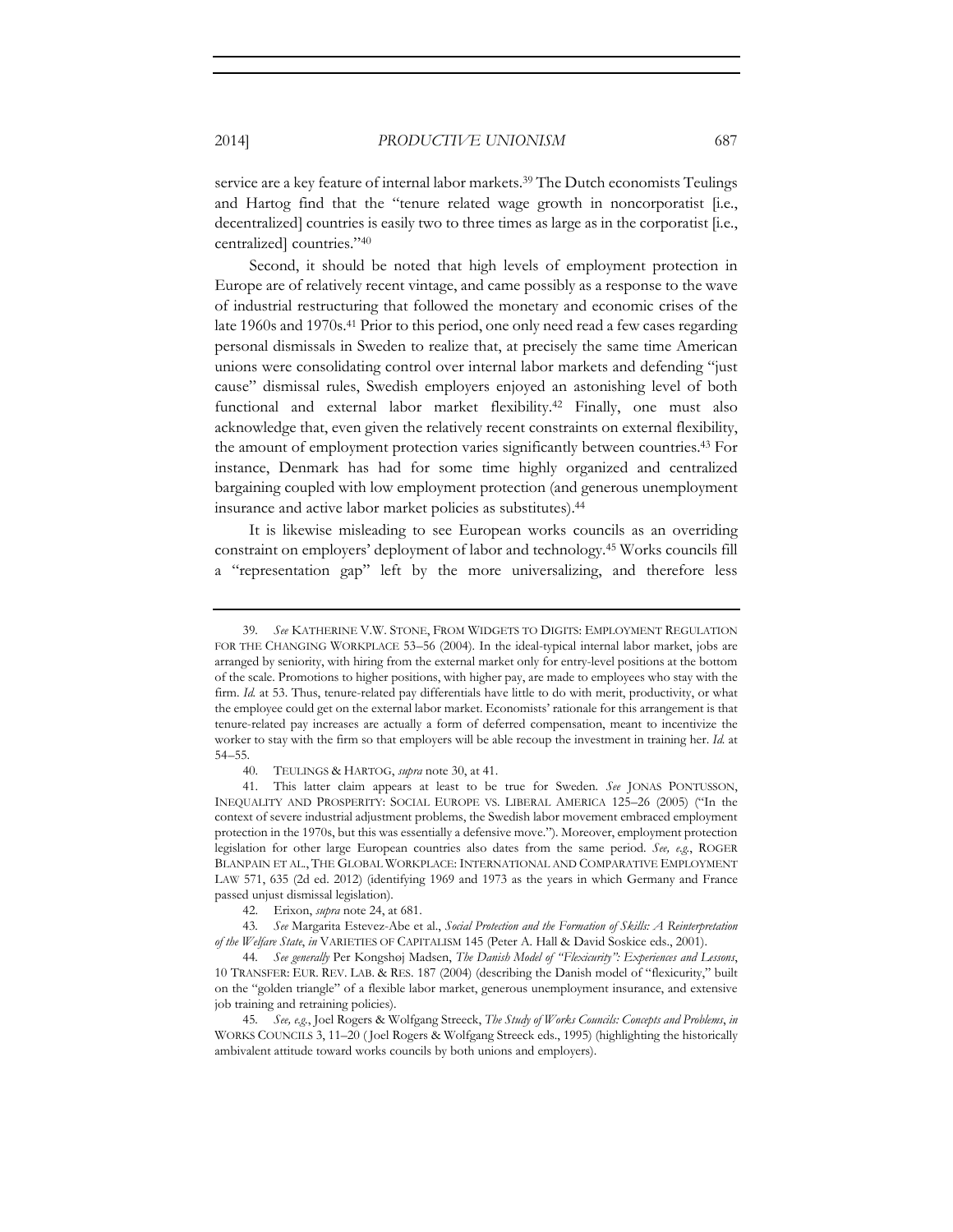particularizing, industry-level representation of workers' interests by unions.46 In fact, as in the case of Germany, works-council legislation was passed by a conservative government as a way to limit the influence of unions at the workplace level.47 Works councils often enjoy only the rights to be consulted by the employer, the right to be heard, and sometimes a right to veto particular employer decisions.<sup>48</sup> But rarely do they impose a full right of negotiation or duty to bargain on employers.49 Even where they do, as in Germany, corresponding rights of a works council to strike are forbidden.<sup>50</sup> Thus, works councils often establish a much "weaker" level of worker representation than American unions do at the workplace level. Accordingly, it is better to see works councils as a kind of "company union" or "employee representation plan," which is why proposals for an American version of works councils that frequently appear in American discussions typically run afoul of the National Labor Relations Act (NLRA) section 8(a)(2) ban on employerdominated unions.51 This is not to say that works councils are completely without legitimacy for workers. Even the right to be heard is significant and the lack of strong rights may, perhaps surprisingly, contribute to a more cooperative and

<sup>46</sup>*. See* BLANPAIN ET AL., *supra* note 41, at 597 (contrasting sectoral representation by unions with the "institution of works councils," which provide "a mechanism for individualizing the relationship between the employer and employee at each workplace").

<sup>47</sup>*. See id.* (explaining that while "there is a long history of various laws dealing with works councils, the 1952 Industrial Relations Regulation Act was enacted by a conservative government with the goal of keeping unions off the shop floor and limiting their influence to sectoral bargaining").

<sup>48.</sup> This is the case in France, for example. *See id.* at 661 (distinguishing French works councils, or employee representation committees, from the German version, and noting that in France an employer is obligated to "provide information and consult with the committee before implementing mergers, worker transfers, employee dismissals, layoffs, and employee training," but that French works councils "were never empowered by law to participate in management decisions as are works councils in Germany").

<sup>49.</sup> As compared to the French version, German works councils have much stronger legal rights. "On some issues, the works council only has a right to information and to be heard; on some issues, the works council has a right of approval and veto; and on others, there is a right to codetermination [i.e., right to bargain]." *Id.* at 599. The number of subjects over which German works councils have codetermination is impressive: scheduling work hours, temporary work reductions, increases in overtime, when and where wages are paid, vacation policies, introduction of new technical control systems affecting employment, workplace safety rules, employees benefits (such as cafeterias), and the overall salary structure. *Id.*

<sup>50</sup>*. Id.* at 598 (explaining that a works council "cannot call a strike and must remain neutral during one, but members of the works council may themselves participate as individuals in legal strikes called by the union"). An exception is the case of Spain. *See* Modesto Escobar, *Spain: Works Councils or Unions?*, *in* WORKS COUNCILS, *supra* note 45, at 153, 164 ("While works councils in other European countries typically have no legal recourse to the strike, Spanish councils do."). Of course, with the Spanish Civil War and the Franco dictatorship, the history of the Spanish labor movement contrasts significantly from other European labor movements. It is notable that stronger works councils coincide with practices that tend to converge with more American features. *Id.* (explaining that Spanish councils exercise significant control over managerial decisions, participate in the governance of internal labor markets, disfavor functional or geographic mobility, and, on the basis of these practices, can transform a plant into a de facto closed shop in situations where there is a dominant union). Thus, the exception tends to prove the rule.

<sup>51.</sup> See, for example, the historical and legal discussion in Joel Rogers, *United States: Lessons from Abroad and Home*, *in* WORKS COUNCILS, *supra* note 45, at 375, 389–402.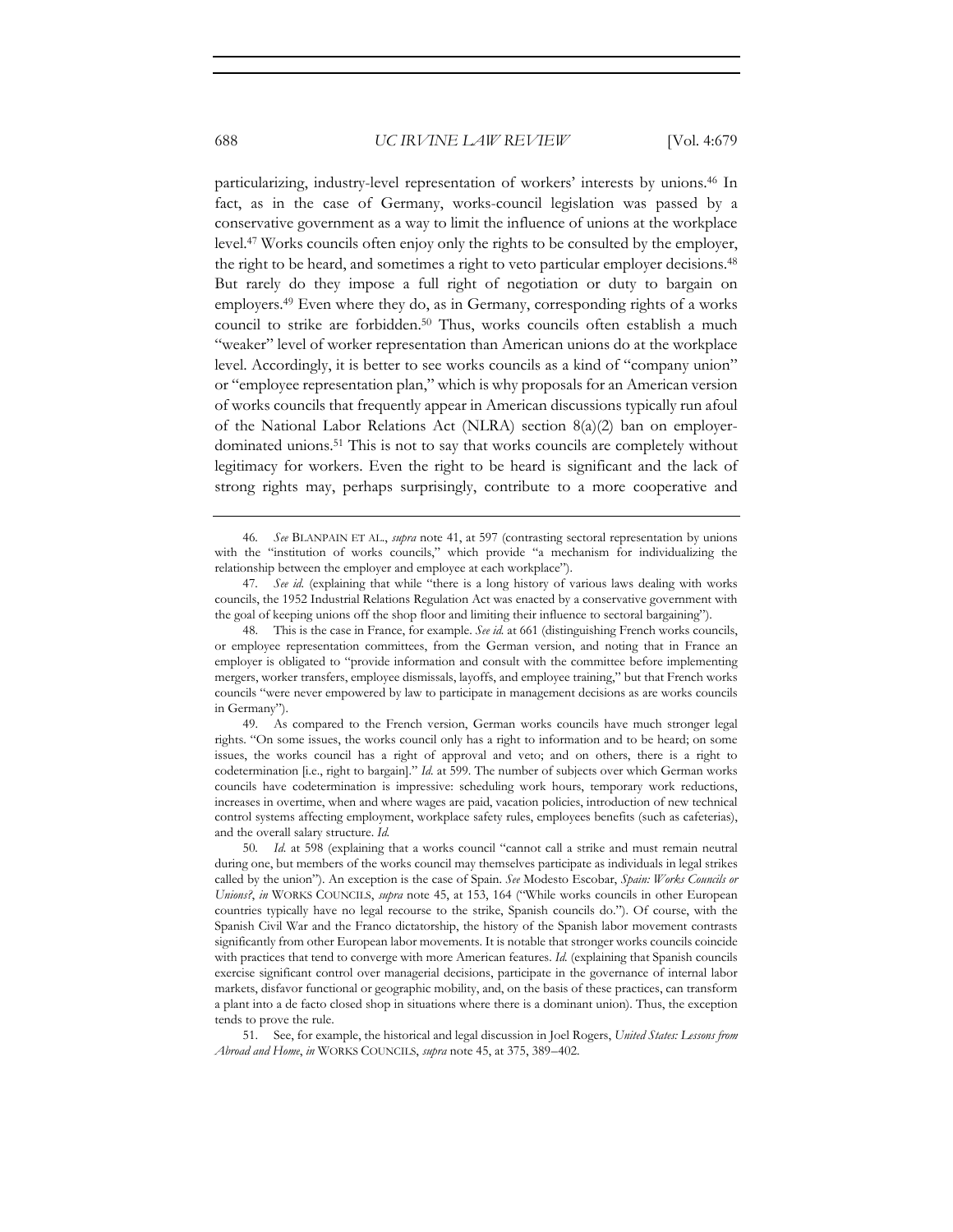collaborative, but certainly no less meaningful, form of worker participation. In all, works councils probably lend to workplace and technological change an extremely valuable due process dimension. But incipient soviets they are clearly not.

### *B. Brief Comparative Analysis of Collective Bargaining Structures*

For readers wanting a more analytically precise picture of how collective bargaining structures differ across countries, Table 1 and Figure 1 provide some comparative, cross-country data on collective bargaining and union centralization. Table 1 lists several different measures of centralization by country, with countries grouped, for expositional convenience, by Esping-Andersen's welfare-state typology.52 As in Esping-Andersen's argument, this three-fold division of countries represents important historical divergences between countries, such as those mentioned in the previous section, Part I.A.53 The first two data columns ("Centralization" and "Coordination") capture two related but slightly different aggregate measures of centralization.54 The final three columns ("Level," "Authority," and "Concentration") are disaggregated measures of the first two. "Level" measures the predominant level at which collective bargaining takes place (firm, industry, or nation) in the country,55 while "Authority" measures the allocation of authority within union organizations<sup>56</sup> and "Concentration" refers to the proportion of union members within a particular affiliate or federation, while taking into account both the number of affiliates and federations.57

53*. Id.*

55. "Level" provides a basic measure of bargaining centralization and gives the average, dominant level at which wage bargaining takes place in a particular country over the years 1960 through 2010, with higher scores indicating greater centralization. Bargaining is more decentralized when it takes place at a lower level, for example, when wage bargaining is conducted by a local union and a single company or even workplace. Bargaining is more centralized when it occurs between, for example, a single industry-wide union and an employer's association representing employers in the same industry. An even more centralized organization of bargaining happens when a federation of unions covering different industries and an equivalent employer's association bargain at a national level.

56. This concept is distinct from bargaining centralization. Rather than referring to the level at which bargaining *between* firms and unions takes place, it instead measures the allocation of authority *within* union organizations. The index is an average for each country over the years 1960 through 2010 and includes several different measures of authority, such as a national union's control (vis-à-vis a local union) over finances, strike funds, appointment of workplace representatives, and its veto power over a local union's decision to strike or make a company-level agreement. The index also captures the level of union authority at both federation and national affiliate level. Thus, a more centralized union is one where key decisions over strikes, finances, and appointments are concentrated at a higher level, at national affiliates rather than local unions, or at federations rather than national affiliates. For further discussion of these measures, see Visser, *infra* note 58 and accompanying text.

57. The "Concentration" index builds on the "Authority" index by adding a measure of union concentration to the measure of the allocation of authority within union organization. Union concentration refers to the proportion of union members within an affiliate or federation, while taking

<sup>52.</sup> GØSTA ESPING-ANDERSEN, THE THREE WORLDS OF WELFARE CAPITALISM 22–23 (1990).

<sup>54.</sup> Two measures are provided only because, while I believe the first measure— Centralization—is more accurate than the second, it covers only the years 1973–1993. The Coordination score covers the years 1960–2010.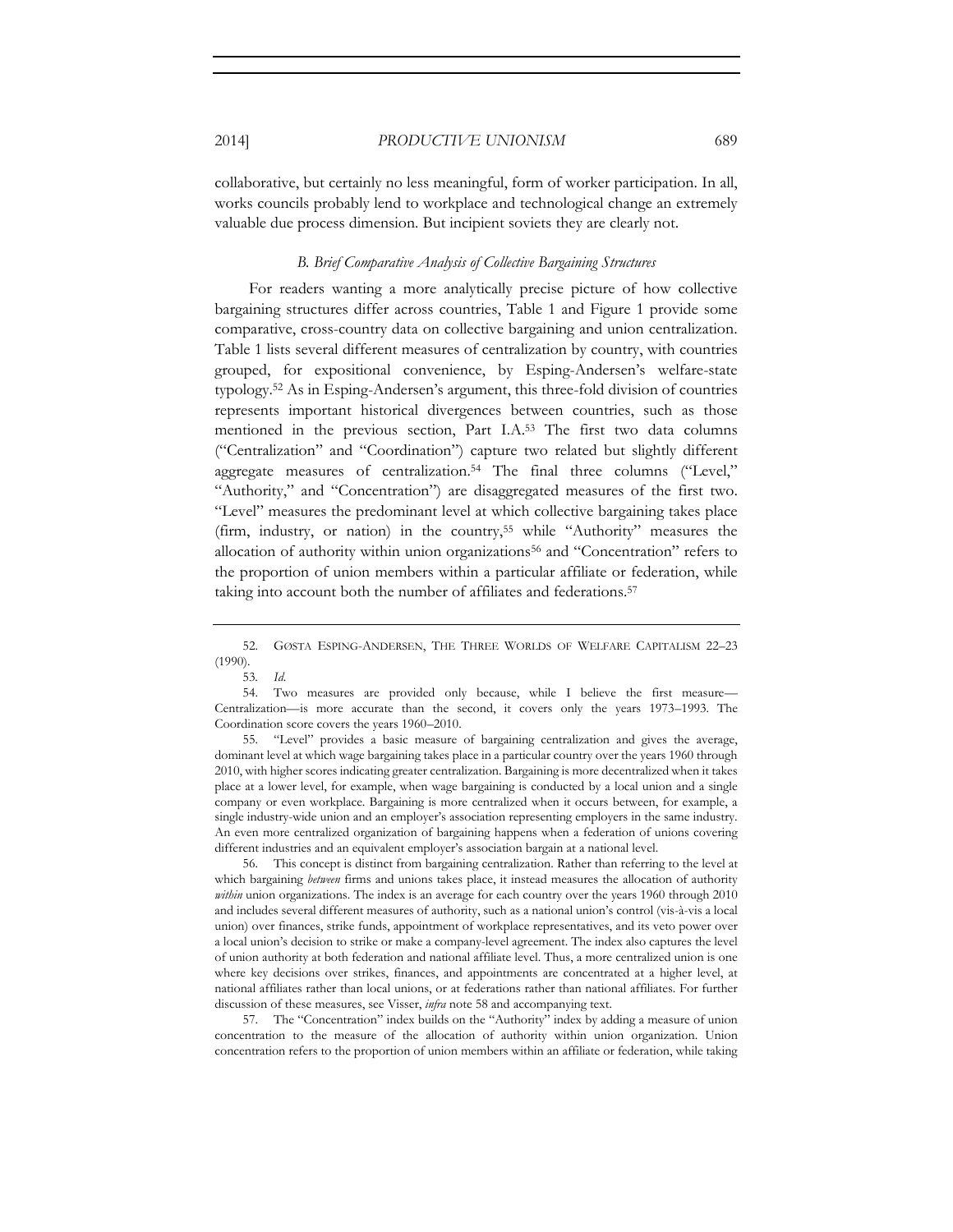It is worth highlighting a few patterns that emerge from Table 1. First, the United States stands out as having particularly decentralized union structures. In every measure, the United States ranks at the absolute bottom. The single exception is for Japan's score on the Authority 1 index. Second, levels of centralization also appear to be associated with different welfare regimes. According to any index, the mean level of centralization is higher in Social Democratic countries than in Conservative countries, and higher in Conservative countries than in Liberal countries.

To complement the synchronic picture of Figure 1, Table 1 ("Wage Bargaining Centralization") gives a more diachronic perspective. Figure 1 tracks the aggregate level of bargaining and union centralization (the "Centralization" index from the first data column of Table 1) across the years 1973 through 1993 for selected countries. As in Table 1, this figure reveals the large amount of diversity in the degree of centralization across countries. However, it also demonstrates the large extent of variation that can occur even within individual countries over time. Thus, although centralization remained uniform in the United States during this period, both Norway and Sweden experienced large changes. Of course, union and bargaining organization in both countries remain much more centralized than in the **United States.** 





into account both the number of affiliates and federations. Thus, union concentration will be higher when there are more members within fewer national unions or federations. Overall, the Concentration measure includes both union concentration and the centralization of authority at both federation and affiliate levels, again for the years 1960 through 2010.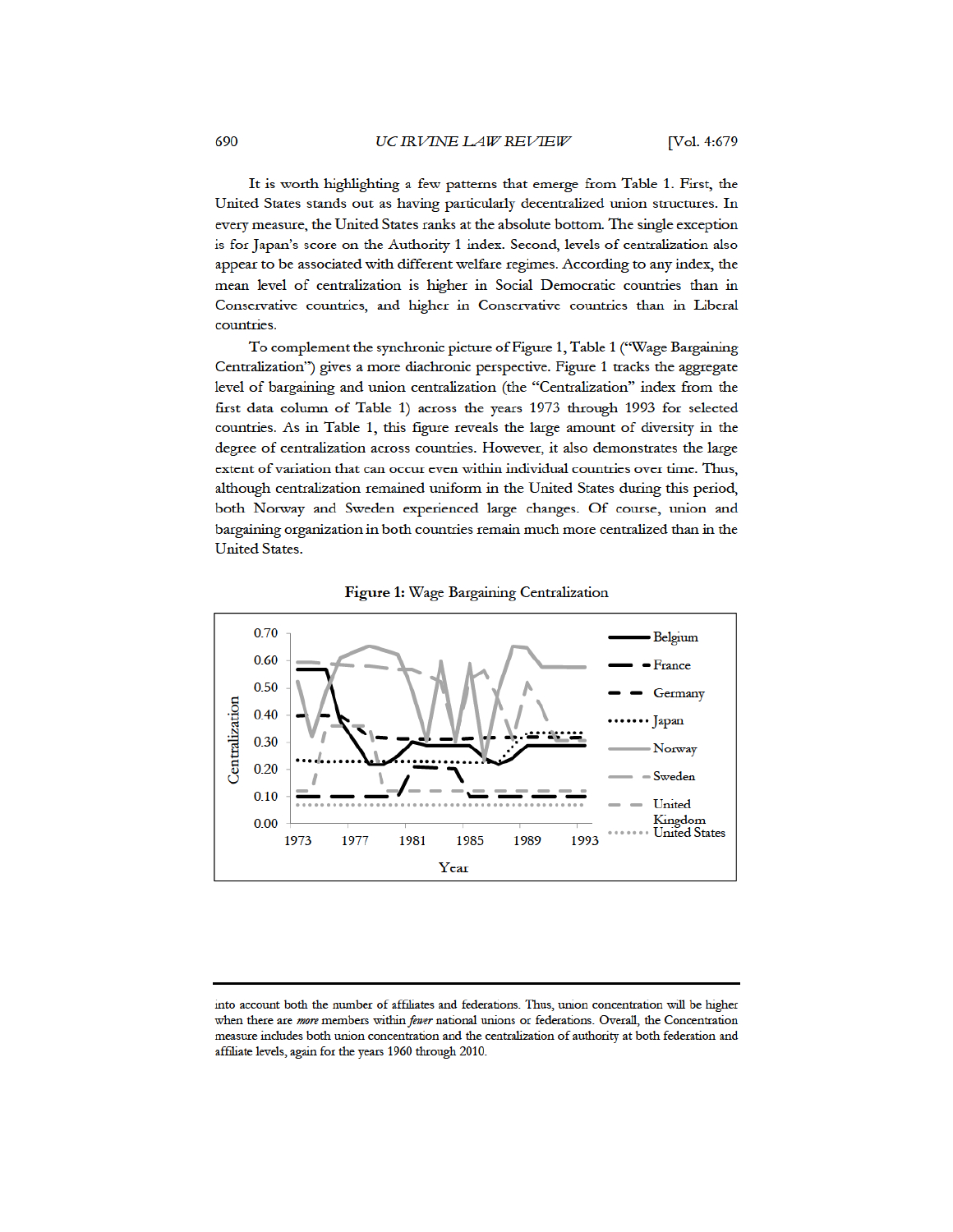|                      | Centralization | Coordination | Level | Authority | Concentration |
|----------------------|----------------|--------------|-------|-----------|---------------|
| I iberal             | 0.19           | 1.73         | 1.61  | 0.27      | 0.28          |
| Australia            | 0.47           | 2.73         | 2.63  | 0.43      | 0.51          |
| Canada               | 0.07           | 1.24         | 1.18  | 0.32      | 0.28          |
| United Kingdom       | 0.17           | 1.80         | 1.63  | 0.17      | 0.21          |
| <b>United States</b> | 0.07           | 1.16         | 1.00  | 0.16      | 0.13          |
| Conservative         | 0.28           | 3.65         | 2.96  | 0.54      | 0.46          |
| Austria              | 0.44           | 4.45         | 3.31  | 0.77      | 0.96          |
| Belgium              | 0.32           | 4.20         | 3.59  | 0.55      | 0.46          |
| France               | 0.12           | 2.16         | 2.02  | 0.52      | 0.21          |
| Germany              | 0.33           | 4.00         | 2.94  | 0.47      | 0.44          |
| Italy                | 0.17           | 2.94         | 2.84  | 0.38      | 0.32          |
| Netherlands          | 0.37           | 4.08         | 3.59  | 0.71      | 0.54          |
| Switzerland          | 0.28           | 3.65         | 2.96  | 0.54      | 0.46          |
| Social Democratic    | 0.48           | 4.09         | 3.75  | 0.63      | 0.51          |
| Denmark              | 0.46           | 4.04         | 3.02  | 0.63      | 0.53          |
| Finland              | 0.42           | 3.96         | 3.90  | 0.45      | 0.39          |
| Norway               | 0.53           | 4.27         | 4.12  | 0.78      | 0.58          |
| Sweden               | 0.49           | 4.08         | 3.75  | 0.63      | 0.51          |
| Japan                | 0.26           | 3.76         | 1.00  | 0.12      | 0.22          |
| Overall Mean         | 0.31           | 3.27         | 2.71  | 0.47      | 0.42          |

Table 1: Indices of Union Centralization<sup>58</sup>

#### II. WHY UNION STRUCTURES MATTER

The brief comparative and historical analysis provided in Part I explains why the level of bargaining centralization differs so markedly across countries, with the United States occupying one end of the spectrum. This Part explores more fully the implications of bargaining structures: Why does union centralization matter? What consequences does it have for unions and their social and economic objectives? As the discussion that follows will show, the reasons union structures matter are many, with some reasons better understood than others.

#### *A. Responses to Risk in the Labor Market*

One important consequence of bargaining structure follows most directly from the historical and comparative discussion. This consequence is that different bargaining structures trigger different union responses to labor market risk. Labor

<sup>58.</sup> Data, compiled by the author, are from Jelle Visser, *ICTWSS: Database on Institutional Characteristics of Trade Unions, Wage Setting, State Intervention and Social Pacts in 34 countries between 1960 and 2010*, AIAS (April 2013), http://www.uva-aias.net/208.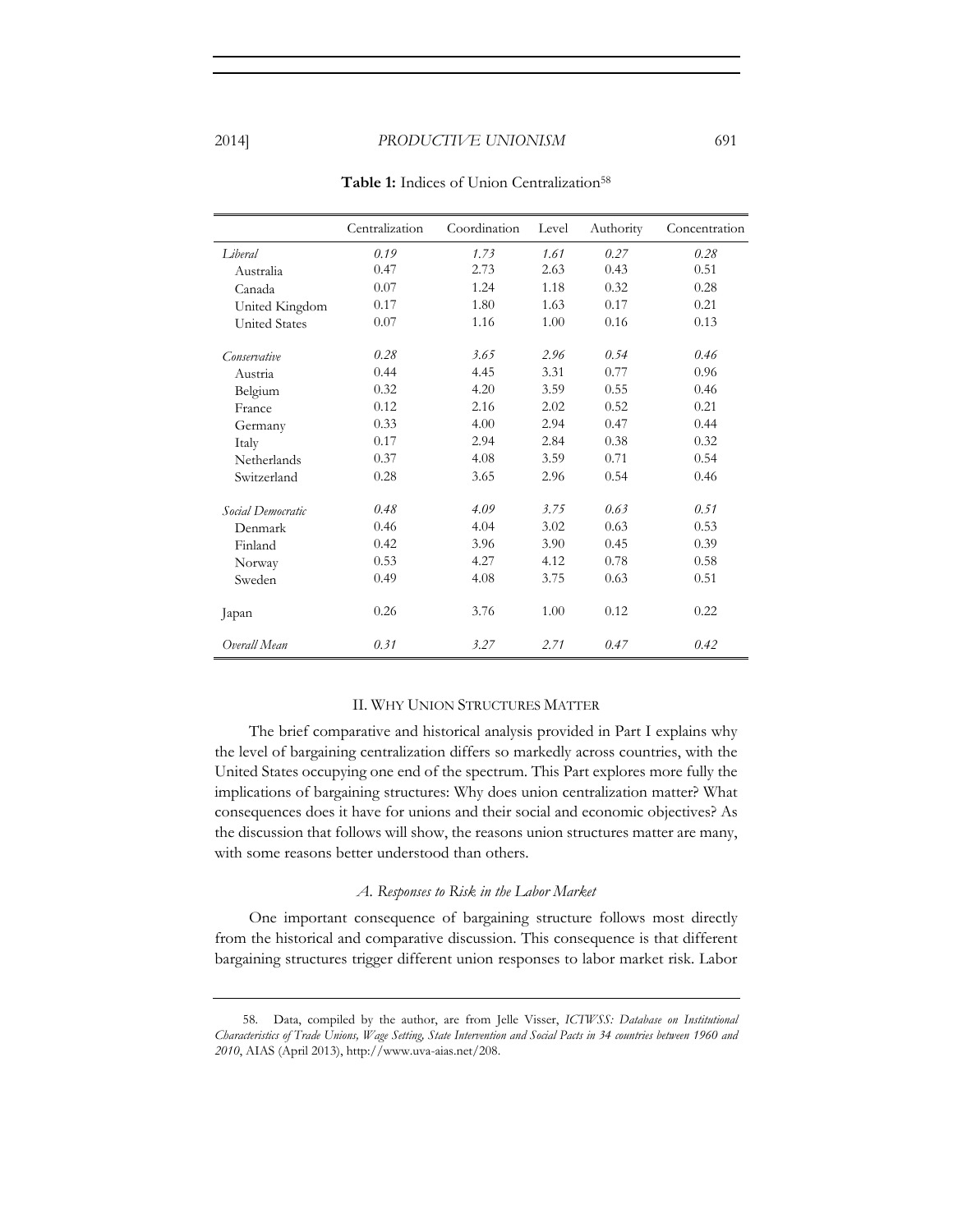market risk—the threat of job loss or demotion produced variously by technological change, the reorganization of work, or fluctuations in product markets and the larger economy—is of course ubiquitous in capitalist economies dominated by wage and salaried employment.59 When union structures are highly decentralized, the rational and optimal response of unions to such risk is a strategy of job control.<sup>60</sup> Precisely because of their decentralized structure, these unions do not have the institutional or organizational means to influence labor market conditions beyond their firm or narrow jurisdiction. Without such influence, a union's best strategy for addressing labor market risk is to protect the current jobs of its members: senioritybased layoff policies, job definitions and demarcations, internal labor markets, rules limiting employer discretion over technology, manning and staffing requirements, and so forth.

In contrast, the rational response to risk is very different for centralized unions. Job control may be one way of protecting workers from the vicissitudes of economic uncertainty and change, but it may come at a significant cost to workplace productivity.61 More centralized union organization and collective bargaining, which covers a broader and more diverse range of workers, will feel the "negative externalities" of job-control policies—higher unemployment and lower wages in different workplaces or in related, but "downstream" industries—more acutely than decentralized unions.62 In addition, more centralized union organization and collective bargaining will have the institutional means—for example, a greater ability to solve coordination problems—to transcend narrow job-control tendencies.<sup>63</sup> Thus, more centralized unions will have both the interest as well as the means to bargain for broader responses to labor market risk. Such responses include wage compression (which by reducing the variance of wages, reduces the uncertainty and risk associated with workers' reemployment prospects) and employer-based job training and retraining, as well as a panoply of more comprehensive public policy solutions, such as more generous unemployment insurance benefits and active labor-market policies.<sup>64</sup>

This risk explanation for the contrasting negotiation objectives of unions in

<sup>59.</sup> For a general discussion of risk in the labor market and in particular how it is related to social welfare policy, see Estevez-Abe et al., *supra* note 43.

<sup>60.</sup> Although the response of unions to risk has been analyzed abundantly, the general argument pursued in this subsection—that different union structures induce distinct policy responses to labor market risk—is novel.

<sup>61.</sup> Streeck, *Skills and Politics*, *supra* note 4, at 319.

<sup>62.</sup> This idea is an extension of the popular insight of Mancur Olson. *See* Michael Wallerstein & Karl Ove Moene, *Does the Logic of Collective Action Explain the Logic of Corporatism?*, 15 J. THEORETICAL POL. 271, 271–72 (2003) (explaining how, according to Mancur Olson's theory of collective action, broader and more inclusive "encompassing" organizations will internalize negative externalities and therefore not advocate for policies that increase the level of public bads).

<sup>63.</sup> For the idea that more centralized or more coordinated labor unions will be more effective at shaping public policy, see generally Joel Rogers, *Divide and Conquer: Further "Reflections on the Distinctive Character of American Labor Laws*,*"* 1990 WIS. L. REV. 1 (1990).

<sup>64</sup>*. See supra* note 60 and accompanying text.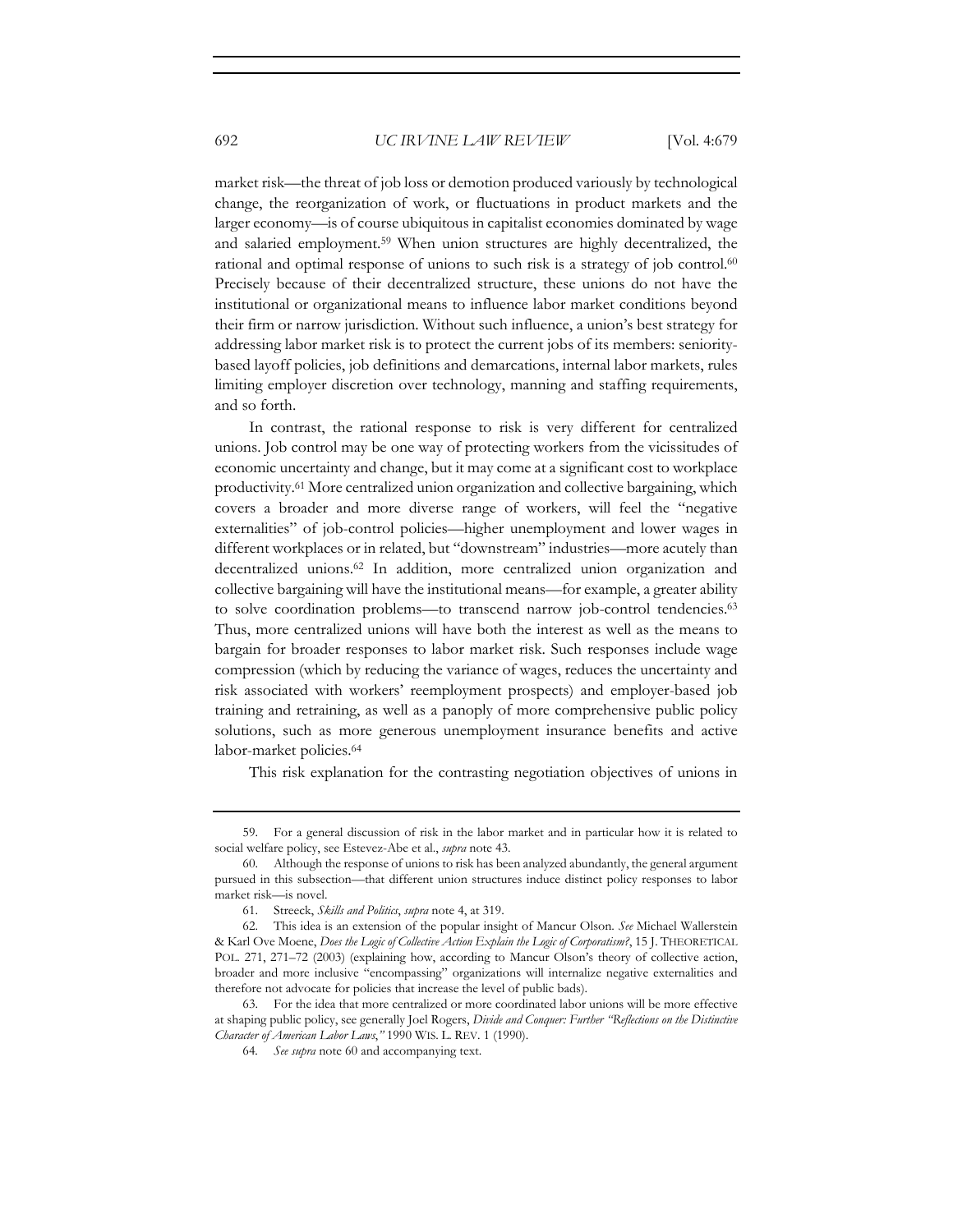centralized and decentralized bargaining relationships also helps explain why industrial unions in "craft-dominated environments," such as in the United States, responded so differently to risk than European industrial unions in Europe. To the extent it has existed at all, industry-level bargaining in the United States has been found, with varying levels of success, only in industries such as steel, coal, and trucking.65 Unions and the workers covered under such agreements were therefore small islands in a sea of firms and jobs that either had more traditional craft unions or were completely unorganized.66 The existence of both presented dim prospects for workers facing the possibility of job loss under industry agreements. Skill requirements and the variety of job control measures erected stiff barriers to entry in the craft sector, while low wages and poor job quality made the unorganized sector a very unattractive place to work.<sup>67</sup> Under these circumstances, the rational response for the few unions pursuing legitimately sector-level bargaining was to reproduce the job-control equivalents of craft unionism. As in Europe, a broader, political response to labor market risk would have required a much greater coverage of workers in all different industries and a much more coordinated strategy among industrial unions—such as a stronger, more centralized union confederation or at least all (or most) unions following the same, universalizing political strategy.68

Thus, where decentralized unions favor job-control strategies as a way to address labor-market risk, centralized unions prefer broader, universal, and more "political" solutions. The key implication of these alternatives is their different consequences for workplace productivity. Job-control strategies restrict the employer's ability to adopt new technologies or reorganize jobs and the workplace, while more universal strategies give employers more discretion over these decisions.

#### *B. Productivity Investments*

Centralized bargaining influences workplace productivity in several additional ways beyond those created by different labor-market risk policies. One of the most frequent arguments in favor of the productivity-enhancing consequences of central bargaining is that it reduces what economists call "opportunism" or the "hold-up" problem.69 In general, the problem is as follows. Productive assets—machinery,

69. The "opportunism" problem was first introduced and analyzed by the institutional

<sup>65.</sup> Harry C. Katz, *The Decentralization of Collective Bargaining: A Literature Review and Comparative Analysis*, 47 INDUS. & LAB. REL. REV. 3, 3, 11 (1993) (comparing the "relatively decentralized" United States and United Kingdom to countries with more centralized bargaining and identifying the decline of multiemployer bargaining in steel, coal, and trucking in the United States).

<sup>66.</sup> Recall that at its peak, union density in the United States never exceeded forty percent of the workforce. Furthermore, unlike industry bargaining in Europe, the coverage of union contracts remained closely tied to the level of union membership.

<sup>67</sup>*. See generally* Marc L. Silver, *Rethinking Craft Administration: Managerial Position, Work Autonomy, and Employment Security in the Building Trades*, 5 SOC. F. 241, 244 (1990) (discussing the autonomy of those in craft unions in the construction industry to choose the method of their work).

<sup>68</sup>*. See* Marick F. Masters, *Federal-Employee Unions and Political Action*, 38 INDUS. & LAB. REL. REV. 612, 624, 627 (1985) (discussing the political lobbying unification and centralized nature of several federal worker unions).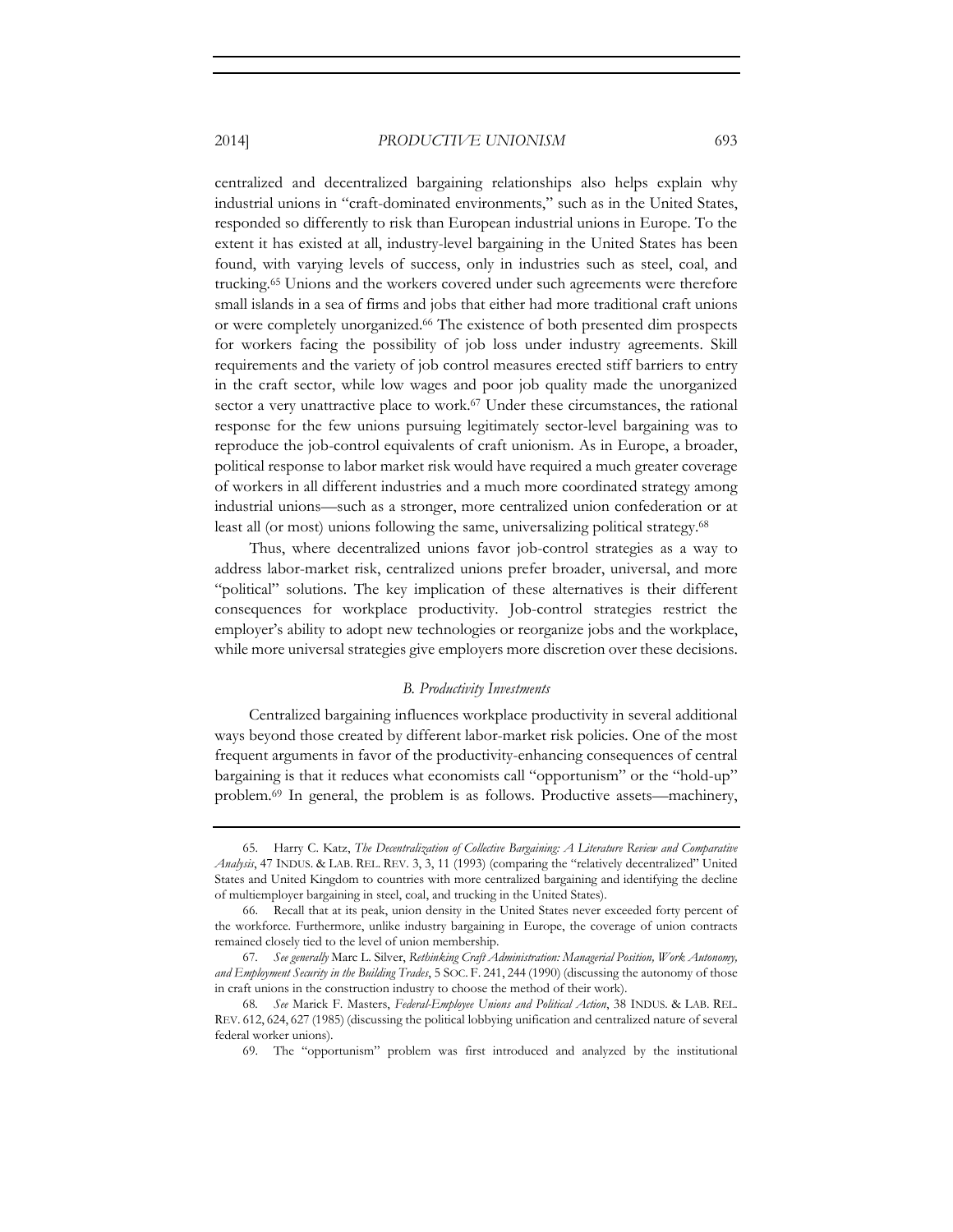tools, skills—often have a certain level of specificity: they are good for one or few uses, but not others.<sup>70</sup> For instance, a dedicated piece of machinery may be useful for assembling electronic devices, but it is not much use for doing anything else. Similarly, a computer programmer may be highly skilled in her trade, but her knowledge is of little use in chemistry or commercial design. Such "asset specificity" presents a contractual problem when both sides of the bargain need to commit something to the enterprise.<sup>71</sup> The problem presented by specific assets is that once one party commits, the other may seek to extract additional concessions.72 For instance, once one side acquires special machinery, the other side may feign a change in business circumstances requiring a higher share of the gains from the venture.73 Since the assets are specific, the party being "held up" cannot simply walk away from the demand, and is best off conceding.

At this point, a problem of opportunism seems simply unfair. But there are larger concerns. If parties anticipate holdups or opportunism, then this will make them less willing to acquire or invest their specific assets.74 This reduces the overall investment in specific assets and therefore makes everyone worse off.75 In other words, not only is opportunism unfair, but it also lowers economic output.

Though opportunism is present in many kinds of contracting relationships, it is also pervasive in the employment relationship. The employment relationship is potentially long-term, exchanges are not "spot market" or simultaneous, and the future of the relationship is uncertain—particularly when an at-will presumption prevails.76 Employers' physical investments are often specific, as are workers' skills—human capital cannot be diversified. As such, opportunities for holdups abound on both sides. Employees may strike or quit at inopportune times for the employer, demanding extra concessions in order not to do so. Employers may withhold pay or training—or employees' jobs themselves—in order to extract assetspecific rents.

Given the existence and pervasiveness of these holdup problems, the argument is that centralized wage bargaining can ameliorate them. To illustrate this, I will analyze two such opportunism scenarios; the first involves a firm's capital investment, and the second, employees' skills.

economist Oliver Williamson and will be further elaborated below. For discussions, see WILLIAMSON, *supra* note 29, 114–15; OLIVER E. WILLIAMSON, THE MECHANISMS OF GOVERNANCE 47–48 (1996).

<sup>70.</sup> WILLIAMSON, *supra* note 69, at 47–48.

<sup>71</sup>*. Id.* Both sides may bring specific assets to the table, but it is sufficient that only one side's assets be specific.

<sup>72</sup>*. Id.* 

<sup>73</sup>*. Id.* 

<sup>74.</sup> This aspect gets particular attention in the formal literature. *See, e.g.*, Oliver Hart & John Moore, *Property Rights and the Nature of the Firm*, 98 J. POL. ECON. 1119, 1122–25 (1990) (illustrating through example how asset-specific problems of opportunism can reduce investment and economic efficiency).

<sup>75</sup>*. Id.* 

<sup>76</sup>*. See, e.g.*, *infra* note 77 and accompanying text.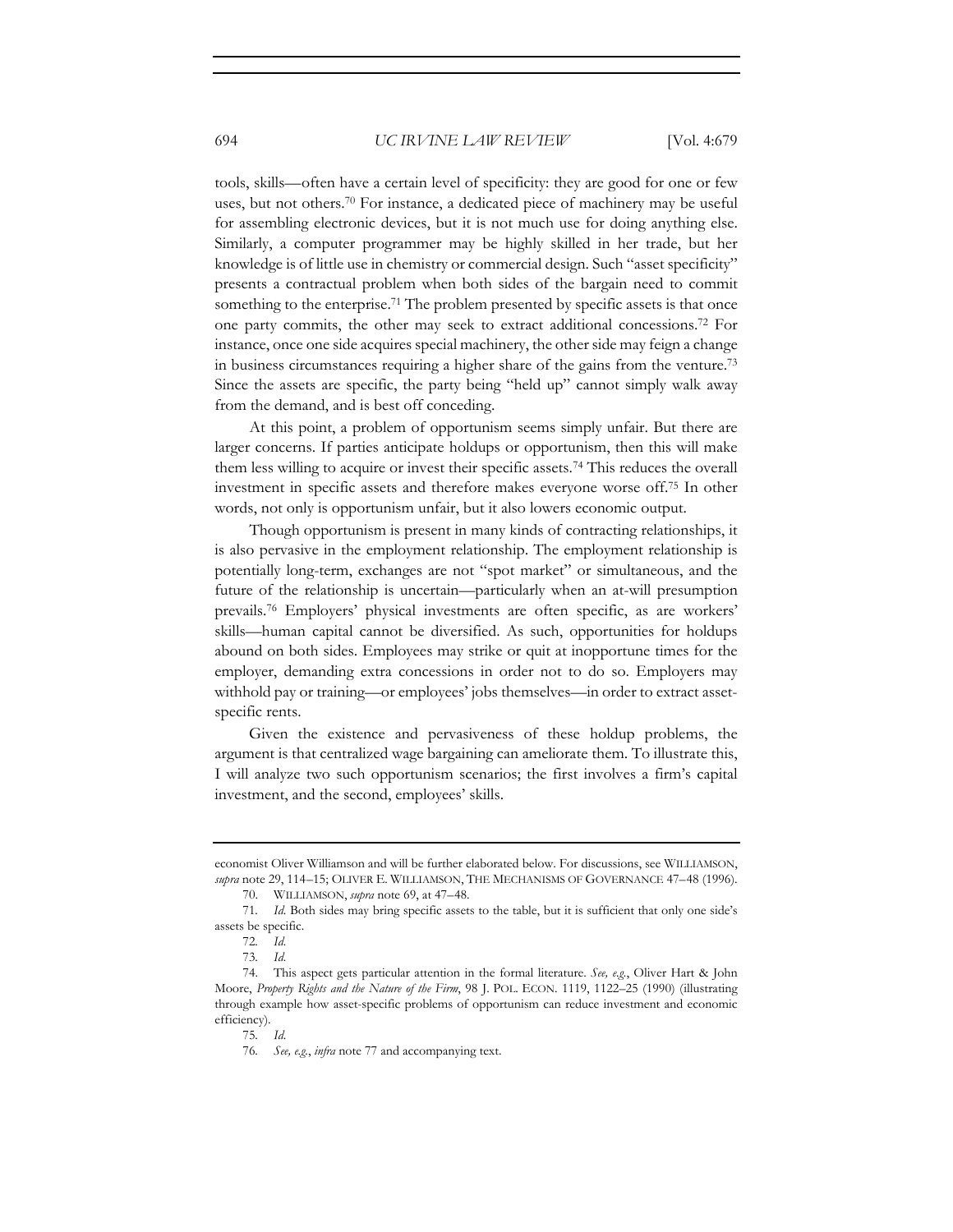### *1. Physical Capital*

The greatest potential for holdup over an employer's investment in physical or productivity investments would appear to be the case where a union bargains with only that firm's or plant's employees.<sup>77</sup> An individual employee's threat to quit after the company's installation of a new machine unless the company pays her more may not be terribly credible, unless that employee is the only person that can run the machine. When all employees can strike, however, the threat is quite real. Thus, firm-level collective bargaining presents a particularly acute potential for opportunism.

Central wage bargaining overcomes this problem.78 When a union bargains for the workers of multiple employers, the resulting wage will be some average of productivity across firms.79 One firm's investment will only partly influence this average, so the bargained wage will not change much as a response.<sup>80</sup> The firm can be assured that it will be able to recoup the majority of its investment. If the number of firms is large enough, then the wage in effect becomes independent of each employer's investment.81

Timing also matters. Note that the holdup problem only exists to the extent that the opportunistic party can renegotiate *after* the investment has been made.82 If wages or other terms are fixed for a long enough period before a firm makes an investment decision, then these terms will not change once the investment is made, and the firm will face no disincentive to invest.83 Similarly, firms are unlikely to make their investment decisions all at the same time, so it may be useful to think of central wage bargaining as occurring before investment decisions are made, which again removes the holdup problem.

There is some evidence that bargaining structure does influence the investment and productivity decisions of firms.84 Making a comprehensive review

<sup>77.</sup> For the first formal analyses of the holdup problem in the context of physical capital investments and firm-union bargaining, see Paul A. Grout, *Investment and Wages in the Absence of Binding Contracts: A Nash Bargaining Approach*, 52 ECONOMETRICA 449 (1984); and Simon Anderson & Michael Devereux, *Trade Unions and the Choice of Capital Stock*, 90 SCANDINAVIAN J. ECON. 27 (1988).

<sup>78.</sup> For analysis along the lines of this paragraph, see K.O. Moene et al., *Bargaining Structure and Economic Performance*, *in* TRADE UNION BEHAVIOUR, PAY BARGAINING, AND ECONOMIC PERFORMANCE 63, 109–14 (R.J. Flanagan et al. eds., 1993).

<sup>79</sup>*. See id.* at 111–12.

<sup>80</sup>*. See id.* at 113.

<sup>81</sup>*. See id.* 

<sup>82</sup>*. See* PIERRE CAHUC & ANDRÉ ZYLBERBERG, LABOR ECONOMICS 411–14 (William McCuaig trans., The MIT Press 2004) (2001) (showing formally that the existence of the holdup problem is equivalent to supposing that investment decisions are made before wage bargaining, and its absence to supposing that investment decisions are made after wage bargaining).

<sup>83</sup>*. See* Grout, *supra* note 77, at 450–51 (contrasting the cases of the United States, which enforces collective bargaining agreements, and the United Kingdom, which does not, and predicting that investment under the U.S. rule will be higher, all else being equal, because unions in the United Kingdom can strike and renegotiate the agreement at any time due to its lack of enforceability).

<sup>84.</sup> Following the theoretical analyses of the investment holdup problem described above, several studies support the view that unionization in countries with decentralized bargaining is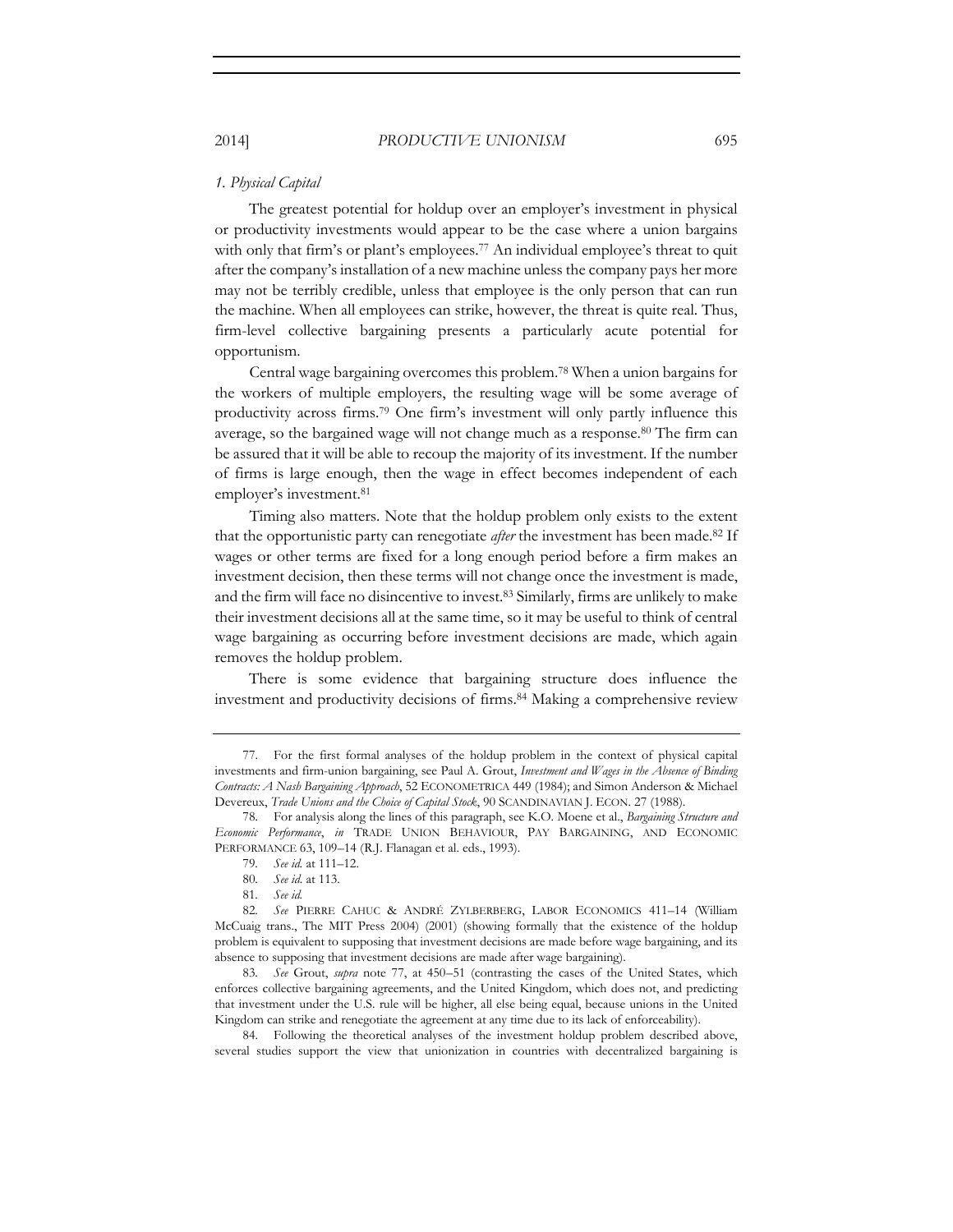of forty separate empirical studies of the impact of unions on innovation, the economists Naercio Menezes-Filho and John Van Reenen report that North American (mostly U.S.) studies "find consistently negative impacts of unions on [research and development spending]."85 In contrast, unions in Europe do not appear to reduce spending on research and development.<sup>86</sup>

#### *2. Human Capital*

Investments in human capital face a similar dilemma, but with some different and very interesting implications. Intuitively, we think of the employee as contemplating the critical investment, and of the firm using its bargaining power to extract more of the workers' productivity at a lower wage cost. If this is the scenario, employees will be less willing to bear the costs of education and training if they cannot reap all of the gains from doing so. In addition, we also typically think of the education and skills in question as more or less specific. If this is not the case, and the skills in question are general—they can be employed in any or most firms—the employee can simply quit and work for another employer. The special requirement of the holdup problem—asset specificity—does not exist in the case of general human capital.87

However, if there are some imperfections in the labor market, the dilemma of human capital investment actually extends beyond the specific case.88 Any problem that would prevent a worker from obtaining her marginal productivity in her next

85. Naercio Menezes-Filho & John Van Reenen, *Unions and Innovation*, *in* INTERNATIONAL HANDBOOK OF TRADE UNIONS, *supra* note 4, at 293, 328.

associated with lower investment in research and development and/or physical capital. *See* Stephen G. Bronars et al., *The Effects of Unions on Firm Behavior: An Empirical Analysis Using Firm-Level Data*, 33 INDUS. REL. 426 (1994) (finding that unionization is associated with less investment in durable assets, such as research and development, in the United States); Robert A. Connolly et al., *Union Rent Seeking, Intangible Capital, and Market Value of the Firm*, 68 REV. ECON. & STAT. 567 (1986) (finding that unionization is associated with lower investment in research and development in the United States); Kevin Denny & Stephen J. Nickell, *Unions and Investment in British Industry*, 102 ECON. J. 874 (1992) (finding that unionization is associated with lower investment rates in the United Kingdom); Barry T. Hirsch, *Firm Investment Behavior and Collective Bargaining Strategy*, 31 INDUS. REL. 95 (1992) (finding that unionization is associated with lower investment in research and development and physical capital in the United States); Cameron W. Odgers & Julian R. Betts, *Do Unions Reduce Investment? Evidence from Canada*, 51 INDUS. & LAB. REL. REV. 18 (1997) (finding that unionization is associated with lower net investment rates in Canada).

<sup>86</sup>*. Id.* at 328. A somewhat related study shows that wage compression associated with centralized wage bargaining in Sweden was consistent with increases in productive efficiency as long as it focused on reducing wage inequalities between firms and did not compress within firm wage differentials too greatly. Hibbs, Jr. & Locking, *supra* note 3, at 755.

<sup>87</sup>*. See generally* Gary S. Becker, *Investment in Human Capital: A Theoretical Analysis*, 70 J. POL. ECON. 9, 17–25 (1962) (discussing extensively the effect of specific, on-the-job training on job turnover and decisions to quit and fire).

<sup>88</sup>*. See generally* Daron Acemoglu & Jörn-Steffen Pischke, *The Structure of Wages and Investment in General Training*, 107 J. POL. ECON. 539 (1999) (discussing the necessity of labor market imperfections, which imply that trained workers do not get paid their full marginal product when they change jobs, to induce the possibility of firm-sponsored general training).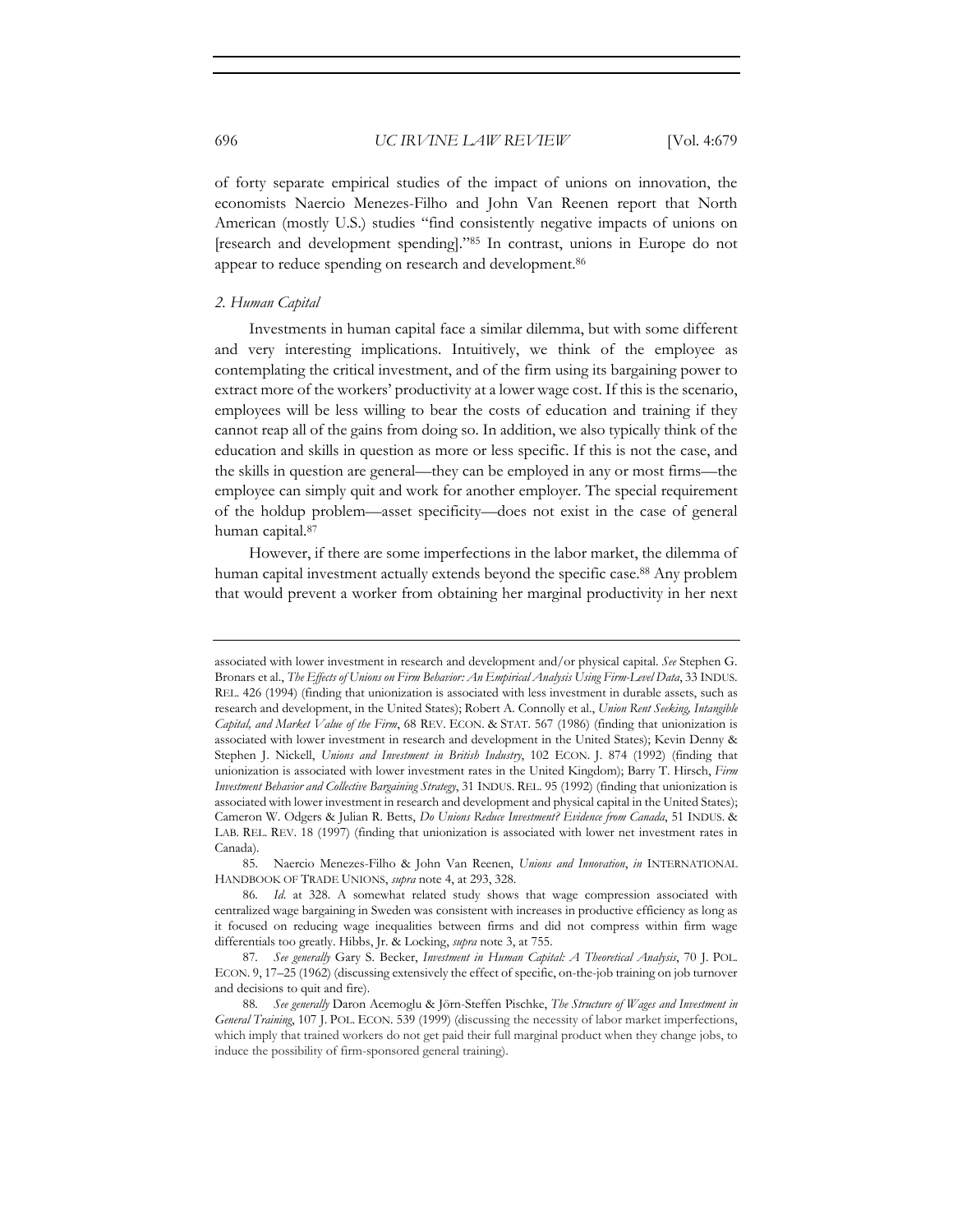best employment opportunity would create a holdup problem even for general skills. A number of possibilities could generate such imperfections.<sup>89</sup> One example is the presence of search frictions in the labor market. If finding a new job is uncertain, costly, or time consuming, the worker will not be able to obtain her marginal productivity immediately upon leaving her present job. This presents a problem of opportunism the employer can take advantage of.

Apart from this problem of opportunism, it would seem that centralized bargaining would only make problems worse. Since centralized wage bargaining not only raises wages for workers vis-à-vis firms and profits but also compresses wage differentials across firms and workers, this would, as reigning economic wisdom dictates, create worse incentives for workers to acquire skills. In the unreal but illustratively useful case of an identical wage rate for any level of skill, it would seem that workers would have absolutely no incentive to pay for training or education.

However, while this logic is true for employees, it is not true for employers.<sup>90</sup> If wages become less variable with respect to skill differences, then employers will now be sharing a larger gain in any productivity improvements of their employees. In effect, employers now become the residual claimants on their employees' skills. Now, employers have an incentive to pay for the training of their employees. Even more interestingly, if labor markets are imperfect or if employees are credit constrained, then the level of employee skill in the economy may be higher under centralized wage setting and a more compressed wage structure when the employer undertakes the cost of training its employees.

Since the reasoning applies to general skills as much to specific skills, this surprising outcome contravenes another basic tenet of human capital theory.<sup>91</sup> Precisely because general skills can be used across a variety of employment settings, the theory says that employees rather than employers should (as a predictive matter) pay for them.92 Conversely, employers rather than employees should pay for specific skills.93 Yet, a significant amount of evidence suggests precisely the opposite and confirms the predicted effect of labor market imperfections.<sup>94</sup>

# *C. Employer Opposition*

The preceding arguments can also help us understand another crucial consequence of wage-bargaining centralization. It is commonly argued that employers will oppose unionization of their workplaces to a greater extent when

91*. Id.* 

<sup>89</sup>*. See id.* at 554–66.

<sup>90</sup>*. See id.* at 541.

<sup>92</sup>*. See* Becker, *supra* note 87, at 12–17.

<sup>93</sup>*. See id.* at 17–25.

<sup>94</sup>*. See* Daron Acemoglu & Jörn-Steffen Pischke, *Why Do Firms Train? Theory and Evidence*, 113 Q.J. ECON. 79 (1998) (providing theory and evidence that firms provide training for workers in general skills, and not just firm-specific skills).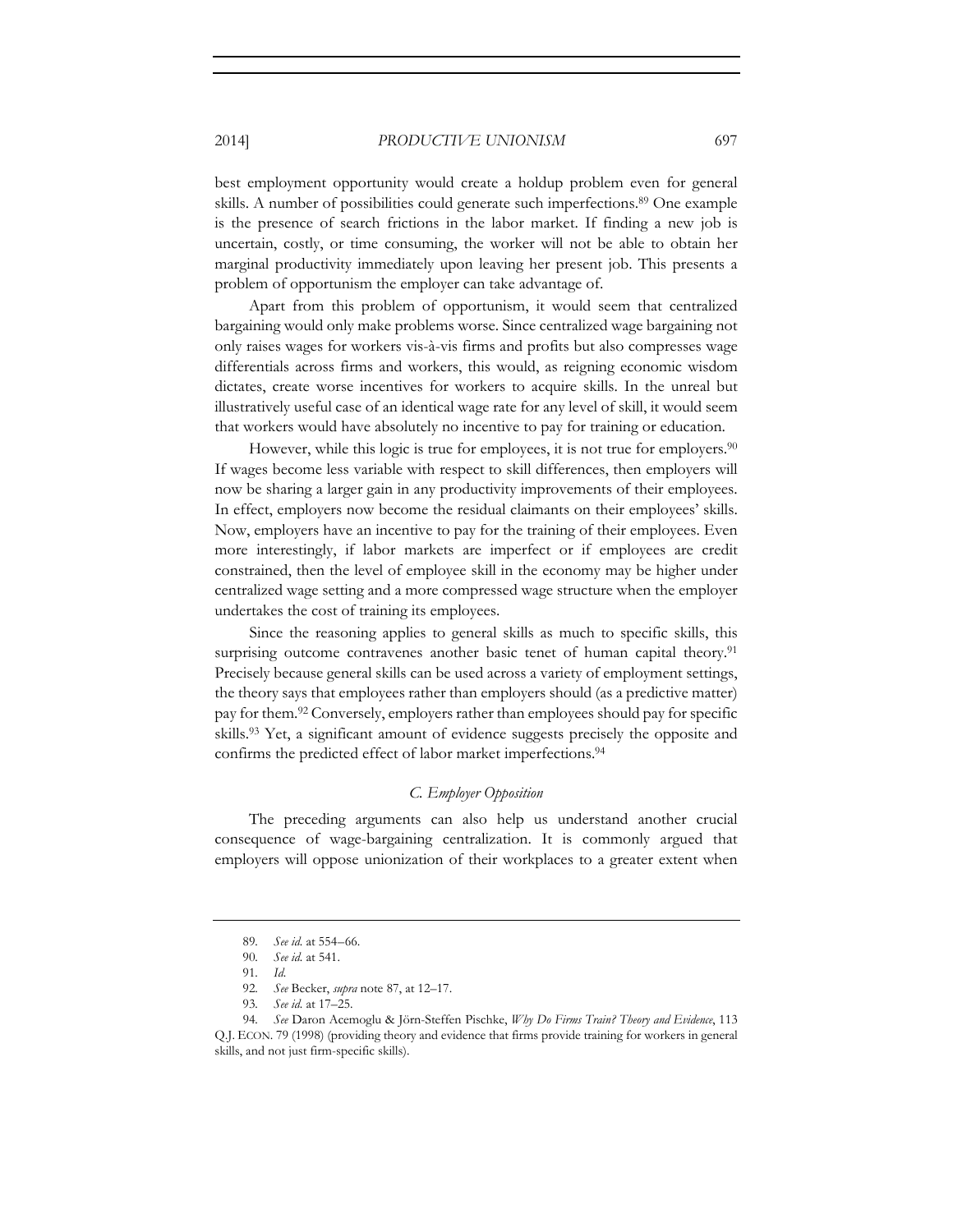collective bargaining is decentralized.95 The reasoning is simple and follows the previous logic. If a single unionized employer has to pay a higher wage than other employers in the industry, then it will be placed at a competitive disadvantage.<sup>96</sup> On the other hand, if all employers in the industry are unionized and bargain with a single union to pay a uniform wage, then none is particularly disadvantaged compared to the others.97 Accordingly, employer opposition should be less intense when industry bargaining prevails.

This basic logic is fundamentally correct, but I believe it misses an important part of the story. Think about the problem this way. Under which scenario does an employer stand to gain the most from defeating an incumbent union? When it is the only unionized employer in the industry, or when all employers in the industry are unionized? Arguably, the largest gains can be had when all other employers are unionized, and one employer is able to operate as the only nonunion employer. For certain, an employer does not want to be the only higher cost firm in the industry. But it would profit even more if it were the *only low-cost* employer in the industry. Thus, it seems plausible that employer opposition to unions would be greater under industry-level bargaining than under firm-level bargaining. For this reason, I do not believe the basic reasoning is fully adequate to explain why intuitively, as well as empirically, employer opposition to unions appears to be less in countries with more centralized bargaining.

What is needed to complete the story is something about the additional benefits that centralized bargaining brings to employers. As argued above, these include the productivity gains from greater workplace flexibility and higher investment in human and physical capital that follows the mitigation of holdup problems. Most of these benefits vanish if an employer resists the union and extracts itself from a multiemployer bargaining structure. Thus, in addition to the *disadvantages* presented by firm-level bargaining, one also needs to acknowledge the *advantages* of industry-level bargaining for employers in order to understand why employer opposition to unions recedes with greater wage-setting centralization. Nevertheless, the critical conclusion remains that greater centralization can explain why employers tend to oppose unions more in the United States than in many European countries.

#### *D. Income Inequality and "Taking Wages Out of Competition"*

There is typically a strong economist's presumption of a trade-off between equality and efficiency.98 The previous sections of this Part explained why greater centralization in collective bargaining is likely to have positive impacts on economic

<sup>95</sup>*. See* Rogers, *supra* note 63, at 37–38.

<sup>96</sup>*. Id.* 

<sup>97</sup>*. Id.* 

<sup>98</sup>*. See* ARTHUR M. OKUN, EQUALITY AND EFFICIENCY: THE BIG TRADEOFF 1 (1975); *see also* Louis Kaplow & Steven Shavell, *Why the Legal System is Less Efficient than the Income Tax in Redistributing Income*, 23 J. LEGAL STUD. 667, 667 (1994).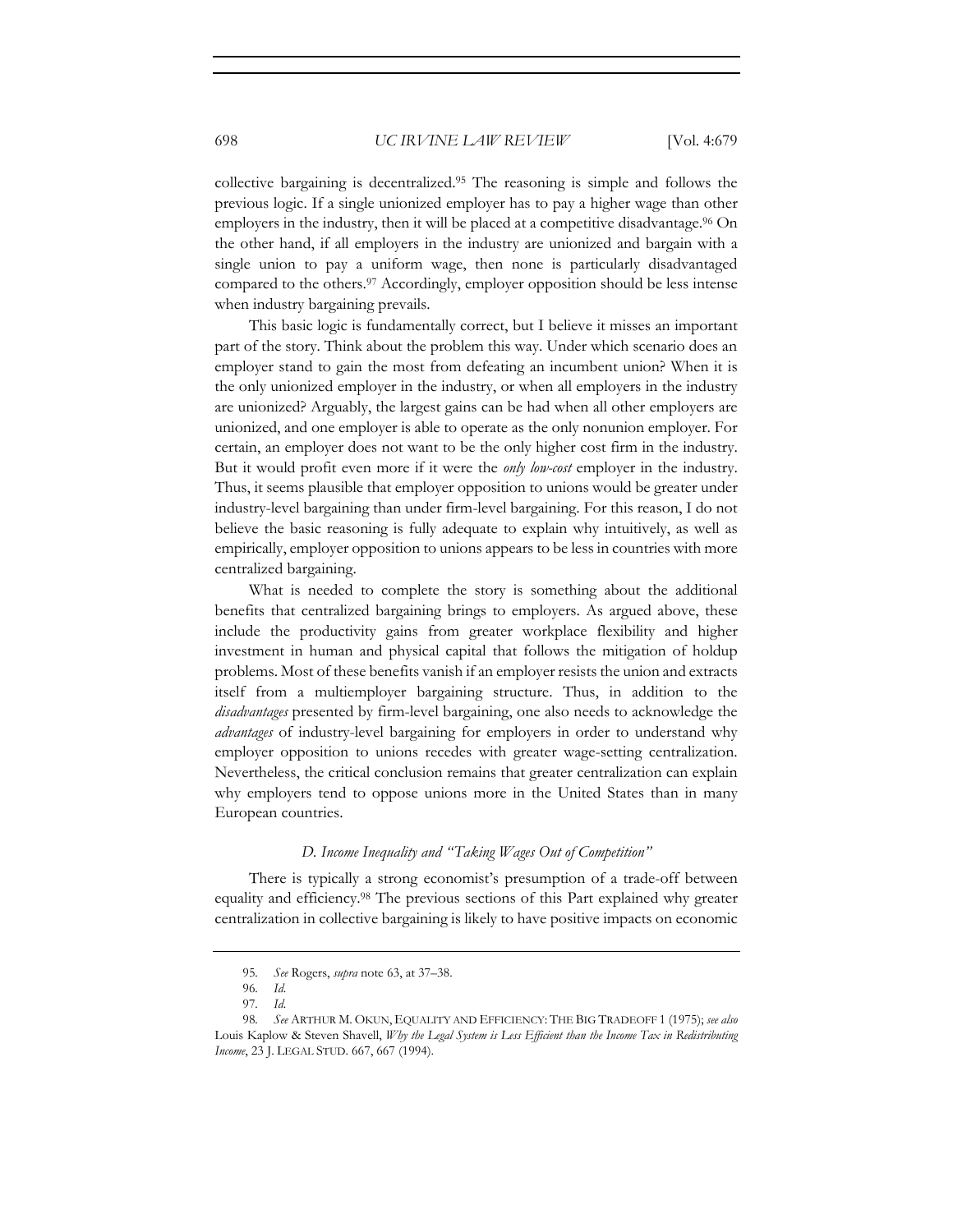productivity and why more decentralized bargaining is likely to have negative impacts. As this section will explain, greater centralization also reduces income inequality more effectively and extensively than decentralized bargaining. Rather than facing a trade-off between equality and efficiency, wage-setting centralization remarkably appears to be able to deliver both.

All kinds of collective bargaining reduce income inequality, but centralized bargaining has a larger effect than decentralized wage bargaining. Decentralized bargaining reduces inequality primarily by compressing wages within firms.<sup>99</sup> In addition, but to a lesser extent, decentralized bargaining also reduces inequality between firms through a kind of "union threat" effect: when organization of the workforce seems like a reasonable possibility, employers will keep wages relatively high in order to stave off unionization.<sup>100</sup> In comparison, centralized bargaining also reduces income inequality through both these channels, but with a more direct impact on the between-firm channel, since agreements apply to all employers in the industry.101 Overall, centralized bargaining reduces income inequality to a dramatically greater extent than decentralized bargaining. Figure 2 reveals the relationship between centralization and income inequality, as measured by the ratio of earnings of the fiftieth percentile in the income distribution to the earnings of the tenth percentile. As is shown, the relationship is strongly negative: greater centralization is associated with lower income inequality.102

<sup>99</sup>*. See* RICHARD B. FREEMAN & JAMES L. MEDOFF, WHAT DO UNIONS DO? 79–82 (1984) (providing evidence that union wage policies lower inequality of wages within firms).

<sup>100</sup>*. See* Henry S. Farber, *Nonunion Wage Rates and the Threat of Unionization*, 58 INDUS. & LAB. REL. REV. 335 (2005); Bruce Western & Jake Rosenfeld, *Unions, Norms, and the Rise in U.S. Wage Inequality*, 76 AM. SOC. REV. 513, 517 (2011).

<sup>101</sup>*. See* Michael Wallerstein, *Wage-Setting Institutions and Pay Inequality in Advanced Industrial Societies*, 43 AM. J. POL. SCI. 649 (1999) (finding that wage-bargaining centralization is the most important factor explaining variation in earnings inequality across developed countries, with other economic and political factors having little impact); *see also* Hibbs, Jr. & Locking, *supra* note 3 (discussing the effects of centralized bargaining on between-firm and within-firm wage inequality).

<sup>102.</sup> There is a similar negative association between centralization and the ratio of income at the ninetieth percentile to the income at the tenth percentile, which is a broader measure of inequality. However, the impact of centralization on the 50-10 ratio is significantly stronger than on the 90-10 ratio, indicating that centralization (1) has a larger impact on the lower half of the income distribution than on the upper half and (2) reduces inequality by raising income at the bottom more than reducing income at the top. *See generally* Jonas Pontusson et al., *Comparative Political Economy of Wage Distribution: The Role of Partisanship and Labour Market Institutions*, 32 BRIT. J. POL. SCI. 281 (2002) (discussing the ways different labor market institutions, including centralized wage bargaining, affect the distribution of income in a country).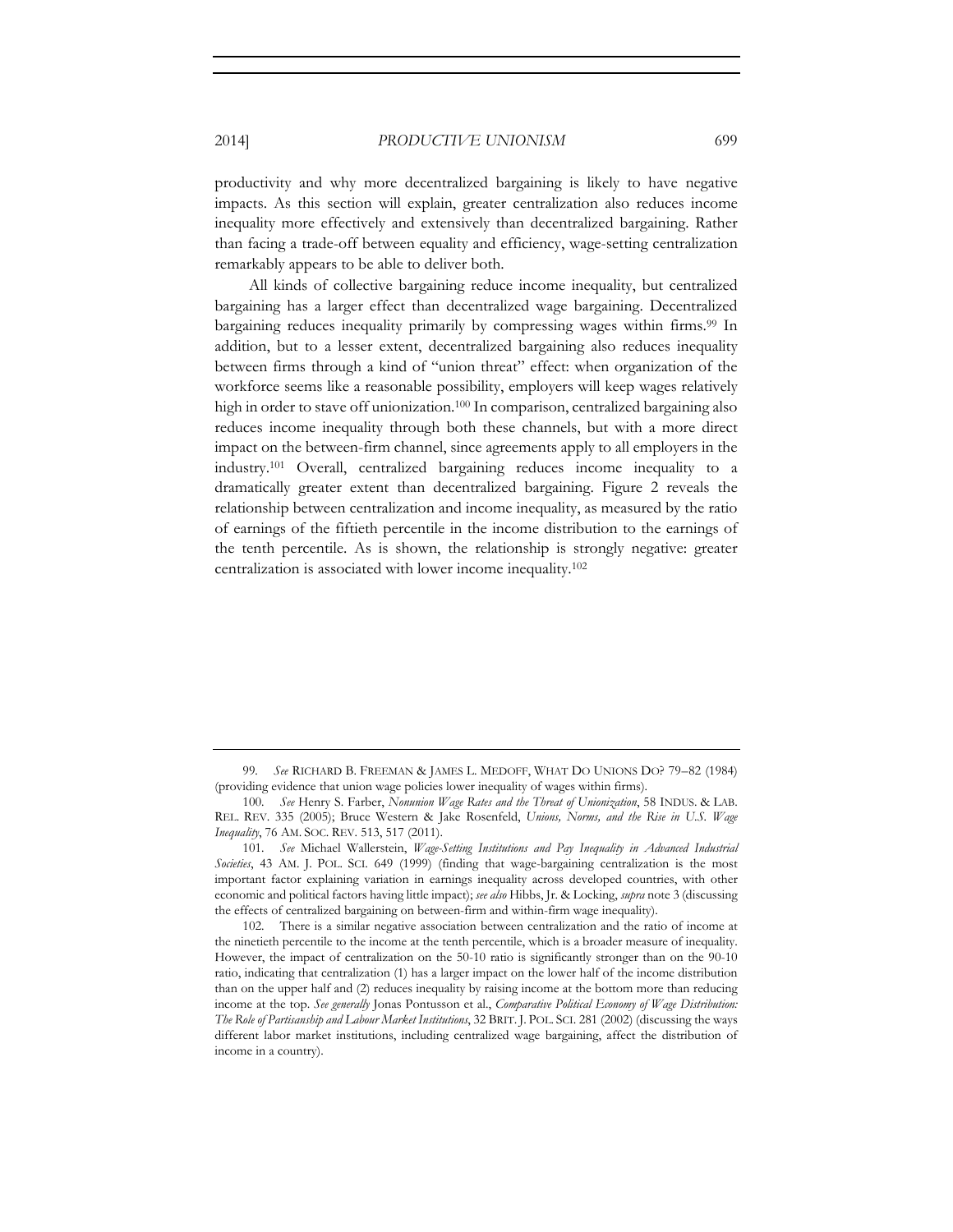

#### Figure 2: Centralization and Earnings Inequality

The impact of centralization on income inequality demonstrates that differences between firms are an important source of income inequality.<sup>103</sup> Nevertheless, the capital versus labor share of income remains an important driver of inequality.<sup>104</sup> Critical to its impact on reducing both sources of inequality is the ability of centralized bargaining to "take wages out of competition."<sup>105</sup> When producers compete in similar product markets, raising wages for one of them increases that producer's costs.<sup>106</sup> Increased costs will lead the producer either to reduce output or raise prices.<sup>107</sup> In the case of a price increase, buyers will substitute away from that producer and purchase the cheaper goods from other producers.<sup>108</sup> With either an output reduction or a price increase, the result is a reduction in the

108.  $Id.$ 

<sup>103.</sup> Id.

<sup>104.</sup> See Tali Kristal, The Capitalist Machine: Computerization, Workers' Power, and the Decline in Labor's Share Within U.S. Industries, 78 AM. SOC. REV. 361 (2013) (studying the effects of changes in workers' "positional power" and technology on the decline of labor's share of income within different U.S. industries).

<sup>105.</sup> See Rogers, supra note 63, at 40, 85, 90, and 106.

The analysis in this and the following paragraph is consistent with the arguments of the 106. standard models of union-oligopoly wage bargaining. See, e.g., Steve Dowrick, Union-Oligopoly Bargaining, 99 ECON. J. 1123 (1989); Amrita Dhillon & Emmanuel Petrakis, A Generalised Wage Rigidity Result, 20 INT'L J. INDUS. ORG. 285 (2002).

<sup>107.</sup> See, e.g., Dowrick, supra note 106, at 1130-31.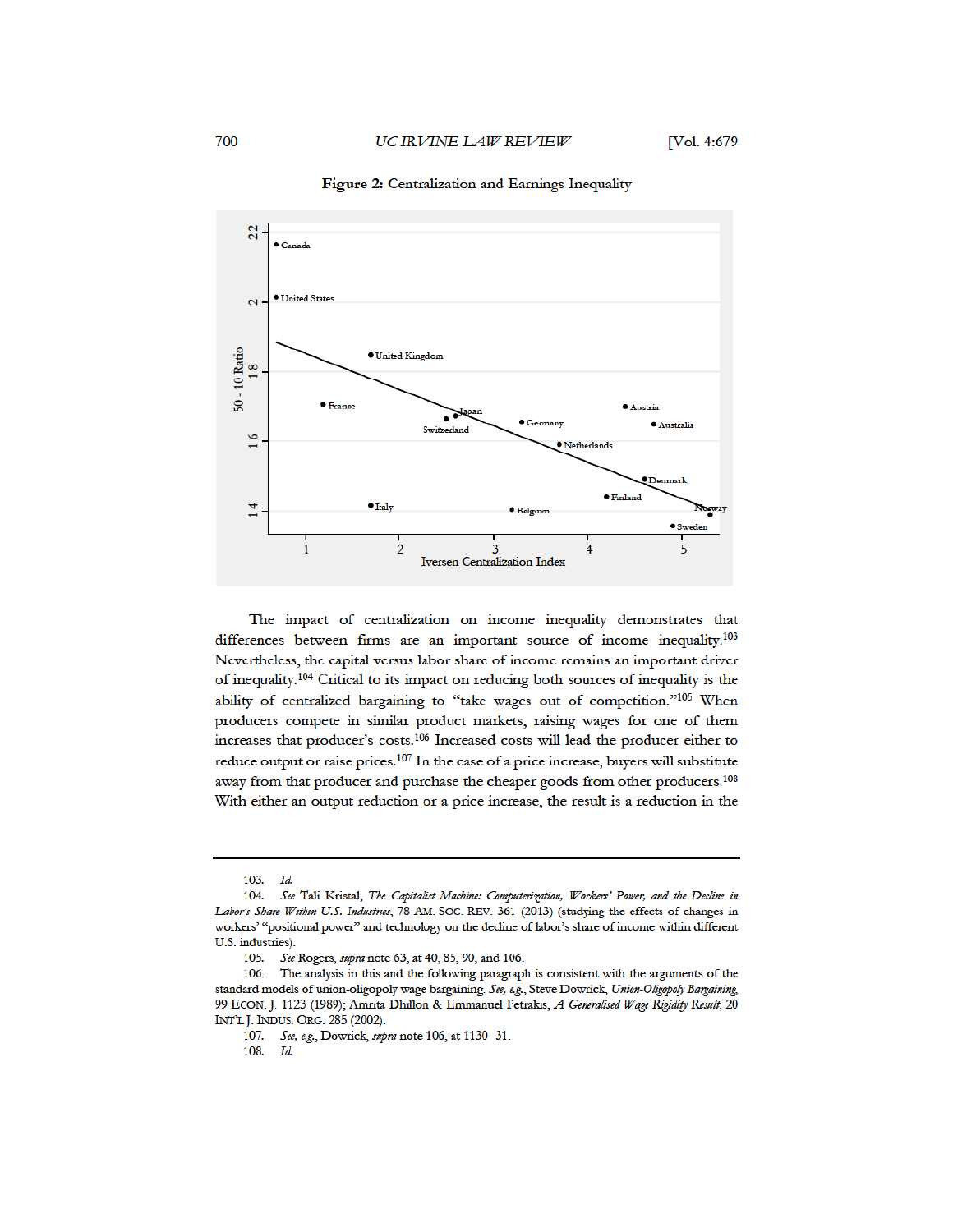number of workers employed by the firm.109 Of course, this is a situation the union would like to avoid. Indeed, one possible response of the union in this case is to lower its wage demands. This makes the employer's product relatively less costly, and saves unions jobs, but at the cost of higher wages. A union that is unable to continuously raise wages is probably one seen as little deserving of its members' loyalty or support.

The natural—and indeed historical—response of unions to the wage constraining effects of product-market competition is to attempt to organize all employers in the relevant product market.<sup>110</sup> By coordinating their bargaining demands, unions at each employer can avoid undercutting one another's wages. The consequence is a wage level higher than any one union at a single employer would have been able to achieve. Of course, higher wages at all employers also reduces product demand.111 But wage coordination avoids the specific substitution effect caused by buyers switching between the goods of different employers. The aggregate wage-employment bargain reached by coordinated bargaining is better for unions than what they could achieve separately.

By taking wages out of competition, unions are able to exert greater control over a central union objective. Greater centralization is critical for reducing income inequality both between firms as well as between capital and labor. Any labor movement that wants to have a serious impact on income inequality needs to pursue greater bargaining centralization.

#### *E. Macroeconomic Benefits*

Finally, the consequences of differences in union structures extend beyond the microeconomic dimensions of investments, productivity, and the rules and institutions governing the workplace. In fact, much of the early discussion and analysis about bargaining structure had to do with its effects on unemployment and inflation.112 I will not dwell on this topic much now, since by this point the reader should see clearly enough the importance of bargaining centralization through its varied effects on functional flexibility, physical and human capital investment, employer opposition, and income inequality. Suffice it to say, centralized bargaining can help prevent inflationary wage-price spirals, such as occurred in the late-1970s United States, and consequently further encourage investment and increase employment.113 This feature of centralized bargaining is particularly important as a

<sup>109</sup>*. Id.*

<sup>110.</sup> Many of the famous, pre-Wagner Act American labor law cases involved situations where unions were attempting to bargain with firms on a broader, more coordinated basis. *See, e.g.*, Derek C. Bok, *Reflections on the Distinctive Character of American Labor Laws*, 84 HARV. L. REV. 1394, 1398 (1971).

<sup>111.</sup> Dowrick, *supra* note 106.

<sup>112.</sup> For the starting point of a large literature on the macroeconomics of wage-bargaining centralization, see Lars Calmfors & John Driffill, *Bargaining Structure, Corporatism, and Macroeconomic Performance*, 3 ECON. POL'Y 13 (1988).

<sup>113</sup>*. See generally* Erixon, *supra* note 24 (describing the inflationary and macroeconomic implications of centralized wage bargaining as understood by Swedish trade union economists Gösta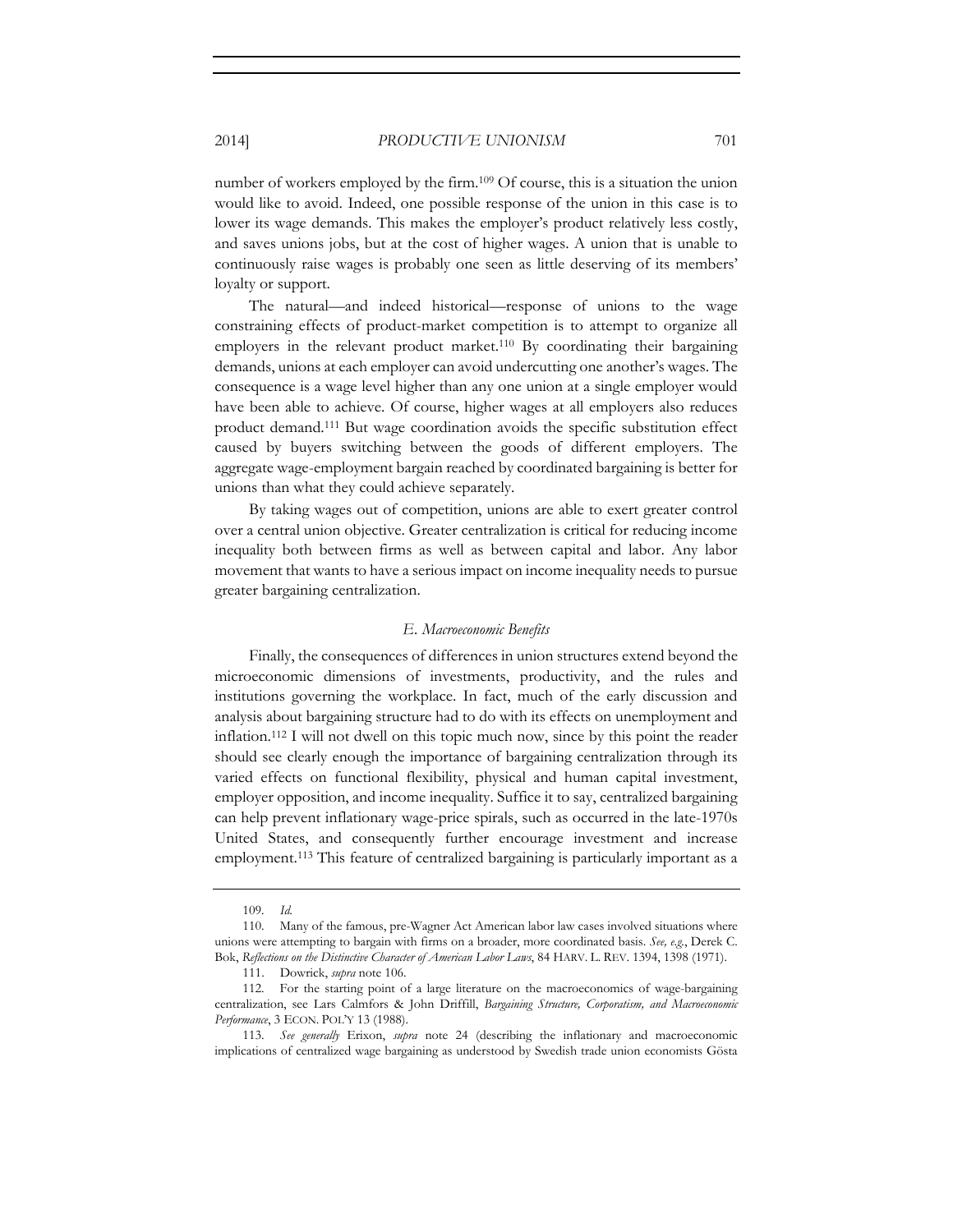complement to government full-employment policies.114 As such, this complementarity deserves much more study and discussion than can be offered in this Article.

#### III. LABOR LAW AND UNION STRUCTURES

How do rules of labor law relate to structures of bargaining? Are particular features of American labor law causes or consequences of highly decentralized bargaining in the United States? As this Part will argue, it is not difficult to find, perhaps unsurprisingly, several homologies between the structure of American collective bargaining and particular provisions of the National Labor Relations Act (NLRA). A much more challenging issue is attempting to parse out cause and effect. I do not claim to arrive at any final conclusions, but as the inquiry will reveal, my tentative conclusions suggest that provisions of the NLRA have more often been products of the bargaining structures they govern, rather than the reverse. Even if this is the case, one could also ask whether the law reacts back upon bargaining structures in a constraining way. In response, the following analysis will suggest that the law's recursive role is not overwhelmingly determinative either. These conclusions, though tentative, are mostly good news because the implication is that currently existing labor law probably does not place that many constraints on efforts to reform the nature of union and bargaining organization.

#### *A. Exclusive Representation, Union Security, and Employer Domination*

Critical to the functioning of both labor law and the American model of labor unions is the general principle of exclusive representation,<sup>115</sup> as well as the more specific permission of union security agreements (in non-"right-to-work" states)<sup>116</sup> and the prohibition against employer domination of labor organizations.117 All of these provisions have roughly the same effect, namely to maximize union power within firms and, consequently, to concentrate that power at a more decentralized level.118 The result is a union structure that is weaker both at industry and national levels as well as overall, since it is less able to make fundamental changes in the labor market.119

Rehn and Rudolf Meidner, the architects of what is now called the "Rehn-Meidner model" of economic policy).

<sup>114</sup>*. See* ROBERT POLLIN, BACK TO FULL EMPLOYMENT 154–55 (2012) (explaining that full employment and effective unions, as complimentary means for achieving rising working- and middleclass living standards, can play a central role in managing inflationary pressures in an economy committed to full employment).

<sup>115.</sup> Clyde W. Summers, *Exclusive Representation: A Comparative Inquiry into a "Unique" American Principle*, 20 COMP. LAB. L. & POL'Y J. 47, 47 (1998). Exclusive representation is established statutorily in section 9(a) of the National Labor Relations Act, 29 U.S.C. § 159(a) (2012).

<sup>116.</sup> National Labor Relations Act § 8(a)(3), 29 U.S.C. § 158(a)(3).

<sup>117. 29</sup> U.S.C. § 158(a)(2).

<sup>118</sup>*. See infra* notes 120, 130, 133 and accompanying text.

<sup>119</sup>*. See infra* notes 120, 130, 133 and accompanying text.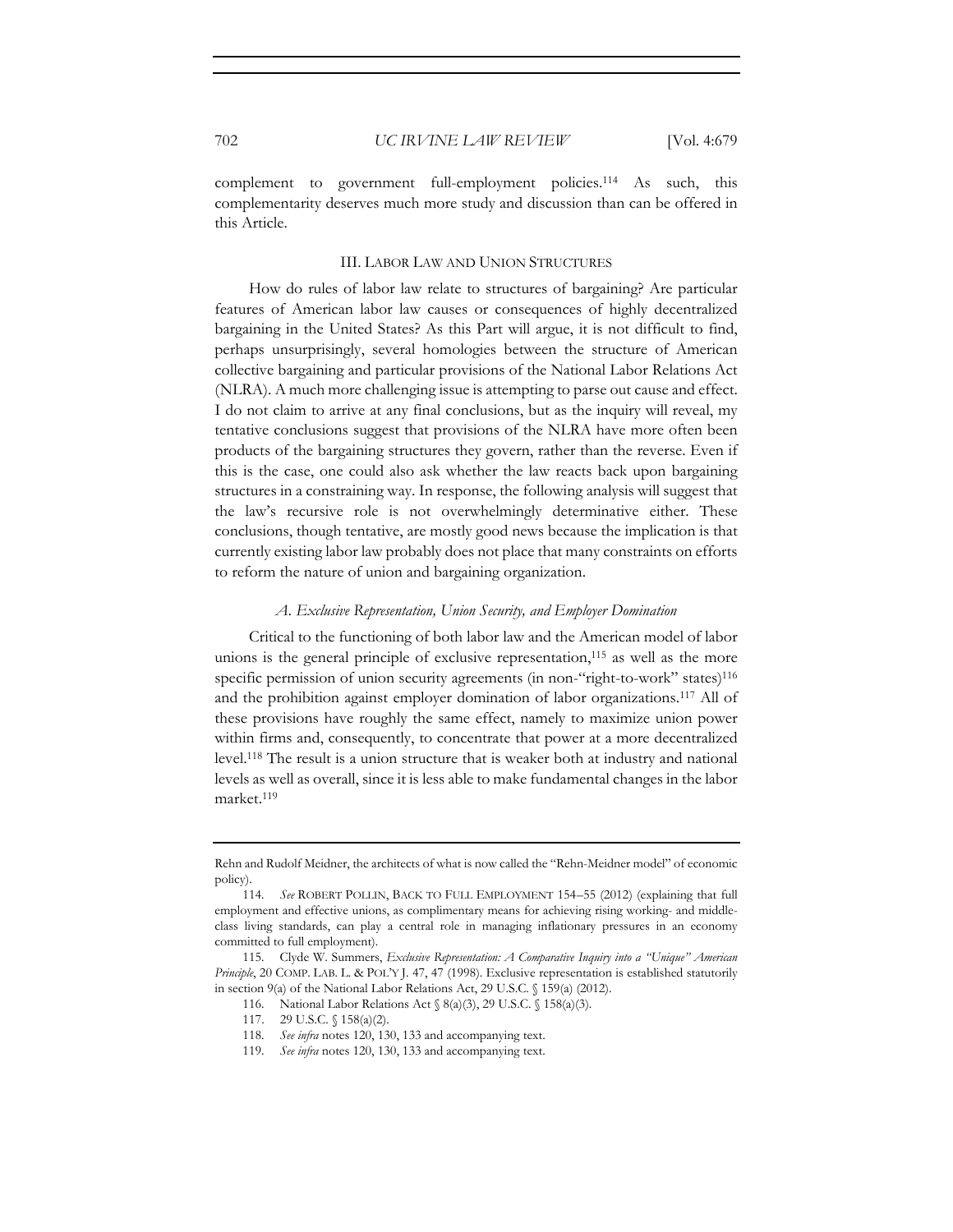The principle of exclusive representation is set forth in section 9(a) of the NLRA.120 That section declares that unions "designated or selected" by a majority of employees in an "appropriate" bargaining unit "shall be the exclusive representatives of all employees" for the purposes of collective bargaining.121 Union security refers to an agreement the union makes with an employer wherein the employer promises to retain in employment only those employees who are members of the union.122 In essence, this means that all workers in a bargaining unit must financially support the labor union.<sup>123</sup> Although section  $8(a)(3)$  prohibits employers from discriminating among employees on the basis of their membership (or nonmembership) in a union, that section contains a proviso that allows an employer to agree to a union security clause.<sup>124</sup> Finally, section  $8(a)(2)$  prohibits employers from dominating or interfering with the formation or administration of a labor organization or contributing financial or other support to it.125

Exclusive representation—essentially unique to the Wagner model of labor law126—grants the labor union a representational monopoly. In origin, exclusive representation had a dual purpose: "to minimize conflicts between rival labor organizations and to prevent employers from fostering company unions and playing off one group of employees against another."127 Rival labor conflicts are only possible where several (decentralized) unions are competing over narrow jurisdictional boundaries.128 Further, minimizing the role of employers in the representation of workers' interests is plainly derived from the philosophy of job control, which seeks to limit and contain the employer's control over the allocation of technology and the organization of work.129 Exclusive representation is thus a fundamental component of decentralized job-control unionism.

Similarly, union security is also directly related to the objectives of job-control unionism. As was seen, the closed shop was fundamental, even the "crowning

<sup>120. 29</sup> U.S.C. § 159(a).

<sup>121</sup>*. Id.* 

<sup>122.</sup> Many versions of union security exist. A closed shop requires an employer to hire and maintain in employment only union members. A union shop allows an employer to hire any employee, regardless of union affiliation, but requires the new hire to become a union member within a certain period of time, such as thirty days, as a condition of employment. Finally, an agency shop is similar to the union shop, except that it only requires employees to make financial contributions to the union, rather than full, formal membership. *See* Matthew Dimick, *Labor Law, New Governance, and the Ghent System*, 90 N.C. L. REV. 319, 350 & n.160 (2012).

<sup>123. 29</sup> U.S.C. § 158(a)(3) (permitting union security agreements as long as they only require employees to "tender the periodic dues and the initiation fees uniformly required as a condition of acquiring or retaining membership").

<sup>124</sup>*. Id.* 

<sup>125. 29</sup> U.S.C. § 158(a)(2).

<sup>126.</sup> Bok, *supra* note 110, at 1397.

<sup>127</sup>*. Id.* at 1426.

<sup>128</sup>*. See* Donald R. Colvin, Comment, *Jurisdictional Disputes*, 20 WASH. L. REV. & ST. B. J. 217, 217–18 (1945).

<sup>129</sup>*. See supra* note 8 and accompanying text.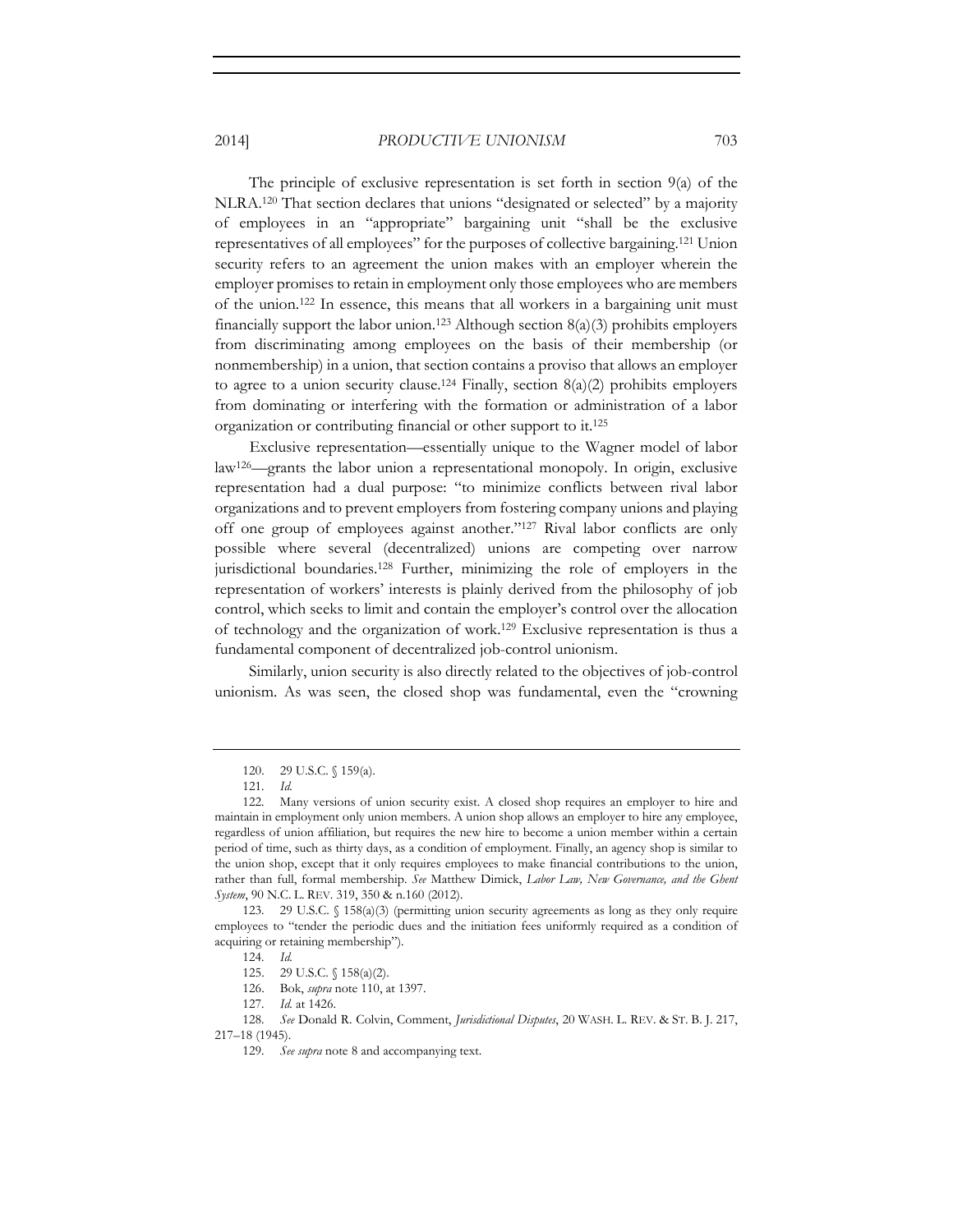achievement" of craft unionism in its purest form.130 Similarly, the union shop served basically identical objectives.<sup>131</sup> A higher proportion of members in a bargaining unit essentially means more power for the union.132 Union membership implies exposure of the worker to the union's viewpoint and worldview. And even if this does not increase support for the union, dues paid even by dissenting members still constitute resources the union can use to strengthen its position. With this power, the union is better able to control the flow of work and jobs within the enterprise.

Finally, the prohibition on employer domination likewise fits extraordinarily well with a form of unionization and collective bargaining that seeks to influence the basic contours of the organization of work through job control and exclusive representation. Senator Wagner, the architect of the NLRA, often argued that an employer dominated or influenced organization could not adequately represent workers' interests.<sup>133</sup> Furthermore, the constraints that section  $8(a)(2)$  place on potentially collaborative relationships between unions and employers are by now well recognized.134 Thus, along with exclusive representation and union security, the company-union ban comports nicely with the union philosophy of job control.

By comparison, the contrast to Europe could not be more striking. Exclusive representation is virtually unknown.135 As a formal legal matter, the prevailing rule appears to be proportional representation.136 Nominally, unions only bargain for their members, although in practice employers nearly always extend the agreement's terms to all employees.137 Nevertheless, a complementary legal rule also appears to prevail, which makes it illegal for union agreements to apply exclusively to union members.138 In addition, in several countries, the closed shop and other union

134*. See* Samuel Estreicher, *Employee Involvement and the "Company Union" Prohibition: The Case for Partial Repeal of Section 8(a)(2) of the NLRA*, 69 N.Y.U. L. REV. 125 (1994).

135. Virtually, because although Clyde Summers originally identified exclusive representation as a "unique" principle of labor law, *see* Clyde W. Summers, *Exclusive Representation By The Majority Union: A Unique Principle of American Law*, *in* HEDENDAAGS ARBEIDSRECHT 304 (1965) (Festschrift honoring Professor Marius G. Levenbach), he later argued that lack of competition between unions for members and certain legal procedures to designate "most favored" unions acted as functional equivalents for exclusive representation, *see* Summers, *supra* note 115.

136. For example, in Germany, "[b]y its terms, the [collective] agreement does not cover employees who are not members of the union." *See* BLANPAIN ET AL., *supra* note 41, at 585.

137. Again, in Germany, "[u]sually, the employer will, nevertheless, apply the terms of the agreement to all employees, even those who are not members of the union." *Id.* 

138*. Id.* (explaining that the German Federal Labor Court has held that German labor law "includes a so-called negative freedom of association, so that provisions such as 'closed shop agreements, shop agency agreements and even agreements which are intended to reserve advantages exclusively for trade union members' are forbidden"). Swedish labor courts have arrived at a similar rule. *See* RONNIE EKLUND ET AL., SWEDISH LABOUR AND EMPLOYMENT LAW: CASES AND MATERIALS 27, 70–82 (2008).

<sup>130</sup>*. See* Streeck, *Skills and Politics*, *supra* note 4, at 319.

<sup>131</sup>*. Id.* 

<sup>132</sup>*. See infra* note 153 and accompanying text.

<sup>133.</sup> Mark Barenberg, *The Political Economy of the Wagner Act: Power, Symbol, and Workplace Cooperation*, 106 HARV. L. REV. 1379, 1445 (1993).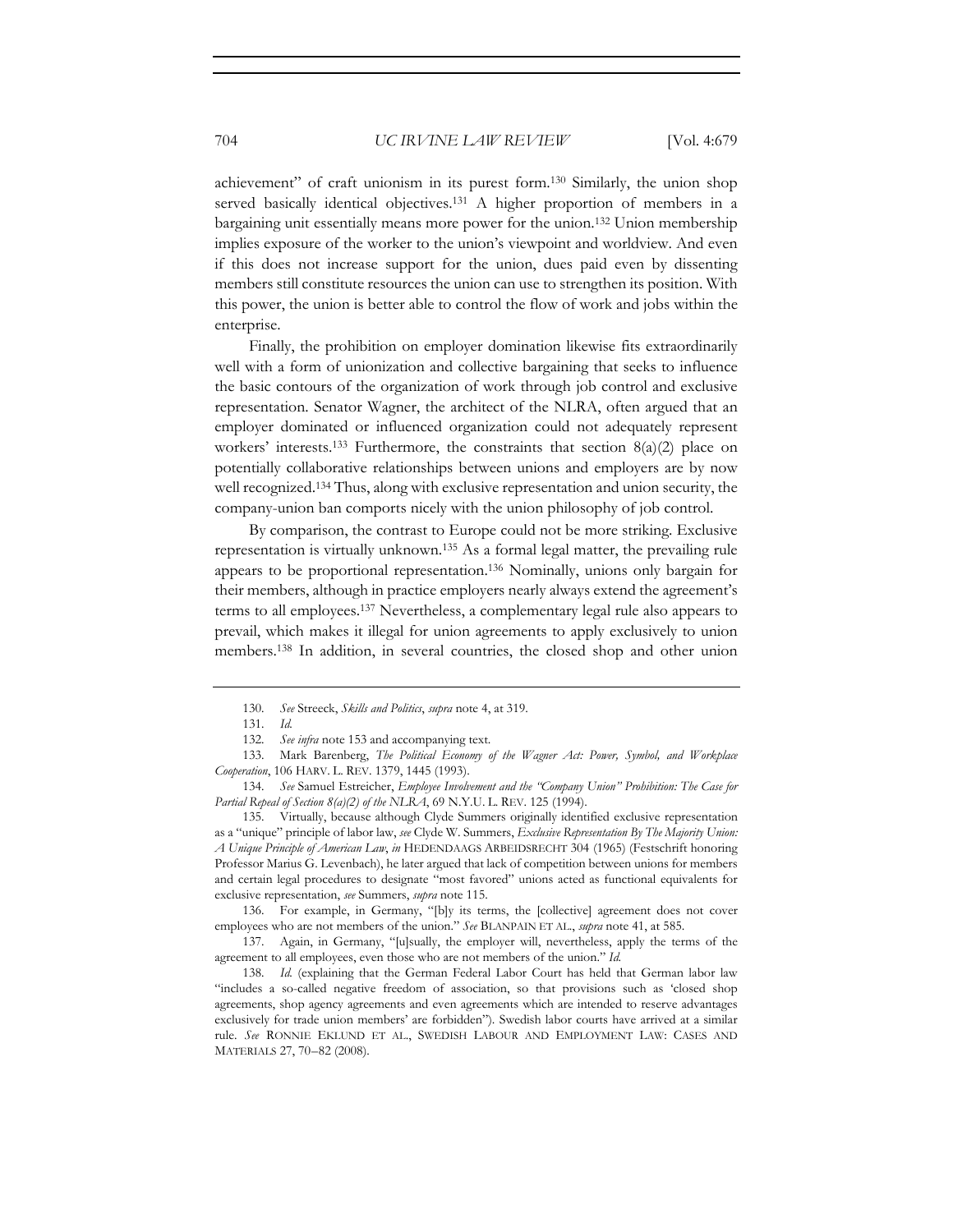security devices are prohibited.<sup>139</sup> Even in the countries where union security agreements were historically not formally prohibited,140 unions agreed to an open shop clause.141 Currently, under European law, all of the European Union is "right to work."142 Clearly, the result of the combination of all of these rules' results in a kind of legally-supported—not just permitted—free-rider dilemma for unions. Yet, I would suggest that the effect also weakens unions' representational monopoly at the local level and hence undermines any incipient job-control tendencies. Finally, as the discussion of works councils above made clear, employer domination at the workplace level is much more extensive in Europe than in the United States in unionized contexts.143

How important are exclusive representation, union security, and the employerdomination prohibition for the maintenance of a decentralized collective bargaining regime in the United States? Each factor probably plays some role in sustaining such a regime, but it seems unlikely that their removal alone would dramatically change the structure of unions and collective bargaining. For many years Great Britain had no legal procedures for government certification of labor unions, including the absence of any provision for exclusive representation.144 Yet Britain has retained a relatively decentralized collective bargaining structure.145 A similar story could be told for union security. For example, even in American states that prohibit union security agreements, the difference between workers covered by a collective agreement and union membership is not terribly large.146 Even unionized workplaces in right-to-work states have impressive *firm-level* union density.147 Finally,

<sup>139</sup>*. See, e.g.*, EKLUND ET AL., *supra* note 138, at 70–82.

<sup>140.</sup> In 2006, the European Court of Human Rights declared that union-security agreements were incompatible with the principle of freedom of association under the European Convention. *See* Sørensen & Rasmussen v. Denmark, 2006-I Eur. Ct. H.R. 3, 27–28 ¶ 65, 29–30, 30 ¶ 76–77, 32 (2006). Thus, in countries where union security had been absent because unions had agreed voluntarily to the open shop, European law prohibits union security.

<sup>141.</sup> Dimick, *supra* note 122, at 355 (noting that the union agreement to a general ban on the closed shop has existed in Sweden since 1906).

<sup>142</sup>*. See* Sørensen & Rasmussen, 2006-I Eur. Ct. H.R. at 27–28 ¶ 65, 29–30, 30 ¶ 76–77, 32 (referencing the right not to join a trade union per Article 11 of Europe's Convention for the Protection of Human Rights and Fundamental Freedoms).

<sup>143</sup>*. See supra* notes 45–51 and accompanying text.

<sup>144</sup>*. See* OTTO KAHN-FREUND, LABOUR AND THE LAW 166 (2d ed. 1977); *see also* CHRIS HOWELL, TRADE UNIONS AND THE STATE: THE CONSTRUCTION OF INDUSTRIAL RELATIONS INSTITUTIONS IN BRITAIN, 1890–2000, at 84 (2005).

<sup>145.</sup> There has been a notable level of decentralization in Britain during the last few decades, starting from a comparatively low level of centralization, and labor law reform more recently has moved closer to the Wagner model. *See* HOWELL, *supra* note 144, at 128. But this appears more like a case of law following collective bargaining organization than the reverse.

<sup>146.</sup> The Bureau of Labor Statistics provides data on both union membership and the number of workers represented by a union. For instance, in Alabama, a right to work state, in 2012 the percentage of workers represented by a union was 10.5% while union density was 9.2%—not unimpressive in a state that does not permit union security agreements. News Release, Bureau of Labor Statistics, U.S. Dep't of Labor, Union Members—2013 ( Jan. 23, 2013), *available at* http://www.bls.gov/news.release/pdf/union2.pdf.

<sup>147.</sup> Certainly union security matters for other union objectives. Unions defend union security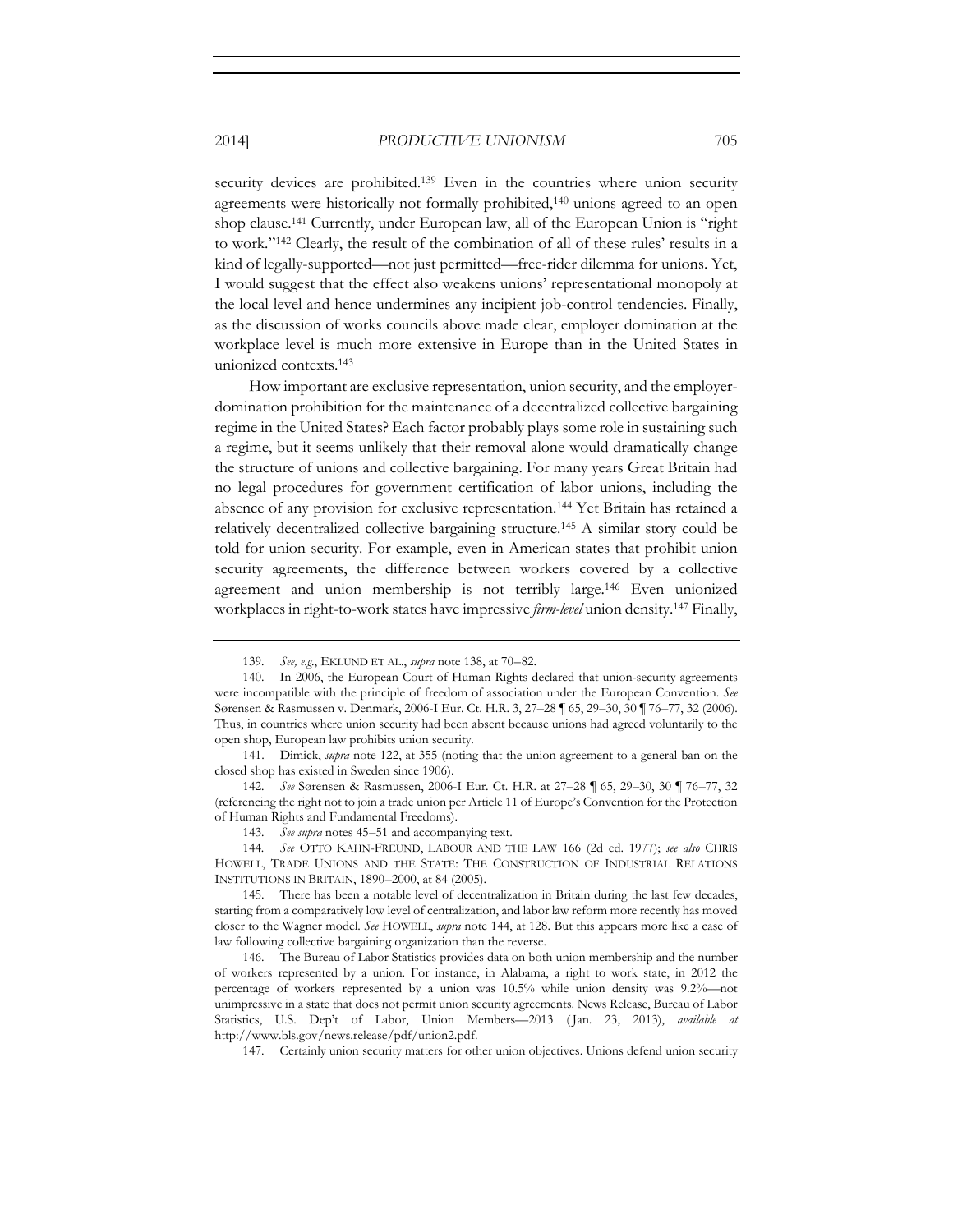the prohibition of employer-domination of unions likewise may have a marginal effect on the structure of unions and bargaining, but it seems very unlikely that its absence alone would produce any notable change. Thus, the historical structure and organization of collective bargaining probably explains more about American labor law than the reverse.

#### *B. Representation Elections and Bargaining Units*

Other procedures ordained by the NLRA, in particular representation elections and the creation of "appropriate" units of bargaining, also influence the structure of union organization and collective bargaining. To become the certified bargaining representative, section  $9(c)(1)$  requires that a union prevail with a majority of the votes in a NLRB-supervised "election by secret ballot," which the Board will direct after the filing of a petition (typically by the union) and a finding that a "question of representation exists."148 Directing an election also requires finding an appropriate bargaining unit.149 The statute gives little guidance for what constitutes "appropriateness," but a healthy body of Board case law has developed to address this issue.150 In this inquiry, the principal concern in evaluating a proposed bargaining unit is whether the employees share a "community of interest."151

This first important point to make is the way these two inquiries interact. For some time, the Board has tended to express a preference for smaller bargaining units. Nominally, the justification for this is that "the smaller unit assures greater homogeneity of employee interest and maximizes employee self-determination."<sup>152</sup> Formally, the Board is not tasked with encouraging unionization, but rather with giving full freedom to workers' preferences over unionization.153 Clearly, however, a policy that assures greater homogeneity of employee interests is likely one that will encourage greater unionization.154 Whatever the rationale, however, the

with great intensity and right-to-work legislation probably makes unionization more difficult. But these are separate questions from how union security affects the degree of union centralization.

<sup>148.</sup> National Labor Relations Act § 9(c)(1), 29 U.S.C. § 159(c)(1) (2012).

<sup>149</sup>*. Id.* 

<sup>150. 1</sup> THE DEVELOPING LABOR LAW: THE BOARD, THE COURTS, AND THE NATIONAL LABOR RELATIONS ACT 641 ( John E. Higgins, Jr. et al. eds., 5th ed. 2006).

<sup>151.</sup> Blue Man Vegas, LLC v. NLRB, 529 F.3d 417, 421 (D.C. Cir. 2008) ("The Board's principal concern in evaluating a proposed bargaining unit is whether the employees share a 'community of interest.'").

<sup>152.</sup> ARCHIBALD COX ET AL., LABOR LAW: CASES AND MATERIALS 234 (15th ed. 2011).

<sup>153</sup>*. See* Benjamin I. Sachs, *Enabling Employee Choice: A Structural Approach to the Rules of Union Organizing*, 123 HARV. L. REV. 655, 656 (2010) ("Federal labor law aims to ensure that employees have a choice on the question of unionization.").

<sup>154.</sup> Henry S. Farber, *Union Success in Representation Elections: Why Does Unit Size Matter?*, 54 INDUS. & LAB. REL. REV. 329, 330 (2001) ("[I]t has always been the case that unions have been less likely to win NLRB-supervised representation elections in large units than in small units . . . ."). For an interesting historical analysis of internal Board policy change that supports this view, see JAMES A. GROSS, BROKEN PROMISE: THE SUBVERSION OF U.S. LABOR RELATIONS POLICY, 1947–1994, at 171–72 (1995), explaining that in 1962, in the decision of *Sav-On Drugs, Inc.*, 138 N.L.R.B. 1032 (1962),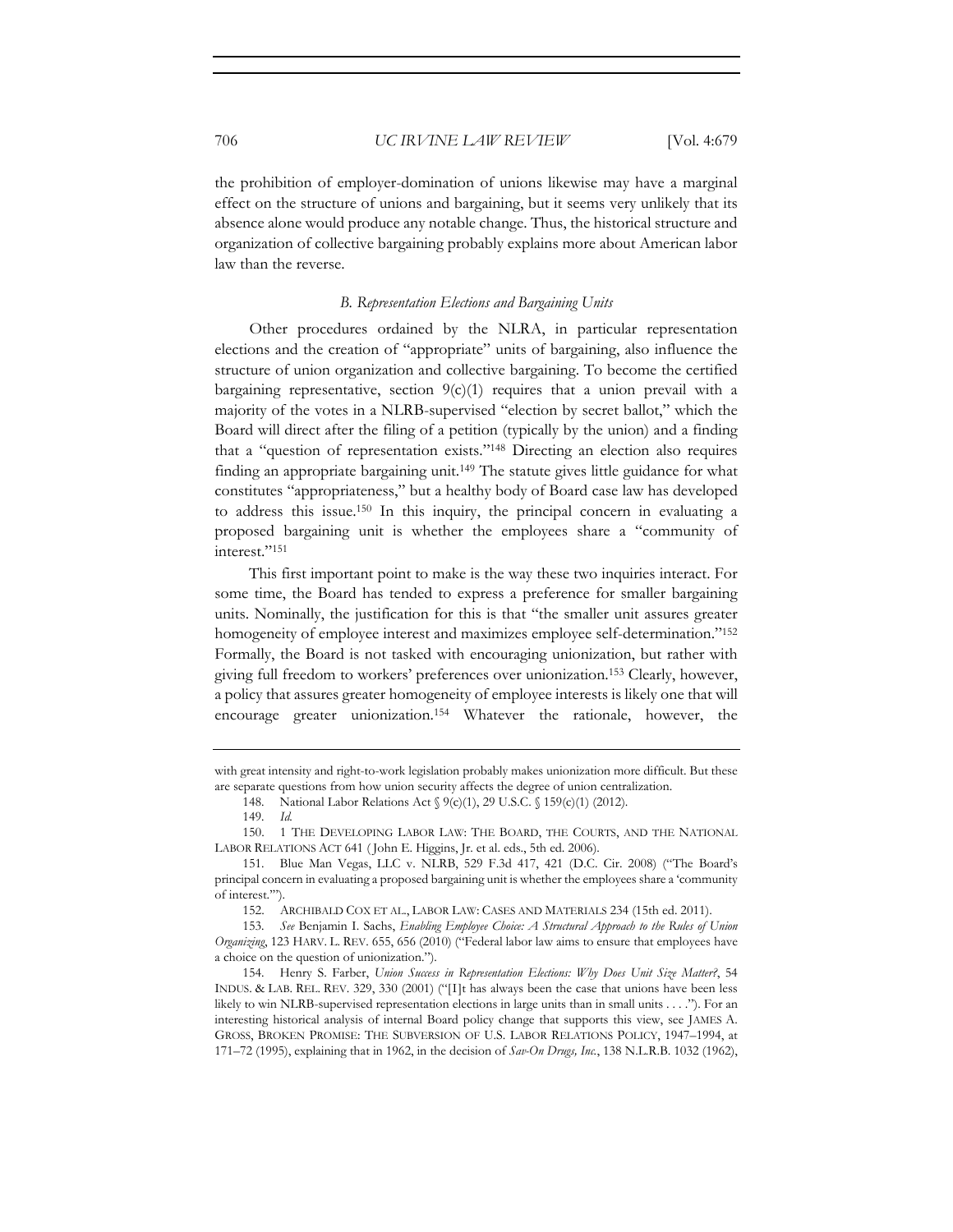consequence is the same: small bargaining units and greater decentralization.155 Notice as well the consequence of *forms* of worker representation. As we saw, the greater heterogeneity of interests represented by European industrial unions does not mean that these unions have necessarily been less successful at representing their members.156 On the one hand, they have been forced to find and advocate for broader, more universal definitions and policies of worker interests.157 On the other hand, alternative forms of workplace representation, such as works councils, have developed to fill the representation gap left by broad industry-level bargaining.158

The Board's bargaining unit determinations also more directly impact the question of bargaining structure. This can be observed in the Board's policy toward multiemployer bargaining units. Unlike other bargaining units, units covering more than one employer must be established *consensually*. 159 Accordingly, the Board itself may not direct an initial union representative in a multiemployer unit.160 If employers are likely to agree to bargain on a multiemployer basis only if all relevant employers agree to do so, then this policy essentially gives a single employer veto power over the whole multiemployer unit. In effect then, the policy discourages multiemployer bargaining.

As with exclusive representation, union security, and the employerdomination prohibition, representation elections are unknown in Europe and, even more narrowly, appear only in countries such as the United States, Canada, and to a lesser extent the United Kingdom as features of the American and peculiar Wagner model of labor law.161 Given the analysis of bargaining structure and employer opposition in Part II.C, it is not surprising that where union recognition would be a particularly contentious issue, legal procedures would be adopted to referee this issue. It is interesting to note that the creation of a statutory method of recognition in the United Kingdom came after a period of further decentralization of collective bargaining.162

As in the case of exclusive representation and union security, I suggest that it is unlikely that representation elections and bargaining-unit determinations exercise a strong sway over the structure of bargaining. True, the Board's influence over

- 157*. See supra* note 22 and accompanying text.
- 158*. See supra* note 46 and accompanying text.
- 159. 1 THE DEVELOPING LABOR LAW, *supra* note 150, at 715–16.
- 160. COX ET AL., *supra* note 152, at 253.

161*. See* BLANPAIN ET AL., *supra* note 41, at 240–41 (describing union recognition procedures in Canada). The United Kingdom has only had statutory recognition procedures, including the possibility of a secret ballot, since 2000; consequently, most recognition occurs voluntarily—ninetyfour percent—which was the traditional method of recognition before labor law reforms. *Id.* at 517–18.

<sup>&</sup>quot;the Board overturned a long-standing rule that the appropriate unit for collective bargaining in retail chain store operations should include employees of all stores within an employer's administrative division or geographic area" and that "the old rule, by requiring very large units, had impeded employees' statutory right to self-organization."

<sup>155</sup>*. Id.* 

<sup>156</sup>*. See supra* note 21 and accompanying text.

<sup>162.</sup> HOWELL, *supra* note 144, at 86–130.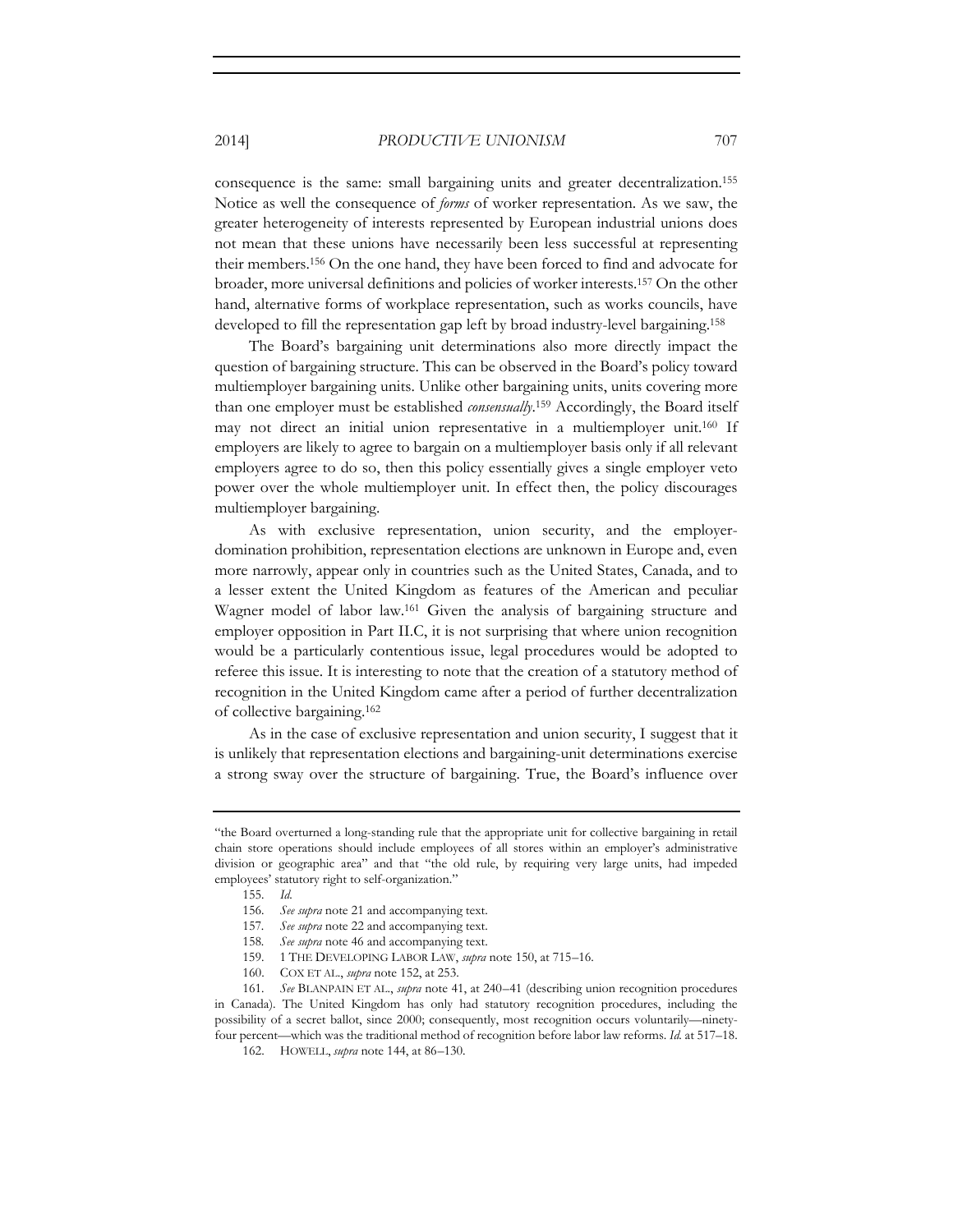bargaining-unit determinations is quite extensive and the implications are significant, as the history of policy conflict in this area indicates.163 But this role seems small if it is the case that having any form of government supervised recognition elections and bargaining-unit determinations is closely correlated with decentralized bargaining structures. Furthermore, one can again point to the case of the United Kingdom, which for many years had no recognition procedures or government-ordained unit determinations, and yet has had relatively decentralized collective bargaining.164

### *C. Subjects of Bargaining*

Since the structure of bargaining influences the subjects of bargaining, an investigation into the legal doctrines governing this area provides some illuminating insight into the nature of American unionism. This area is one that has always been fraught with legal difficulty.165 First, and on the one hand, the Act is clear in imposing a duty to bargain on both union and employer.166 However, as courts have held, almost from the outset, this duty does not compel any party to concede to any particular term.167 Rather, parties only have an obligation to meet and confer and bargain in "good faith" over terms and conditions of work.168 Second, the duty to bargain applies only to wages, hours, and other conditions of employment.169 From this language of the Act, labor law has developed the distinction between "mandatory" and "permissive" subjects: mandatory referring to those subjects that parties must consider and over which they have a legal right to bargain to impasse, and permissive referring to those subjects that may be discussed but that no party may insist be considered.170

<sup>163</sup>*. See* GROSS, *supra* note 154.

<sup>164</sup>*. See supra* notes 144–45, and accompanying text. The relatively recent adoption of formal recognition procedures only reinforces the argument, since they followed, rather than preceded, even further decentralization of collective bargaining in the United Kingdom. *See supra* note 162 and accompanying text.

<sup>165</sup>*. See* 1 THE DEVELOPING LABOR LAW, *supra* note 150, at 820 ("The reciprocal duty of an employer and the representative of its employees to bargain 'in good faith' is among the most unruly of the obligations imposed by the [NLRA].").

<sup>166.</sup> National Labor Relations Act § 8(a)(5), 29 U.S.C. § 158(a)(5) (2012); *id.* § 158(b)(3), (d).

<sup>167</sup>*. See* NLRB v. Jones & Laughlin Steel Corp., 301 U.S. 1, 45–46 (1937) (explaining that the NLRA does not compel agreement and only encourages a free opportunity for negotiation to bring about adjustments and agreements); *see also* 1 THE DEVELOPING LABOR LAW, *supra* note 150, at 823 (describing history and legislative intent that the NLRA does not compel parties to reach an agreement).

<sup>168. 29</sup> U.S.C. § 158(d) (defining the duty to bargain as "the performance of the mutual obligation of the employer and the representative of the employees to meet at reasonable times and confer in good faith").

<sup>169</sup>*. Id.* (stating that the duty to bargain applies "with respect to wages, hours, and other terms and conditions of employment"); *see also id.* § 159(a) (stating that collective bargaining applies "in respect to rates of pay, wages, hours of employment, or other conditions of employment").

<sup>170</sup>*. See* NLRB v. Wooster Div. of Borg-Warner Corp., 356 U.S. 342, 349–50 (1958) (endorsing the Board's distinction between mandatory and permissive subjects of bargaining); *see also* Wooster Div. of Borg-Warner Corp., 113 N.L.R.B. 1288, 1292 (1955); 1 THE DEVELOPING LABOR LAW, *supra* note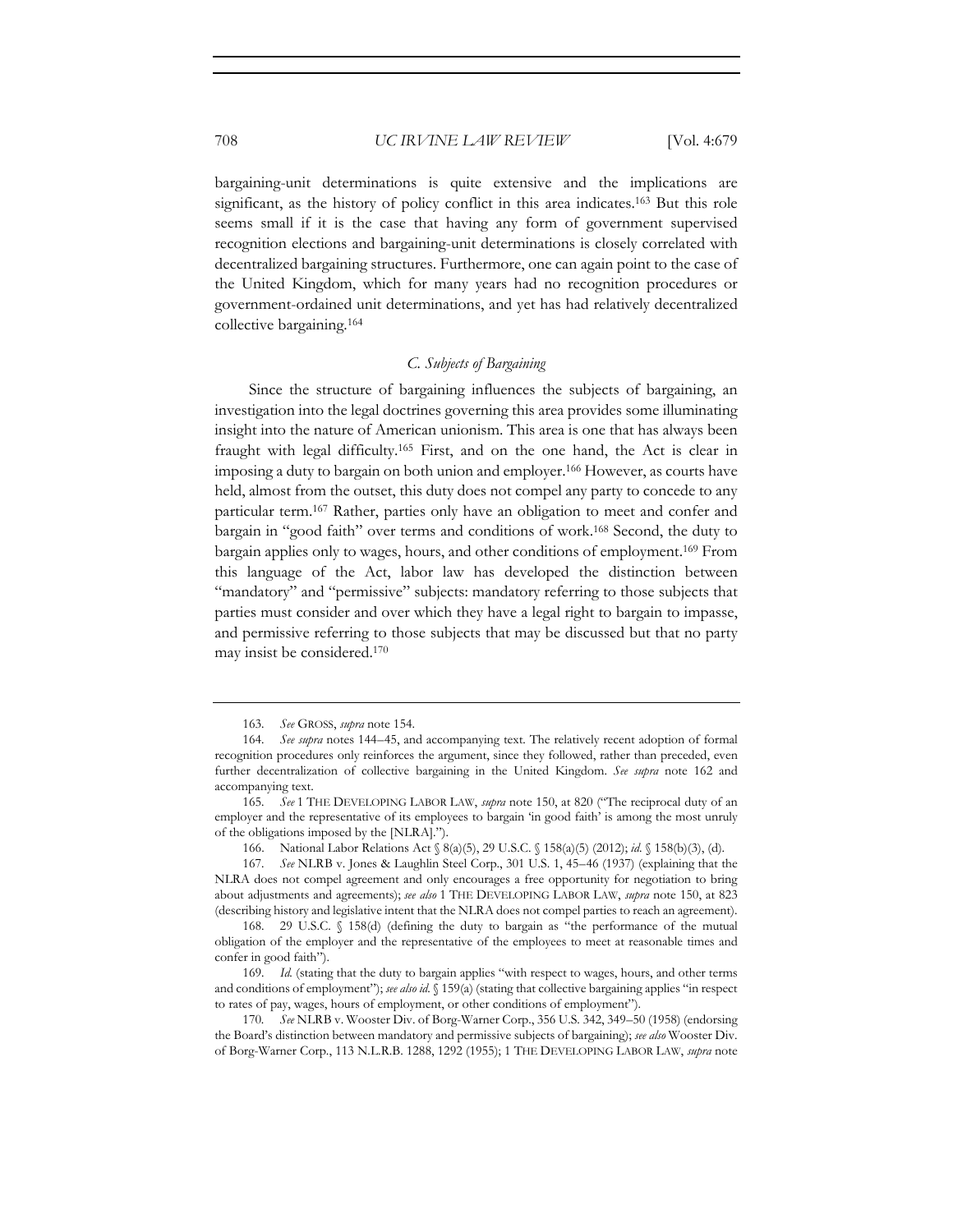Much American legal commentary has been captivated by the way important Supreme Court decisions have (seemingly) arbitrarily narrowed the range of mandatory subjects by importing "values and assumptions" outside the text of the NLRA.171 In particular, James Atleson declares that judicial interpretations of the duty to bargain represent one of the "stronger and clearer" ways the U.S. Supreme Court has imported into the NLRA "the almost-never-stated goal of protecting inherent managerial prerogatives *from* collective bargaining."172 A leading case in this area is *Fibreboard Paper Products v. NLRB*. 173 The Supreme Court held in *Fibreboard*  that the employer was obligated to bargain about its decision to subcontract work to an independent firm, as well as about the effects of such a decision on employees.174 The underlying reasoning of the decision emphasized the absence of capital investment and the lack of impact on the employer's right to manage the company.175 Thus, although the Court concluded that the employer *did* have a duty to bargain over the issue of subcontracting, subsequent legal scholarship has emphasized how the language of capital investment and managerial rights has limited the scope of the Act.176

Yet, rather than seeing these decisions as narrowing the range of mandatory subjects, the truly startling finding is just how broad this range is comparatively speaking. Sweden and the other Nordic countries, where union density tends to be highest among developed countries, provide surprising contrasts to American assumptions about managerial rights and the duty to bargain.177 Section 38 of Sweden's Joint Regulation Act specifically addresses subcontracting, and with significant exceptions, obligates employers to negotiate with the union about decisions to contract out work.178 First, it should be noted that the Act's use of the

- 172. ATLESON, *supra* note 171, at 114.
- 173. Fibreboard Paper Prods. Corp. v. NLRB, 379 U.S. 203 (1964).
- 174*. Id.* at 210–17.
- 175*. Id.* at 213.

177. Dimick, *supra* note 122, at 332–35 (comparing rates of union membership, or union densities, across countries, and showing the union density is highest in the Nordic countries of Denmark, Finland, Norway, and Sweden).

178. In Sweden, under section 4 of the 1936 Act on the Right to Organise and Negotiate, both unions and employers are under a general duty to negotiate. *See* EKLUND ET AL., *supra* note 138, at 118–

<sup>150,</sup> at 829–32 (describing the development of the distinctions between mandatory, permissive, and illegal subjects of bargaining).

<sup>171</sup>*. See generally* JAMES B. ATLESON, VALUES AND ASSUMPTIONS IN AMERICAN LABOR LAW (1983) (arguing that courts have imported employer-friendly doctrines inapposite to the intent and purpose of federal labor statutes); James Gray Pope, *How American Workers Lost the Right to Strike, and Other Tales*, 103 MICH. L. REV. 518 (2004) (discussing how the Supreme Court used nineteenth-century doctrinal discourse to present, in strong and clear terms, five core values regarding American labor law—including continuity of production, employee control, imposition of a "limited status" on employees in the management of the enterprise, management ownership of the common enterprise, and limitation of rights for management—which predate the statute and have remained substantially unaltered in statutory and common law).

<sup>176.</sup> ATLESON, *supra* note 171, at 124–35 (criticizing the Supreme Court's decision for emphasizing factors extraneous to the text of the NLRA such as managerial decisions that "lie at the core of entrepreneurial control").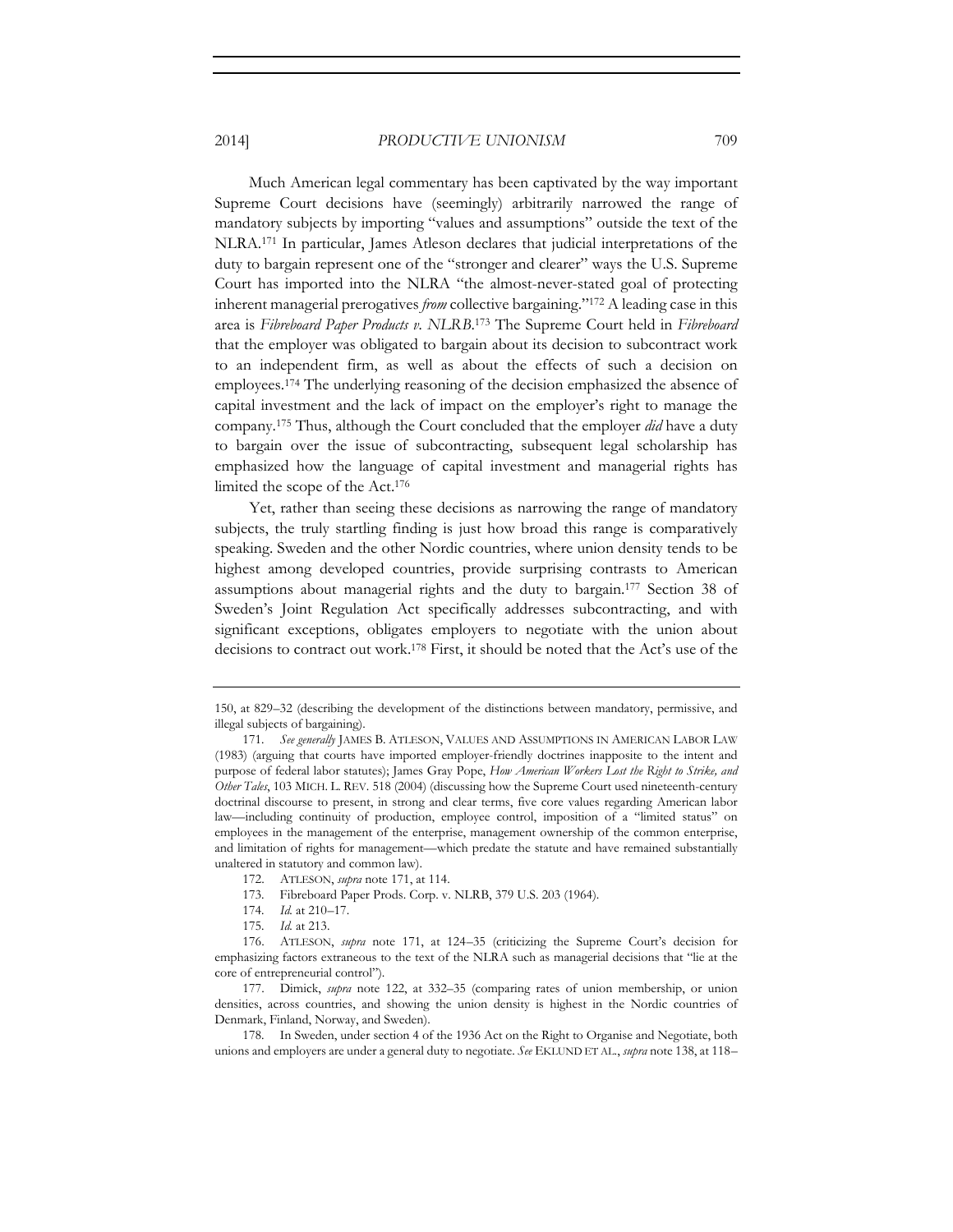term "negotiation" is more aptly described as "consultation."179 A duty to consult obligates the employer to inform the union and gives the union a right to be heard, but is otherwise notably weaker than a good-faith duty to bargain.180 Nevertheless, section 39 of the same Act also permits the union to veto any employer decision that "violate[s] the law or the collective agreement applicable to the work or that such action would otherwise contravene generally accepted practices."<sup>181</sup> In European practice, a veto right sits somewhere between mere consultation rights and a good faith duty to bargain.182 But what is particularly interesting is what this veto right may *not* be used for: section 40 says that the veto is not applicable if the union lacks a reasonable basis for its position and specifically that the veto may not be exercised "to reserve the job opportunities—when the work in question will be performed by members of another union—to the union's own members."183

Thus, to put the contrast most sharply, in the United States, unions have a right to bargain with employers over subcontracting decisions only when they affect their members, while Swedish unions have a (weaker) right to veto, and only when subcontracting decisions do *not* affect their members. In essence, the veto is a mechanism to prevent the employer from evading its legal (e.g., tax and social security fees) and already agreed-upon contractual obligations, not a means of advancing particular union members' interests.184 In other words, the veto protects general labor market standards, not particular workers' jobs. This contrast in legal responses to subcontracting captures very nicely the fundamentally different nature of collective bargaining in decentralized and centralized regimes. Few better

<sup>26.</sup> However, the Swedish duty is substantially weaker than in U.S. labor law. The duty requires little more than the appearance at negotiations and the signing of an agreement, if one is reached, and thus does not even contain a good faith requirement as in the United States. *Id.* Section 11 of the Joint Regulation Act also imposes on employers subject to an existing collective agreement a duty to bargain with the union about decisions "regarding significant changes in work or employment conditions." *Id.* at 205 (quoting § 11 LAG OM MEDBESTAMMANDE I ARBETSLIVET (Svensk författningssamling [SFS] 1976:580) (Swed.)). This duty arguably encompasses a broader range of mandatory subjects than does American labor law. *See generally* Timothy A. Canova, *Monologue or Dialogue in Management Decisions: A Comparison of Mandatory Bargaining Duties in the United States and Sweden*, 12 COMP. LAB. L.J. 257 (1991) (comparing American and Swedish labor laws involving the duty of employers and unions to negotiate over decisions affecting working life). However, the Joint Regulation Act's use of the term "negotiation" is more aptly described as "consultation," which imposes a significantly weaker duty than a good faith bargaining requirement. *See infra* note 179 and accompanying text.

<sup>179.</sup> EKLUND ET AL., *supra* note 138, at 205 (writing that the Swedish Joint Regulation Act "uses the term 'negotiation' with regard to a procedure that more aptly can be termed 'consultation'").

<sup>180</sup>*. See* BLANPAIN ET AL., *supra* note 41, at 661 (contrasting "consultation" rights in the French case with "codetermination," or bargaining, rights in the German case).

<sup>181.</sup> EKLUND ET AL., *supra* note 138, at 239.

<sup>182</sup>*. See* BLANPAIN ET AL., *supra* note 41, at 661 (situating "approval and veto" rights between rights of consultation and rights of codetermination in the case of German works councils).

<sup>183.</sup> EKLUND ET AL., *supra* note 138, at 240.

<sup>184</sup>*. Id.* at 239 (citing the Swedish Minister of Labor's remarks on the objectives of the veto right, which include preventing an employer's "[e]vasion of collective agreements and legislation [e.g., tax and social security fees]" by contracting out work).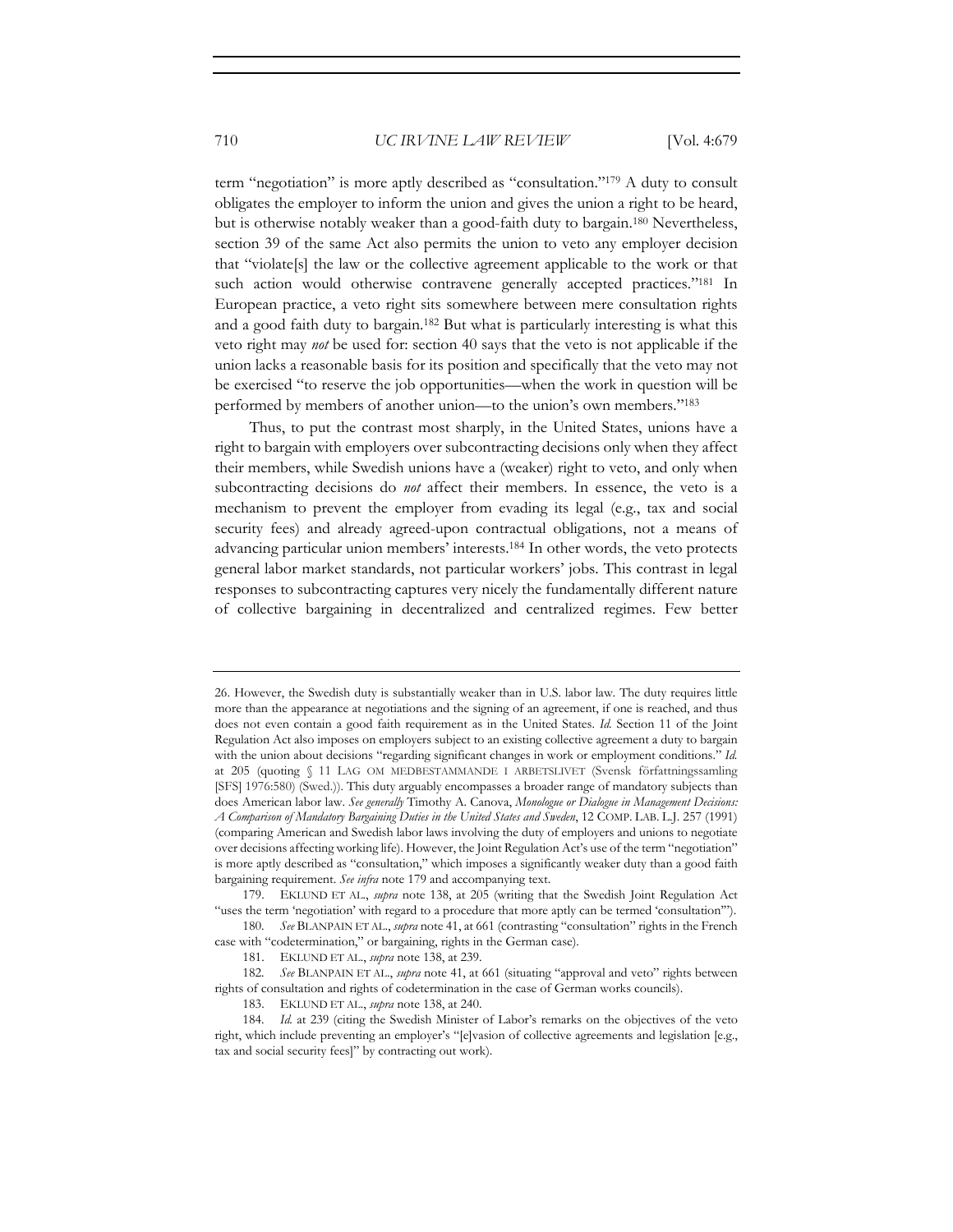examples of the differences between job-control and industrial-political unionism, and their reflection in law, could be found.

One could conjecture that the legally imposed limits on mandatory subjects of bargaining could have an effect of *discouraging* union decentralization. For instance, if carving out the "core of entrepreneurial control"185 from the domain of mandatory subjects makes it more difficult for unions to advance a particularistic job-control agenda, then one could think that American unions would be forced in response, like their European counterparts, to develop broader and more universal goals and collective action repertoires.

Yet, not least for the reasons just given, my belief is that the law governing mandatory and permissive subjects has had very little such effect.186 First, as I have argued, in comparative perspective the range of mandatory subjects appears, if anything, broader than in other countries. The state of the law thus gives unions ample room to pursue job-protective strategies. Second, it is extremely unclear where the line between mandatory and permissive subjects lies.<sup>187</sup> As long as the union is able to press its case, the law's uncertainty can only fail to limit the unions' bargaining demands.188 Third, besides being conceptually hard to distinguish, the difference between mandatory and permissive subjects is relatively easy to evade in practice. Since nothing prohibits consensual bargaining over permissive subjects, there is always scope for unions to negotiate over such subjects by conceding on a mandatory term over which the union has a right to bargain to impasse. Finally, even where the law has limited the duty to bargain over matters of managerial concern, it has never questioned the duty to bargain over the *effects* of these managerial decisions.189 Since effects bargaining surely produces costs, the difference between bargaining over the exercise of a managerial right (permissive) and bargaining over the effects of its exercise (mandatory) creates yet another elusive distinction from the employer's economic point of view.

### *D. Restrictions on Economic Action*

Finally, this section will consider the relationship between limitations on the ability to strike and the structure of collective bargaining. Several different labor laws governing strikes are relevant to bargaining structure. Perhaps most directly

<sup>185.</sup> Fibreboard Paper Prods. Corp. v. NLRB, 379 U.S. 203, 213 (1964).

<sup>186.</sup> This view is supported elsewhere. *See* ATLESON, *supra* note 171, at 115–16 (arguing, despite his critique of the judicial limitations on mandatory subjects, that "heretical though it may be for a law professor to assert, . . . these basic rules do not necessarily affect bargaining").

<sup>187</sup>*. Id.* at 120 (describing the mandatory/permissive distinction as "inherently vague," and that because "no guidelines exist to determine where the mandatory/permissive line should be drawn[,] . . . [t]his should lead to the most serious objection to the dichotomy").

<sup>188</sup>*. Id.* at 115 ("For instance, a relatively strong union or employer may find some way to get the other side to discuss a permissive term.").

<sup>189.</sup> First Nat'l Maint. Corp. v. NLRB, 452 U.S. 666, 681 (1981) ("There is no dispute that the union must be given a significant opportunity to bargain about these matters of job security as part of the 'effects' bargaining mandated by  $\S$  8(a)(5).").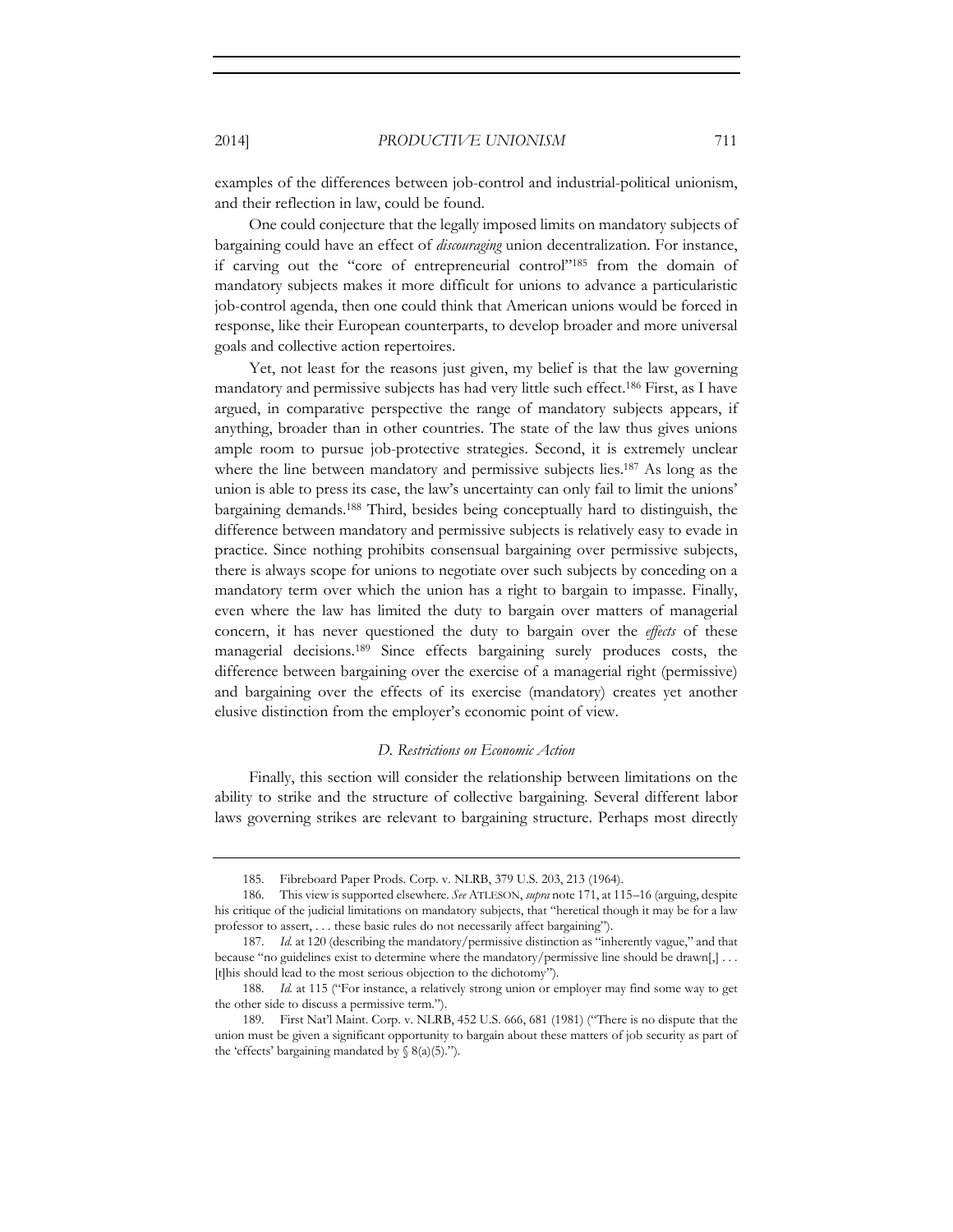relevant is section  $8(b)(4)(A)$  of the NLRA, which prohibits the use of concerted work stoppages where the objective is "forcing or requiring any employer or selfemployed person to join any labor or employer organization."190 Although added as part of the Taft-Hartley amendments to the NLRA,191 this prohibition is consistent with other parts of the Act and its interpretation. "The Board has always held that multiemployer bargaining is consensual on both sides of the bargaining table" and an attempt to coerce the other side into multiemployer bargaining violates the duty to bargain under sections  $8(a)(5)$  and  $8(b)(3)$ .<sup>192</sup> In any case, these rules would appear to limit the ability of unions to use strikes to goad employers into broader, industry-wide bargaining structures.

Other restrictions on unions' economic action have also been argued to limit a broader, more universalistic unionism. Infamously, the Taft-Hartley Act, in addition to section  $8(b)(4)(A)$ 's prohibition, banned secondary activities.<sup>193</sup> Secondary activity is the use of economic pressure against an employer with whom the union does not have a dispute in order to compel that employer to cease doing business with another employer with whom the union does have a dispute.194 Since secondary activities require a certain level of coordination across employers, it is easy to draw the conclusion that their ban also inhibits the emergence of more coordinated unions and bargaining. For instance, in his legal history of the formation of the American labor movement, William Forbath sees pre-Wagner Act prohibitions of secondary and sympathetic strike actions as part of a broader set of legal constraints that contributed to the formation of a narrow, bread-and-butter or "business" union movement in the United States.195

How significant have these prohibitions been for arresting the growth of more coordinated or centralized unions and collective bargaining? In this case, the conclusion I draw is more ambiguous than in the other areas of labor law. First, the Taft-Hartley prohibitions that directly prohibit strikes for the object of compelling an employer to join a multiemployer unit are easily evaded. However, while one can question Forbath's class-based interpretation of the secondary boycott, it may

195. WILLIAM E. FORBATH, LAW AND THE SHAPING OF THE AMERICAN LABOR MOVEMENT 1–8 (Harvard Univ. Press 1991) (1989). Forbath argues that nineteenth-century labor law played a pivotal role in shaping the labor movements strategic and ideological thinking and producing a narrow, "pure and simple" business unionism that was "job conscious" rather than "class conscious." *Id.* One example was the use of the "labor injunction," which was used primarily to enjoin secondary boycotts, sympathy strikes, and organizing activities. *Id.* at 59–60. For Forbath, boycotts in particular were significant because "they mobilized whole working-class populations—broad networks of workers (and their families) not linked to individual workplaces or particular unions." *Id.* at 83.

<sup>190.</sup> National Labor Relations Act § 8(b)(4)(A), 29 U.S.C. § 158(b)(4)(A) (2012).

<sup>191</sup>*. Id.*

<sup>192.</sup> Douglas L. Leslie, *Multiemployer Bargaining Rules*, 75 VA. L. REV. 241, 242 (1989).

<sup>193. 29</sup> U.S.C. § 158(b)(4)(i)(B).

<sup>194.</sup> The Taft-Hartley-amended NLRA makes the prohibition in as general terms as possible. The language prohibits concerted work stoppages where the object is "forcing or requiring any person to cease using, selling, handling, transporting, or otherwise dealing in the products of any other producer, processor, or manufacturer, or to cease doing business with any other person." *Id.*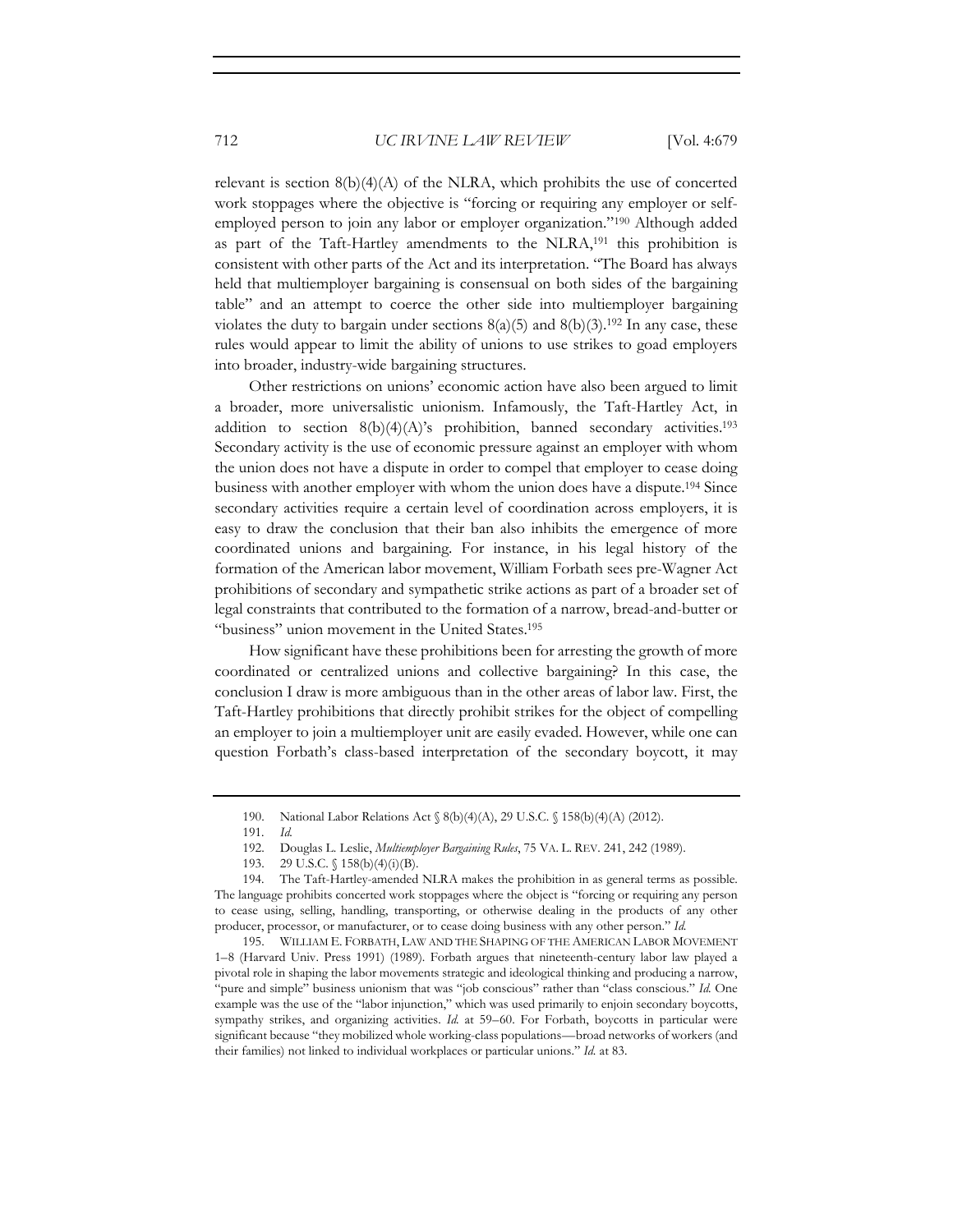nevertheless play an indirect role in encouraging employers to bargain with unions on an industry-wide basis.

The direct prohibition of strikes with multiemployer bargaining objectives is easily evaded because unions can resort to other legal tactics to encourage employers to bargain on an industry-wide basis. For example, consider "whipsaw" strikes.196 A whipsaw strike is a strike where a union selectively and successively strikes against only certain employers in the same product market.197 Because only one employer is struck while its competitors are still operating, this poses far more damage to the struck employer than if the union had struck all employers simultaneously.198 Obviously, such tactics place unions in a position of greater advantage vis-à-vis employers. By the same token, such tactics also encourage employers to respond collectively: multiemployer lockouts are a common response tactic to the whipsaw strike.199 More importantly, employers are better off bargaining on a multiemployer basis rather than allowing themselves to be targeted, one after the other, by the union.<sup>200</sup> Thus, as long as unions do not demand that employers join a multiemployer bargaining association, whipsaw strikes are an effective way to encourage employers to do so without violating the express provisions of the Act.

The connection between whipsaw strikes and industry bargaining is not just an American story. In Sweden, broad, industry-wide—and later multi-industry wide—centralized bargaining began in the engineering (machinist) industry, where employers resorted to the multiemployer "sympathy" lockout for identical reasons as in the United States.201 Specifically, unions' "cheap pressure-point tactics could be extraordinarily effective in whipsawing employers, picking them off one at a time (*lönesaxning*)."202 By whipsawing employers, a large union treasury "could comfortably fund a small number of strikes indefinitely."203 In response, a multiemployer lockout could trigger "a quick and massive bloodletting of union strike funds,"204 in addition to the other benefits cited above. Multiemployer lockouts grew into multi-industry lockouts as employers strove to hammer unions

204*. Id.* 

<sup>196.</sup> In any discussion of multiemployer bargaining, the issue of "whipsaw" strikes is likely to follow, suggesting that multiemployer bargaining is primarily an employer response to such union tactics. To take just one example, in one of the central Supreme Court cases dealing with multiemployer bargaining rules, the use of a whipsaw strike figured prominently. *See* Charles D. Bonanno Linen Serv., Inc. v. NLRB, 454 U.S. 404, 410, 423–24 (1982).

<sup>197.</sup> Leslie, *supra* note 192, at 242 & n.14.

<sup>198</sup>*. Id.* 

<sup>199</sup>*. Id.*; NLRB v. Truck Drivers Local Union No. 449, 353 U.S. 87, 94, 97 (1957) (finding that a multiemployer lockout in response to a whipsaw strike does not violate the National Labor Relations Act).

<sup>200.</sup> COX ET AL., *supra* note 152, at 252 ("Many employers believe that they have greater bargaining power when they can face a potential strike as a group, unlike when the union bargains with competing companies one at a time threatening each with a strike while the others are filling the needs of their customers.").

<sup>201</sup>*. See* SWENSON, *supra* note 26, at 71–82.

<sup>202.</sup> *Id.* at 74.

<sup>203</sup>*. Id.*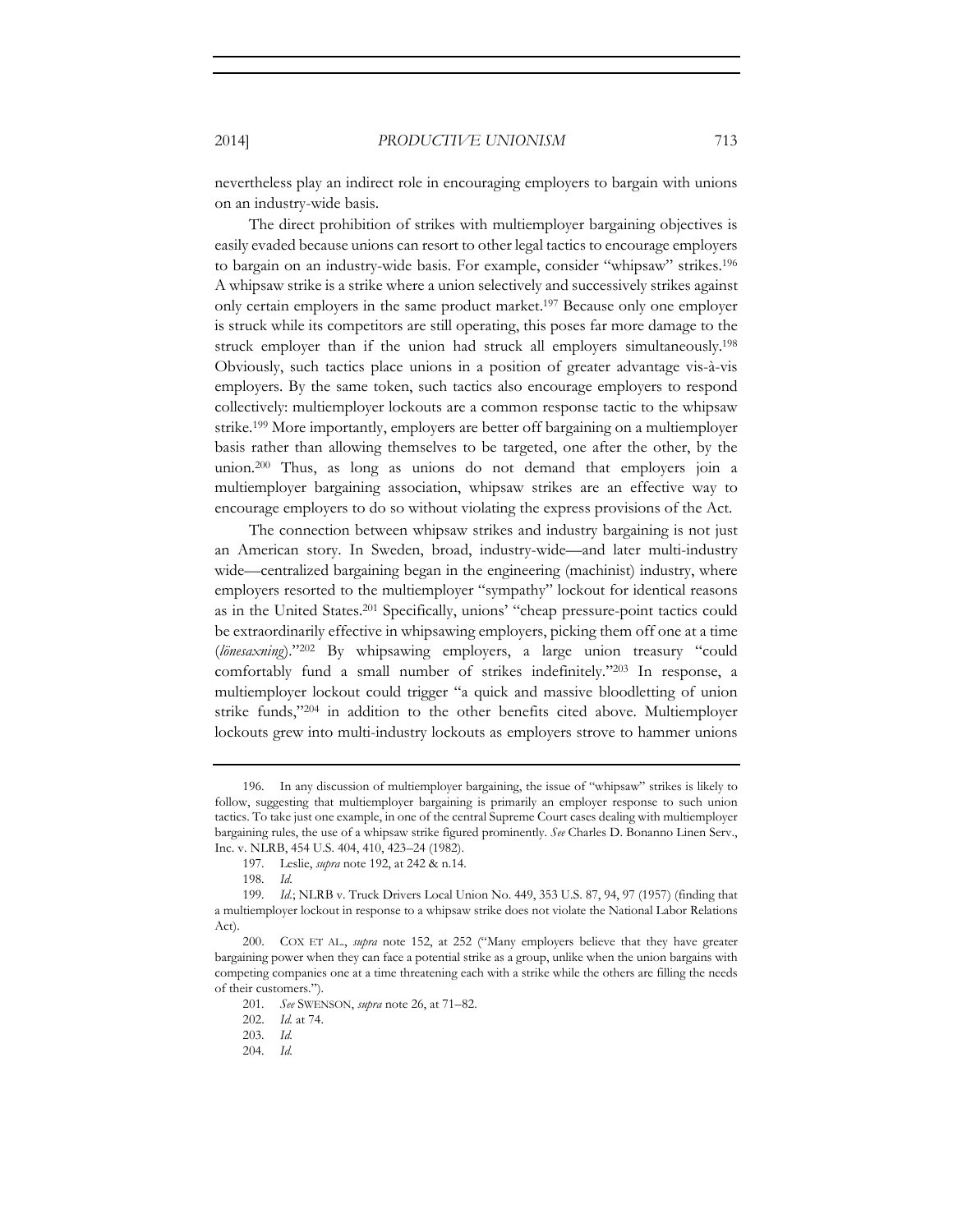into submission.205 In fact, multiemployer lockouts were so effective that employers "opposed anti-union legislation in 1911 on the grounds that restricting unions' ability to use boycotts, blockades, and sympathetic strikes, which also hit innocent third parties, would undermine the legitimacy of lockouts."206 For all that, on the unions' side, it appears that "sympathy strikes were fairly rare and unimportant" in Sweden.207 Surprisingly, it was employer collective action, more than employee collective action, that led to centralized bargaining in Sweden.208

All of this raises questions about the place of secondary boycotts in building more coordinated union organizations and collective bargaining. Given what we have said before, unions' most effective tactic is *not* to extend the strike to multiple fronts and employers, but rather to concentrate economic pressure on a single employer at a time, and (for once) let market competition work for the unions. Certainly, a simultaneous strike action against multiple employers could serve important, expressive (rather than instrumental) objectives. But these goals can be accomplished with general, political, or sympathy strikes, which, unlike the

206*. Id.* at 75.

207*. Id.* at 81.

208. This conclusion raises the question: Why have American employer responses been so different from those of Swedish employers? Although clearly some employers have responded collectively to coordinated "whipsaw" strikes in order to discipline rather than destroy them, the dominant employer response in the United States, both historically as well as today, has been to bust or break unions. Indeed, Swenson characterizes the employer response in the United States as one of "strikebreaking," which was "especially suited to destroying" unions; in Sweden, employers' goal was "to tame unions, not destroy them." *Id.* at 82. To explain the difference, Swenson points to differences in firm size, rates of enterprise formation, country size, and immigration and emigration patterns. *Id.* But one could also highlight differences in internal union organization. Indeed, when in 1900 American employers associated with the National Metal Trade Association attempted to make a multiemployer agreement with the International Association of Machinists in what is now called the "Murray Hill" Agreement, the bargain was undermined by a national union strike over a disagreement on wage increases. *Id.* at 53. In response, employers declared war on the unions. As Swenson writes, employers "slammed the door shut for all time [on centralized bargaining], because union militants used the strikes to impose the closed shop . . . and rules prohibiting men from operating more than one machine at a time, working for piece rates, and instructing unskilled workers." *Id.* The national Machinists' leadership appeared incapable, even fearful, of containing local militancy. *Id.* at 53–54. This is consistent with weak internal union centralization. *See infra* Part IV.A and accompanying text.

<sup>205</sup>*. Id.* at 80–82. It is interesting to note what employers were able to achieve with their coordinated lockout tactics. In 1905, the Swedish Engineering Employers' Association and the Swedish Metal Workers' Union concluded the "first industry-wide multi-employer wage settlement for any industry in the country." *Id.* at 78. Included in that agreement was the union's promise of "no restrictions on managerial rights regarding the introduction and manning of machinery or hiring of unskilled workers and apprentices." *Id.* at 79. In addition, the union agreed to the open shop, "thereby eliminating any residual possibility of imposing restrictive work rules by controlling the supply of labor." *Id.* In short, job-control unionism was eliminated. One year later, the Swedish Employers' Confederation imposed on unions, as well as member employers, the terms of the "December Compromise." *Id.* at 80–81. The famous "paragraph 23" of that agreement prohibited closed-shop agreements and union control over managerial decisions involving hiring, firing, and supervising work. *Id.* at 81. Paragraph 23 also required the inclusion of "an iron-clad managerial rights clause" in every collective agreement. *Id.*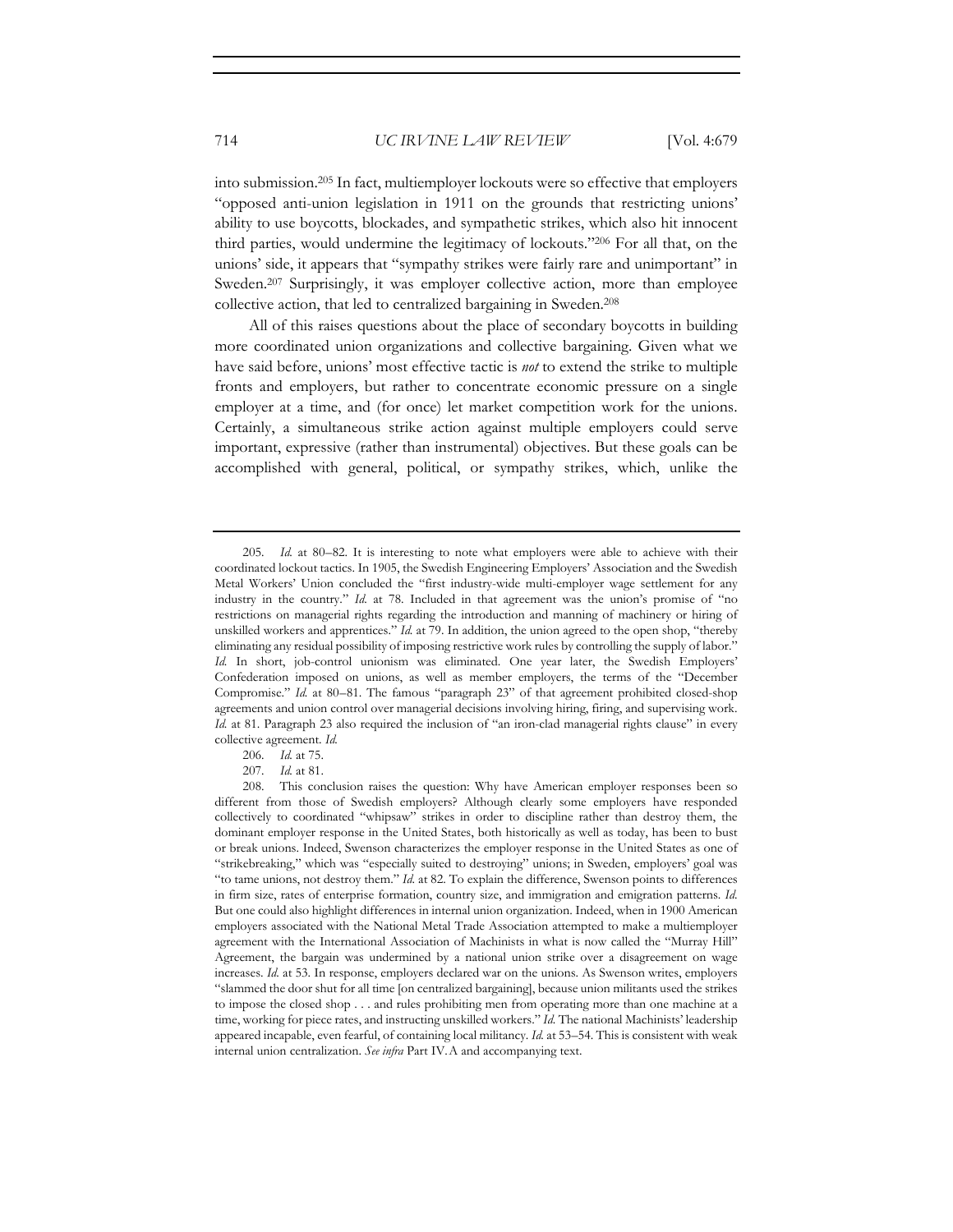secondary boycott ban, are not prohibited outright.<sup>209</sup> Instead, secondary boycotts are likely effective because they are a means of bringing yet additional economic pressure on a *single* employer establishment, albeit through a secondary employer.210

Given this conclusion, it is possible to see the secondary boycott as playing a complicated, dual role. On the one hand, given their single-firm focus, the secondary boycott is entirely consistent with a relatively decentralized form of union organization, one that seeks to extract the maximum share of rents from single employers or establishments.211 On the other hand, inasmuch as unions use the boycott in a whipsaw like fashion, against successive employers in the industry, it could be a strategy of further encouraging employers to bargain on a multiemployer basis. The important question, I would argue, is how unions respond to employers' collective, multiemployer response. Do unions accept full industry-level bargaining, with all important terms set at the level above individual firms? Or do unions continue to attempt a whipsaw strategy, seeking to extract maximum rents from individual firms, and coordinating across firms only to achieve such firm-level gains?212 Unions' short-term interests may indeed be the latter, but if this choice undermines employers' commitment to true industry-level bargaining, employers' only available response may be to seek to destroy the union.213

In conclusion, the direct ban of strikes with the objective of establishing a multiemployer bargaining unit is easily evaded by a whipsaw strategy, which

*Id.* at 1442–43. Note that once employers have committed to a multiemployer lockout strategy, the best response of unions is to preempt such a move by launching a multiemployer strike, rather than continuing with a whipsaw strategy. Even though more financially costly, it gives the union a strategic advantage by putting the union in the first-mover position. However, this requires a sufficiently coordinated and centralized union organization. *See infra* note 212 and accompanying text.

212. One should therefore not simply distinguish between decentralized and centralized bargaining, or envision a simple monotonic relationship between them, but distinguish a third, intermediate form of collective bargaining, what one might call "coordinated" bargaining. This strategy seeks to maximize employee gains at each firm, using cross-firm coordination only to strengthen bargaining at the local level. For an interesting and formal examination of such a threefold typology of bargaining structures, see Justus Haucap & Christian Wey, *Unionisation Structures and Innovation Incentives*, 114 ECON. J. C149 (2004) (defining differences between decentralized, coordinated, and centralized wage bargaining and finding that coordinated bargaining creates the worst incentives for firm innovation compared to the less centralized (decentralized) and more centralized (centralized) bargaining regimes).

213*. See supra* note 26.

<sup>209.</sup> The more pressing legal problem that sympathy actions typically confront is the existence of a no-strike clause in the relevant collective bargaining agreement.

<sup>210.</sup> Several years ago, Derek Bok reached a similar conclusion: a secondary boycott can only be used in a dispute that is capable "of being confined to a single firm, or a few firms at most, for it is generally impossible to blockade an entire industry." *See* Bok, *supra* note 110, at 1442.

<sup>211.</sup> Bok also argues that secondary boycotts are associated with more decentralized forms of collective bargaining:

Moreover, a boycott becomes necessary only if the employer can defeat a strike by hiring replacements or by managing in some other fashion to keep his plant in operation. Thus, in countries were economic strikes are generally conducted on a multi-employer basis, the boycott is not only impractical, it is also unnecessary, for associations of employers will never be able to attract enough qualified replacements to fill their collective needs . . . .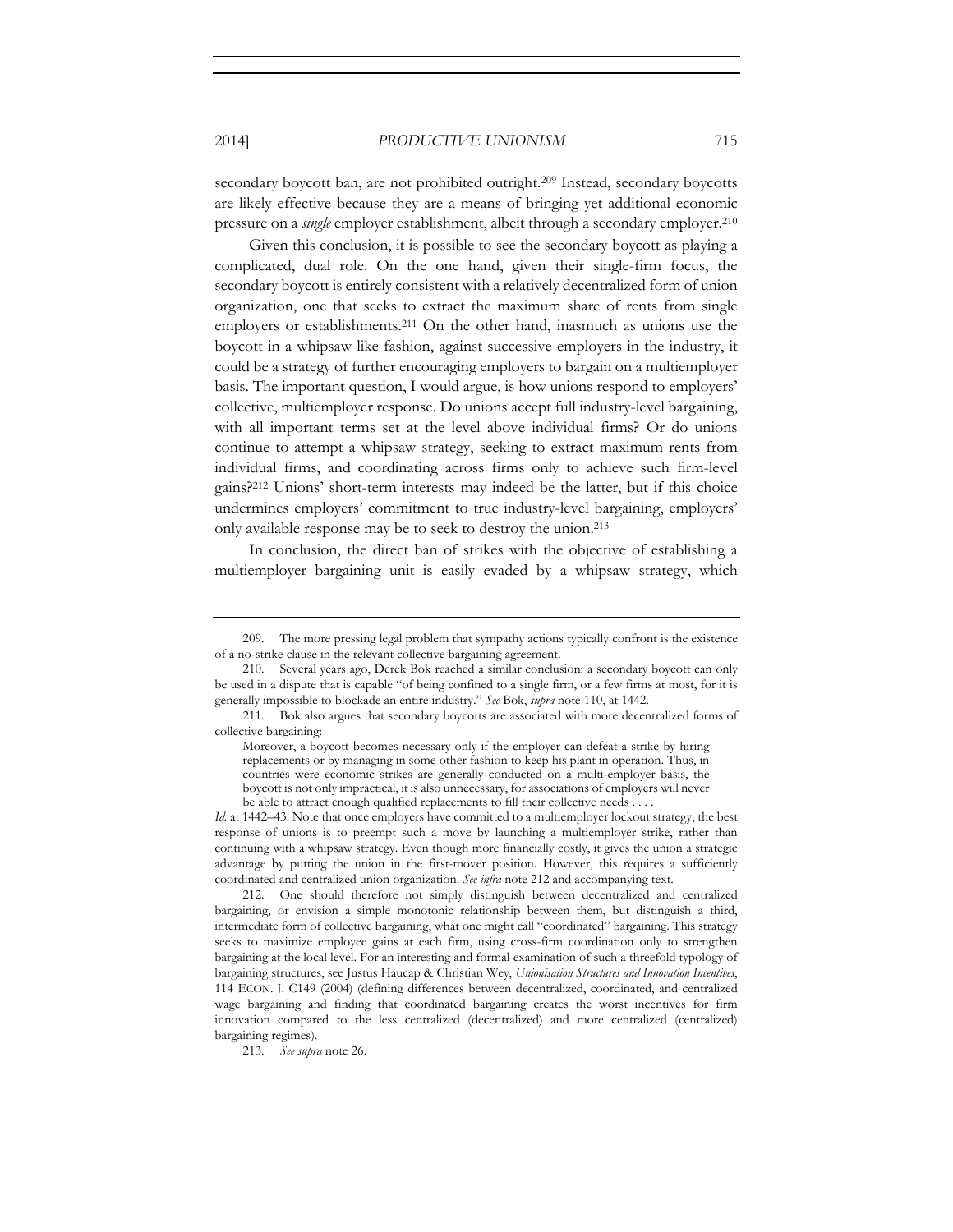encourages employers to bargain on a multiemployer basis. In comparison, the secondary boycott has conflicting effects on more centralized bargaining. On the one hand, if used in a coordinated fashion, it can also create incentives for employers to move toward industry-wide bargaining. On the other hand, if unions continue to use the boycott to extract gains from specific firms, this will undermine employer support for industry bargaining. In this case, secondary boycotts will contribute to greater decentralization in bargaining even as it requires greater union coordination across different firms.

#### IV. PRODUCTIVE UNIONISM

What can be learned from this discussion that can be applied to reimagining the future of labor unions and labor law? I hope readers take away two fundamental points: first, bargaining structures matter tremendously, and second, the need for fundamental labor law reform may be less crucially important to reorganizing bargaining structures than might be supposed. Taken together, these two points mean that unions ought to concentrate more on reexamining their own practices and structures of organization and less on an attempt to revive a now outdated and possibly harmful legal regime of collective bargaining.

In many ways, trying to shift toward a more centralized structure of bargaining may seem at best a medium-term and perhaps more likely a long-term objective of labor movement revitalization.214 At around six percent density in the private sector,<sup>215</sup> unions must have someone to bargain for before they can talk about how to bargain. Nevertheless, thinking about how collective bargaining ought to be conducted, even if this seems a distant possibility, does have some important implications for how unions can organize, win objectives for workers, and grow their organizations in the here and now. As will be discussed in this Part, unions should reorganize their own internal organizations, seek to bargain on a broader, but "members only" or proportional basis, and reduce the scope of their collective bargaining agenda. As already implicated in the previous Part, I argue more extensively below that labor law reform is a less crucial objective, but I highlight areas of labor law that are most likely implicated by a shift in bargaining and organizational structure.

<sup>214.</sup> Margaret Levi, *Organizing Power: The Prospects for an American Labor Movement*, 1 PERSP. ON POL. 45, 47 (2003). Levi's approach, also informed by a comparative perspective, largely confirms the analysis made here. She writes that a "comparative perspective on labor unions reveals that the best of all worlds for the workers—and, as it turns out, for the economy—is coordinated [i.e., centralized] bargaining at the national level and significant rank-and-file engagement at the local level." *Id.* However, she also adds, "But the achievement of national and coordinated bargaining is an unrealistic goal in the foreseeable future in the United States. What American labor can do, however, is to become once again a social movement." *Id.* On the issue of engagement at the local level, see *infra* notes 228–29 and accompanying text.

<sup>215</sup>*. See* News Release, Bureau of Labor Statistics, *supra* note 146, at 1.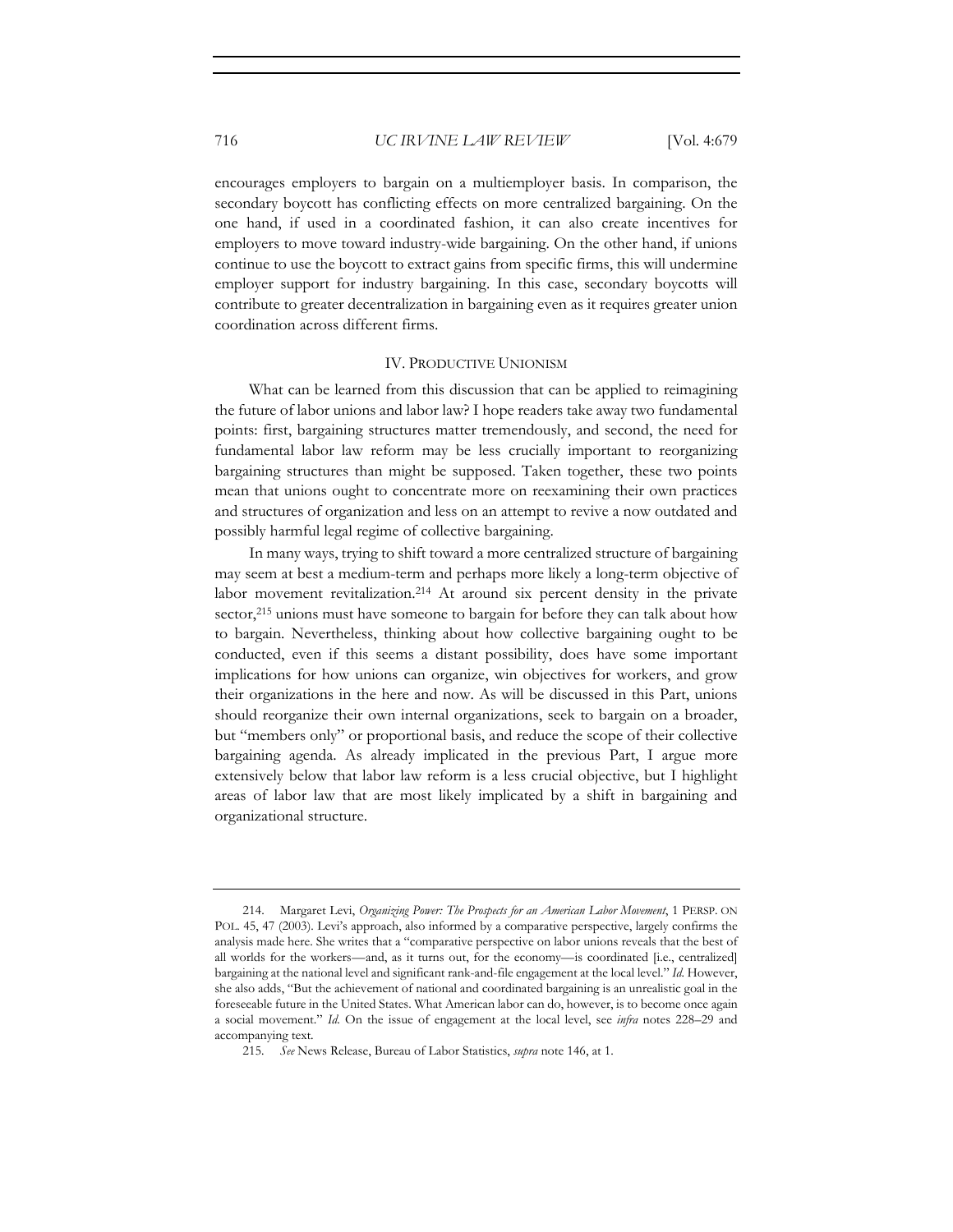# *A. Reorganizing Unions: The Link Between Union Organization and Bargaining Structure*

One of the most important things unions can do to position themselves to change the structure of bargaining is to change their own internal organizational structures. Up until now, this Article has overlooked the distinction between the structure of internal union organization and the structure of collective bargaining. Both can be described as more or less centralized, but the distinction between them is important. Centralization of union organization refers to the location of decisionmaking authority within the organization. For example, where within the union are decisions made for such fundamental tasks as political representation, collective bargaining, and decisions to undertake strikes or other economic actions? In more centralized unions, these decisions rest at a higher level: at the federation rather than at the national affiliate, or at the national affiliate rather than the local union organization. By bargaining centralization is meant the level at which collective bargaining between unions and employers takes place.216 Beginning at the least centralized level, does collective bargaining take place at the workplace, the firm, the industry, the sector, or even across sectors and industries?

To illustrate the distinction between union and bargaining centralization, collective bargaining could, for example, take place at an industry level between an industry union and a counterpart employer association. But local affiliates of the union confederation could still retain the authority—spelled out in the industry union's constitution—to strike, to engage in political representation, or to collectively bargain on their members' behalf without permission or fear of sanction from the confederation. This would be a case of bargaining centralization being greater than union centralization.

As Figure 3 illustrates, union centralization and bargaining centralization tend to correlate very highly. As can be observed in that graph, the higher the centralization of authority within the umbrella of union organizations, the higher the level at which collective bargaining takes place. In this graph, the "Union Authority" measure includes several different indicia of authority, such as, for example, a national union's control over finances (vis-à-vis a local union), strike funds, appointment of workplace representatives, and its veto power over a local union's decision to strike or make a company-level agreement. The index also captures the level of union authority at both federation and national affiliate level. On the other axis, the "Bargaining Level" measure refers to the level at which bargaining takes place (local, industry, or nation) and whether lower level supplementary bargaining is permitted in the latter two cases.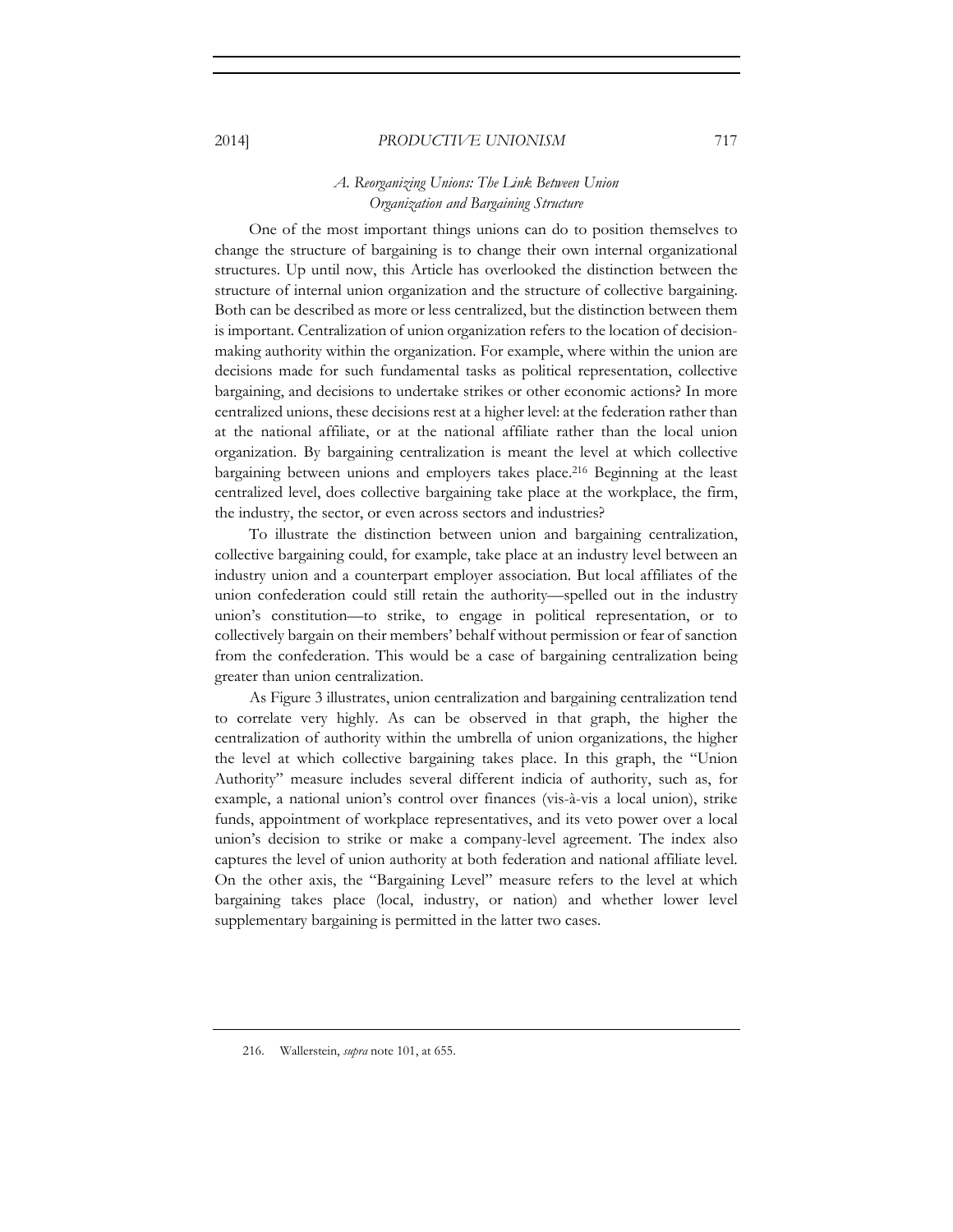

Figure 3: Union Authority and Bargaining Level

It is not difficult to fathom the reasons for this correlation. Centralization within union organization is most likely an essential condition for a higher level of bargaining centralization. For example, industry bargaining may be attractive to high-productivity employers wanting to keep wage costs in line with the rest of the industry. But if industry unions permit separate local negotiations that either increase wages ("wage drift") or decrease wages ("chiseling") beyond the industry agreement, this objective will be undermined.<sup>217</sup> Similarly, union support for industry bargaining can likewise erode, for instance, if union members in lowerproductivity firms or industries see their wages stagnate because of defections from unions and employers in higher-productivity industries or firms. By extension, when local union leaders are accountable only to local members, when local unions control their own finances or strikes funds, or when local unions can decide whether or not to engage in a strike, it will be more difficult to influence the outcome of collective bargaining at the local level. Centralization of internal union authority is thus essential to bargaining centralization.

Reorganizing the internal structure of labor unions is no easy task. Labor union leaders of national union affiliates to the American Federation of Labor and Congress of Industrial Organizations and Change to Win federations are undoubtedly invested in their autonomy; the same goes for local union leaders

<sup>217.</sup> See supra note 101.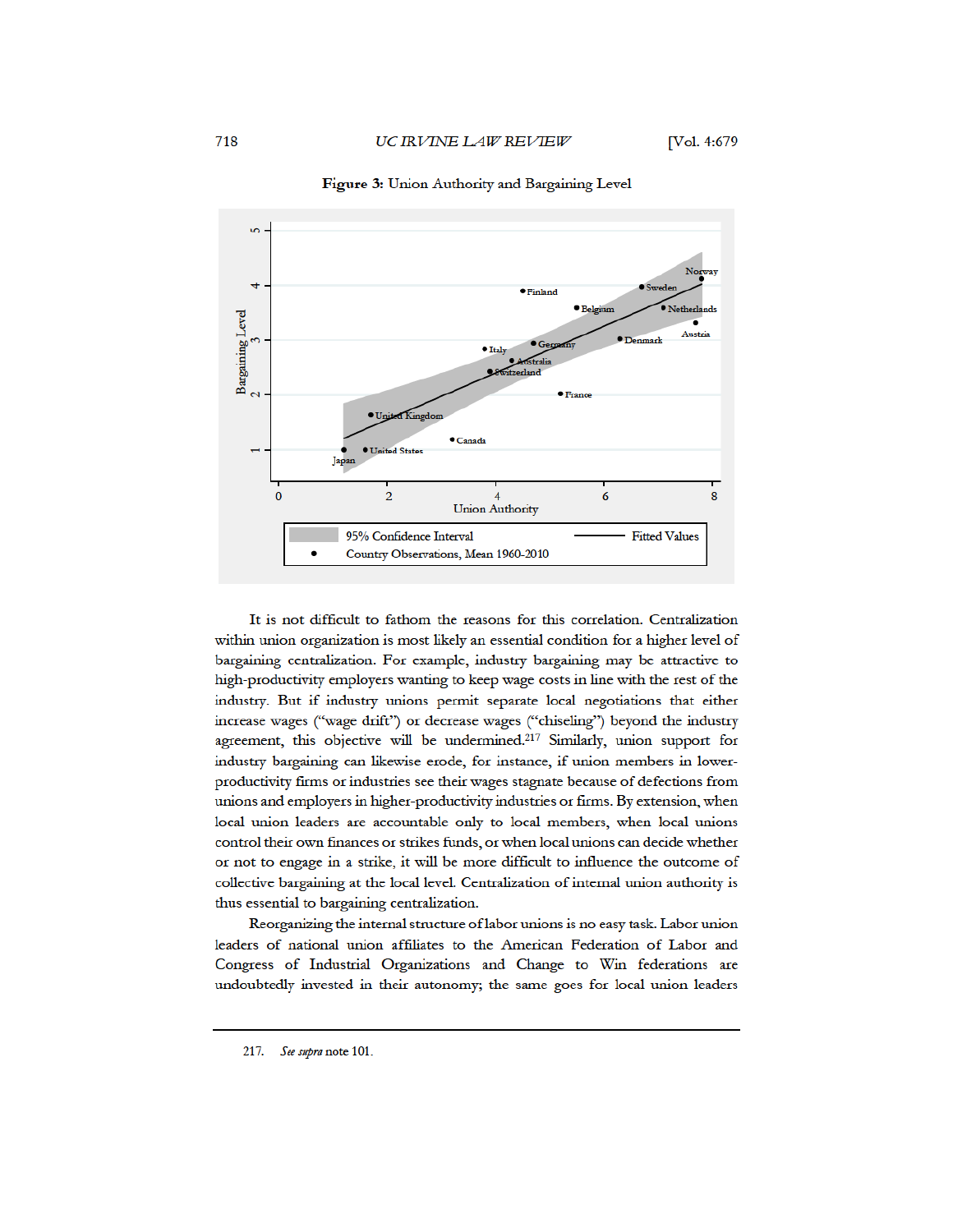within their own affiliates. But organizational change is part of the essential history of the American labor movement. Change to Win, the Congress of Industrial Organizations, the Knights of Labor, the Industrial Workers of the World, and even the American Federation of Labor itself all represent the responsiveness of American unions to organizational change. Some of these reorganizations were successful, some were not, but all have left their mark. Union reorganization could come from within existing union structures, or it could come through an entirely new founding. But certainly there is no reason why a fundamental change in union organization should not be possible. Moreover, consider the alternatives: Labor unions may not be able to control the outcome of proposed legislation in Congress or dictate the behavior of employers, but union organization is one thing unions should be able to control for themselves.

#### *B. Proportional Representation: Breadth, Not Depth*

Currently, labor unions in the United States attempt to grow by organizing all workers at a given employer or workplace, an achievement formalized through the recognition of the union as the exclusive bargaining representative, either through a National Labor Relations Board (NLRB) representation election or a card-check recognition agreement.218 Instead, I propose that unions seek to represent a "critical mass" of workers on a "members only," or proportional, basis and actively avoid exclusive representation and the NLRB certification process. Importantly however, unions should pursue this objective simultaneously across many different employers and workplaces. More controversially, this strategy may also imply a rejection of union security in any of its current manifestations. In short, unions' approach should be one of favoring representational breadth over depth.

The advantage of this approach is that it will reduce the excessive formalities, the high stakes, and the limited all-or-nothing menu of collective bargaining options that plague and generate obstacles at too many points along the current representation process. The greater resources required for cross employer organizing will be balanced against the resource savings of fighting a costly and drawn out battle for Board certification and exclusive representation.

A common concern raised about members only bargaining is that it generates a level of workplace organization that is too weak to generate the kind of collective bargaining gains to which unions are historically accustomed.219 However, seeking membership depth before breadth may be a self-defeating strategy. Union success is ultimately about power, the ability of unions to be able to impose their demands on employers. But critically important, and almost completely unrecognized, is the issue of how union power ought to be allocated. Consider the argument of the Dutch economists Teulings and Hartog.220 While unions in centralized bargaining

<sup>218.</sup> Pope, *supra* note 171, at 544–50.

<sup>219.</sup> TEULINGS & HARTOG, *supra* note 30, at 21.

<sup>220</sup>*. Id.*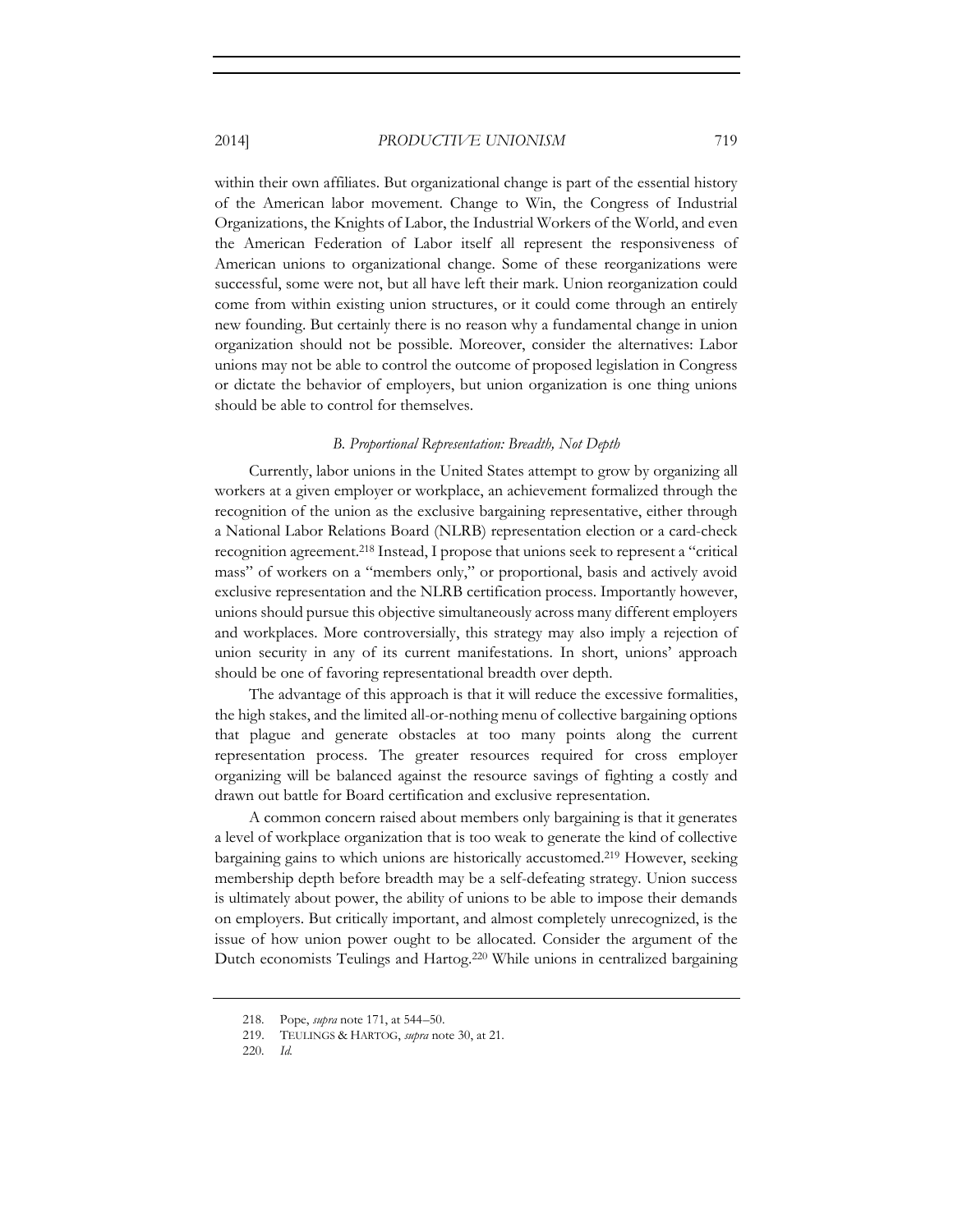will cooperate with employers and seek to maximize the joint surplus between them, "[u]nions in decentralized economies aim for maximizing the share of their members, not the joint surplus."221 Furthermore,

To be able to pursue this strategy they have to be strong in the firms for which they negotiate a collective agreement. Being strong requires a high membership within these firms. The easiest and most visible way to gain high membership is to pursue the share-maximizing strategy for their members. But because of this strategy, employers in non-unionized firms will have maximum incentives to avoid being unionized. Union membership will be highly dichotomous: close to 100 per cent in unionized firms, zero everywhere else. In decentralized labour markets we see a distinction between a union sector and a non-union sector, with employers trying to hold the line; in corporatist [i.e., more centralized] labour markets, unions are spread out all over the labour market and employers do not fight unionization.222

As this preceding example illustrates, the issue of power and membership resources is much more complicated than the simple distinction between "weak" American unions and "strong" European unions would imply. Labor union advocates would do well to think more deeply about how power is allocated *within* the labor movement. This may imply seeking to avoid the temptations presented by exclusive representation, union security, and a myopic opposition to employerinfluenced forms of workplace representation. These may help unions enhance their power at the local level, but produce greater employer opposition and a weaker labor movement in the aggregate. The paper presented in this conference by Fisk and Sachs proposes members-only bargaining as a kind of second best adaptation to the reality of right-to-work legislation.223 But my argument carries this implication much further: perhaps the labor movement should fundamentally reexamine its unwavering devotion to union security. Labor unions remain implacably opposed to right-to-work legislation.224 Yet Europe is quite literally a right-to-work continent.225 Which union movement is doing better?

It is worth noting that the American labor movement is already taking steps to organize in this way, if more by force of circumstance than by conscious design. The current efforts to organize both fast-food and Wal-Mart workers are distinguished by their broader, multiemployer or at least multiestablishment

<sup>221</sup>*. Id.* "Maximizing the share of their members" would include, but go beyond the kind of "job control" benefits this Article has described.

<sup>222</sup>*. Id.*

<sup>223.</sup> Catherine L. Fisk & Benjamin I. Sachs, *Restoring Equity in Right to Work Law*, 4 U.C. IRVINE L. REV. 857, 858–59 (2014).

<sup>224</sup>*. See* Monica Davey, *Limits on Unions Pass in Michigan, Once a Mainstay*, N.Y. TIMES, Dec. 12, 2012, at A1 (quoting Craig Becker, general counsel of the A.F.L.-C.I.O., saying "you can't be in favor of collective bargaining and what collective bargaining represents for ordinary people . . . and still support right-to-work legislation").

<sup>225</sup>*. See* Sørensen & Rasmussen v. Denmark, 2006-I Eur. Ct. H.R. 3, 27–28 ¶ 65, 29–30, 30 ¶ 76–77, 32 (2006).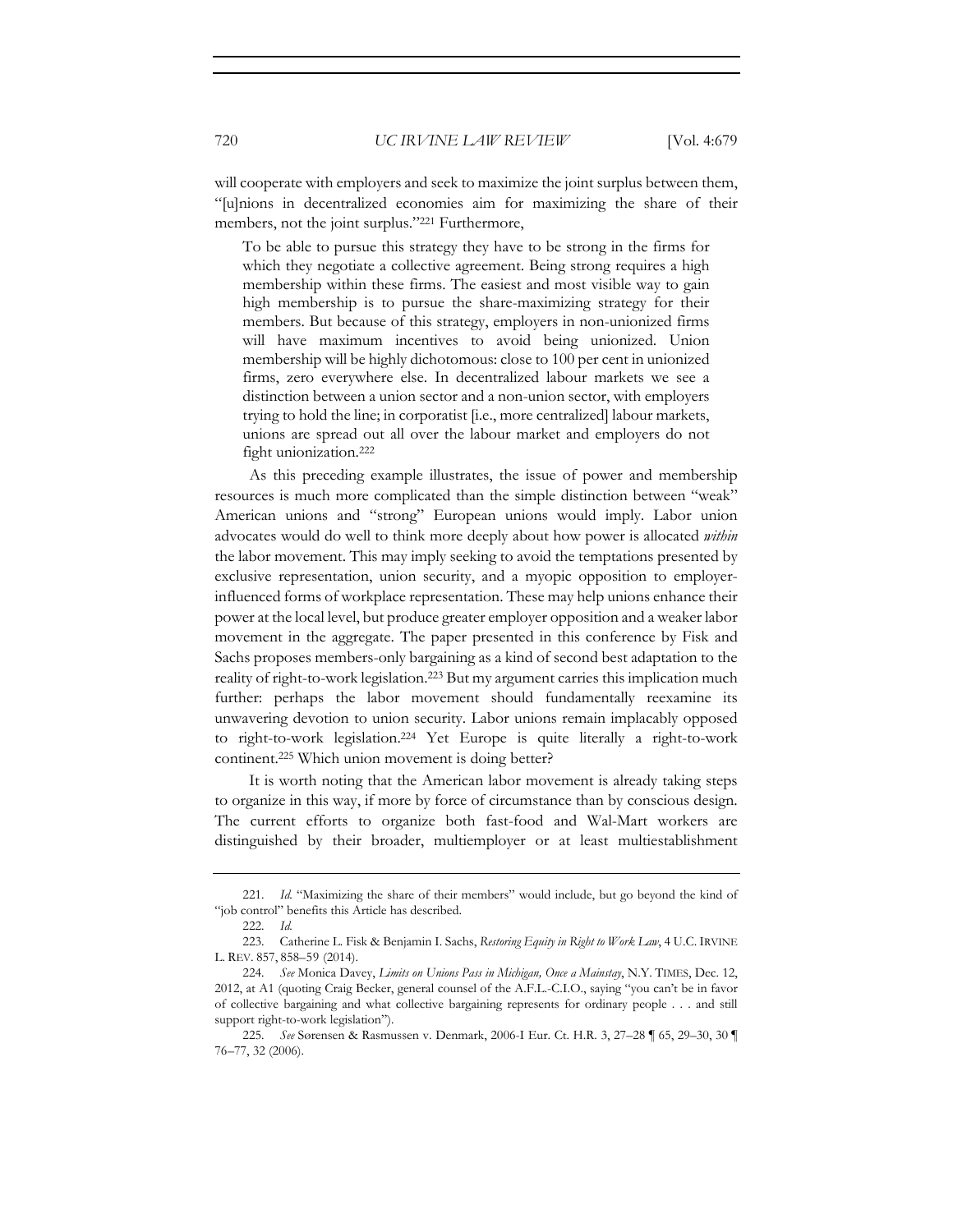strategy, a rejection of the NLRB certification process, as well as a willingness to make wage or other workplace demands before the establishment of an exclusive bargaining representative. It is precisely this kind of organizing strategy that will develop into broader, more inclusive bargaining, provided that local demands and interests are subsumed to the central organizations of unions and employers.

#### *C. Two-Tier, or Bifurcated, Bargaining: Less is More*

As we have already seen, decentralized collective bargaining creates incentives for unions and workers to attempt to address every aspect of the workplace. Instead, unions should dramatically scale back the extent of their demands. They should focus on core issues, such as wages, and collaborate, possibly with employers, on "political" solutions to health care, job security and unemployment insurance, pensions, and job training and workforce development.

This strategy is recommended, not only because incentives will be better aligned, but because it can also reduce the high stakes that the present Wagner regime raises for unions and employers. Reducing the stakes should make union organizing easier. As it stands now, employers expect the full array of job control, share-maximizing unionism to follow the certification of a union in an NLRBsupervised election. For all the reasons outlined above, this gives employers maximum incentive to oppose unionization. An all-out employer campaign in turn requires maximum dedication, loyalty, and solidarity from employees if the unionization drive has any hope of succeeding. By demanding less from employers, unions can reduce employer opposition and increase the rate of unionization.

Many questions could be raised at this point. Does not this proposal leave unaddressed some important workplace concerns of employees? What about the role of unions in giving workers a "voice" on the job? Even setting aside the classic aim of workplace, or industrial, democracy, does a highly centralized labor movement that focuses distantly on a small range of worker issues create its own grave democratic deficit?226

My response to this is that these tasks are best left to alternative and distinct workplace institutions, such as works councils or employee representation committees, established consensually by unions and employers or by enabling legislation.227 These "dual" forms of representation can perform two functions. First, they provide a way to address workers' interests and concerns at the local level. Second, this bifurcated mode of worker representation can also address the democratic deficit that may be created by greater centralization in collective

<sup>226.</sup> The issue of "union democracy" is an extremely important and contentious subject within labor movement circles. *See* Matthew Dimick, *Revitalizing Union Democracy: Labor Law, Bureaucracy, and Workplace Association*, 88 DENV. U. L. REV. 1, 1–4 (2010).

<sup>227.</sup> The idea of works councils being established in the United States is not an impossibility. Volkswagen and the United Auto Workers are in talks about establishing a works council at the company's assembly plant in Chattanooga, Tennessee. *See* Jack Ewing & Bill Vlasic, *VW Plant Opens Door to Union and Dispute*, N.Y. TIMES, Oct. 11, 2013, at B1.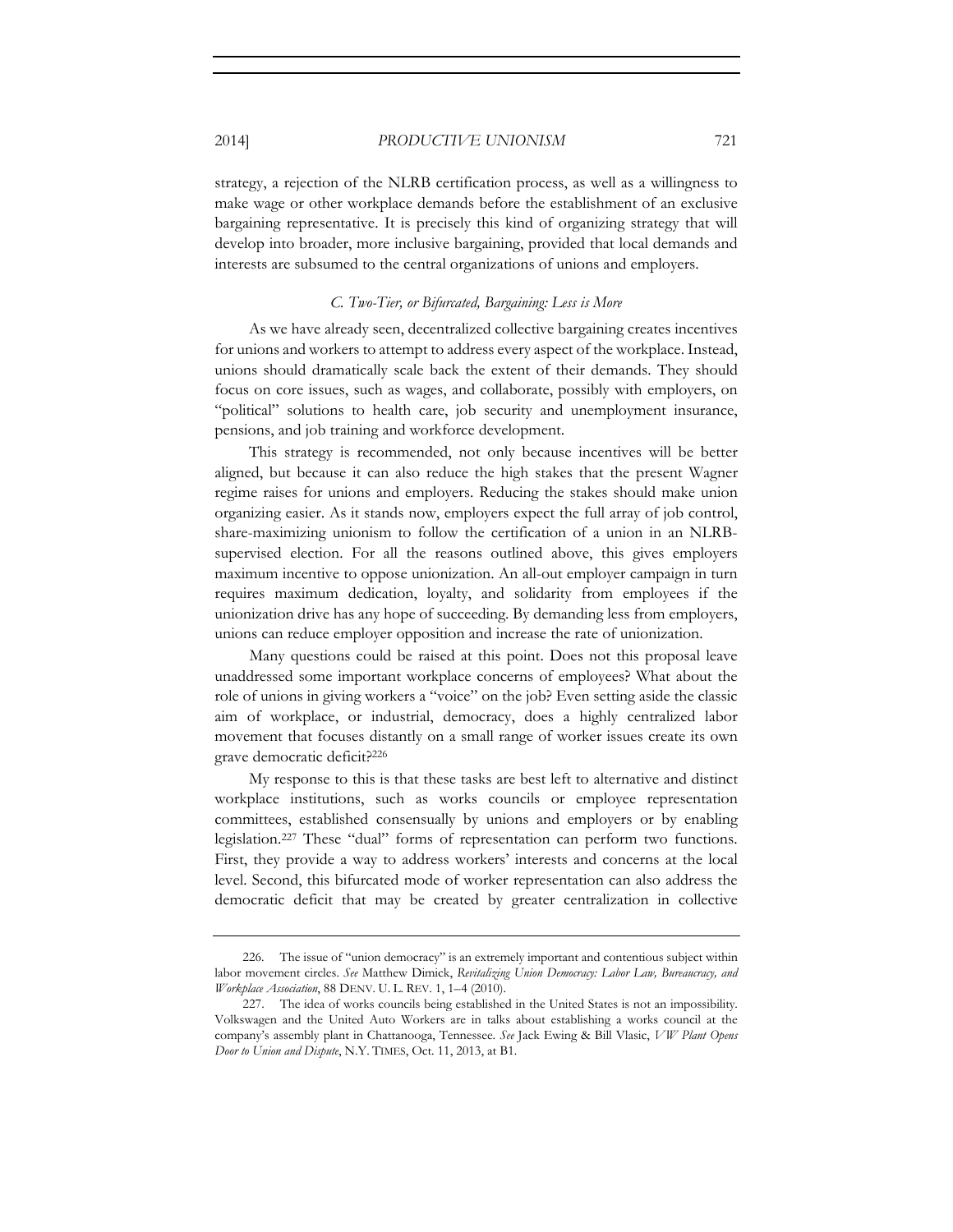bargaining. Workplace representation, whether union or nonunion, can be an important point of access of unions to the workplace. Workplace forms of representation that are closer to workers' daily and individual concerns give workers a collective organization with which to stay engaged with the labor movement. Developing dual forms of representation can therefore also provide a kind of democracy-enhancing form of "secondary association."

However, even more than this, centralized union structures are very likely an important precondition for these "dual" forms of worker representation to be meaningful and effective. To understand this assertion, consider the analysis of works councils by Freeman and Lazear.228 As their analysis illustrates, the establishment of a works council is a perfect example of a two-sided holdup problem mentioned above. On the one hand, given their intimacy to the process of production, workers have information and ideas that can be used to increase the productivity of the workplace.229 A works council can be a way of transferring this information to management and of generating new ideas and information through its collaborative structure. However, while workers stand to benefit from any gains in productivity in the workplace, they do not have any particular guarantee that they will share in any of these rewards. More than that, information about how workplace productivity could be increased could come at the expense of particular workers and jobs. Employers face a similar dilemma. The employer will also stand to gain from productivity improvements, but any organization of workers gives them a certain measure of power and control in the workplace, however informal, which could be used to extract rents from the employer. Thus, both employers and workers have something to gain and to lose from the institution of a works council. Given these strategic dilemmas, the stability of works councils is highly fragile.

Once again, industry-level collective bargaining can help solve these firm-level works council holdup problems. Industry bargaining takes the wage-setting process out of the individual firm, and thus helps assure the employer that a works council will not be used to extract rents from the firm. Likewise, the forms of employment security that exist at the labor-market level provide a form of insurance to workers who lose from workplace changes elicited by works councils.

#### *D. Labor Law Reform?*

This Article's analysis has several implications for the question of labor law reform. In particular, it can help address two separate questions. First, and more specifically, should labor law be reformed to encourage greater bargaining centralization? Second, and more generally, what role should labor law reform play in revitalizing the labor movement?

<sup>228.</sup> Richard B. Freeman & Edward P. Lazear, *An Economic Analysis of Works Councils*, *in* WORKS COUNCILS, *supra* note 45, at 27.

<sup>229</sup>*. Id.* at 44–48.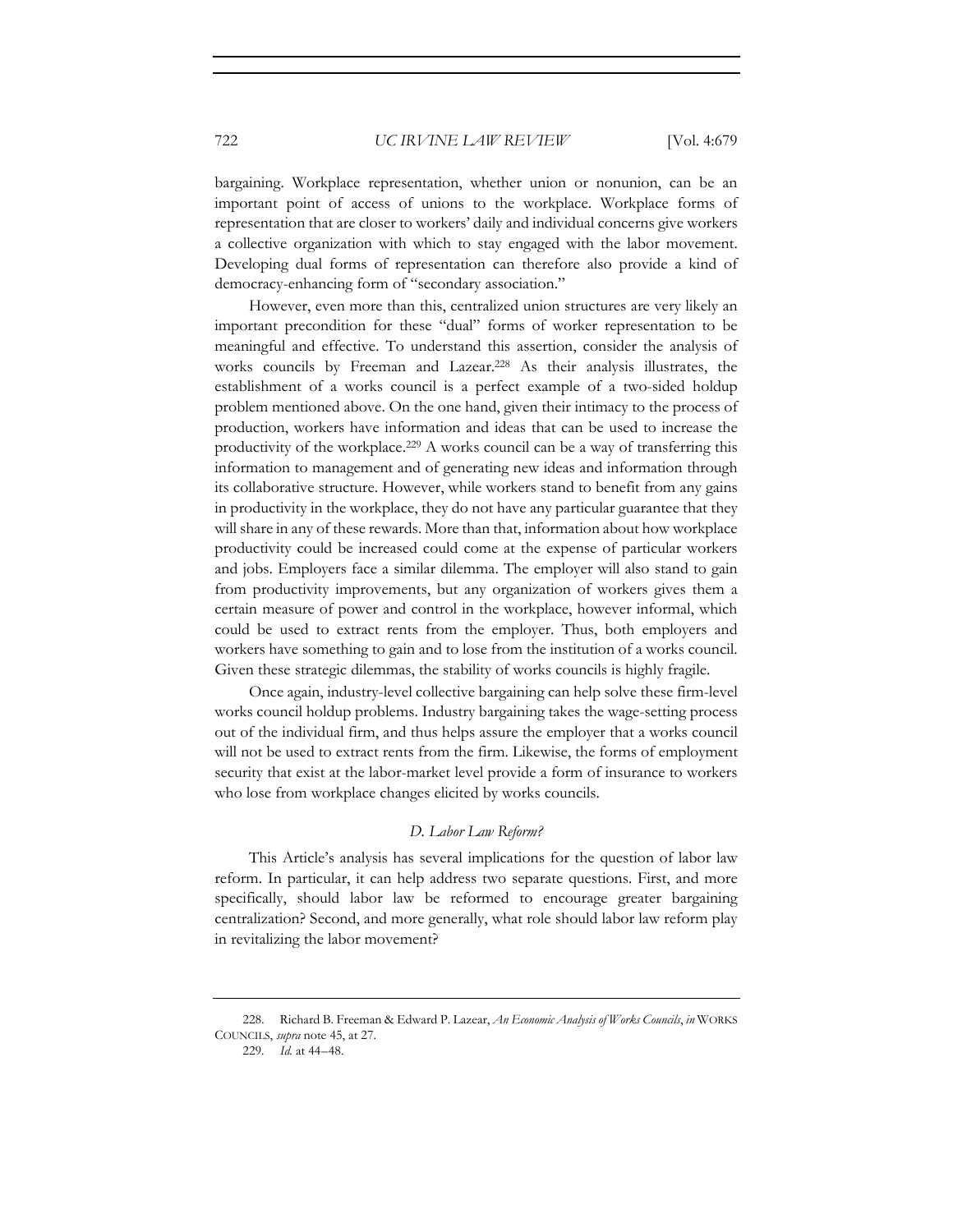The implication for the first question follows fairly straightforwardly from the analysis of the relationship between labor law and structures of collective bargaining provided in Part III. The major conclusion drawn there is that, while certain features of the NLRA complement the more decentralized bargaining in the United States, it seems unlikely that labor law causes decentralized bargaining. Rather, Part III suggested that the reverse is more likely true: that the law is a consequence of the prevailing structures of American collective bargaining. If this conclusion is correct, then at the very least it is unlikely that labor law reform could encourage greater centralization of bargaining by removing the particular labor law rules mentioned in that Part.

What of the more general issue of the role of labor law reform in revitalizing labor unions? The common refrain one hears within labor movement circles is that labor law reform is essential to any future for labor unions. In the more familiar explanation, employer opposition is the chief culprit in the decline of unions in the United States.230 In turn, high levels of employer opposition are traced to weak and underenforced labor laws.231 Yet, as this Article has contended, strident employer opposition to unionization is at least also, if not mainly, a product of a decentralized bargaining structure. This Article would therefore sound two notes of caution before committing to labor law reform as a top priority. First, if labor law reform does not fully address the underlying sources of employer opposition rooted in the structure of collective bargaining, then such reforms will be treating the symptom rather than the disease. Second, another danger is that labor law reform will end up reinforcing the old, decentralized model of collective bargaining, setting the labor movement up for future backlash and decline. My conclusion then is that even if labor law reform is desirable, in some form and measure, it should perhaps not be the focus of union revitalization efforts.

#### **CONCLUSION**

Labor unions face a paradox. While the rate of union membership has decreased in the United States for the past several decades, income inequality continues to grow and has now reached discomforting levels. Thus, although union membership is in decline, labor unions are more necessary and relevant now than at any time in the past several decades. How can unions confront this decline and meet the challenge of rising income inequality? This Article has paid close attention to the issue of collective bargaining structure and in particular to the level of centralization in collective bargaining. Bargaining structure varies greatly across countries, and this variation has much to do with the extent of industrialization and the legal and constitutional structures that prevailed at the time the labor movement

<sup>230</sup>*. See* Paul Weiler, *Promises to Keep: Securing Workers' Rights to Self-Organization Under the NLRA*, 96 HARV. L. REV. 1769, 1769–74 (1983); *see also* PAUL C. WEILER, GOVERNING THE WORKPLACE: THE FUTURE OF LABOR AND EMPLOYMENT LAW 118 (1990).

<sup>231.</sup> WEILER, *supra* note 230, at 121–28, 241–45.